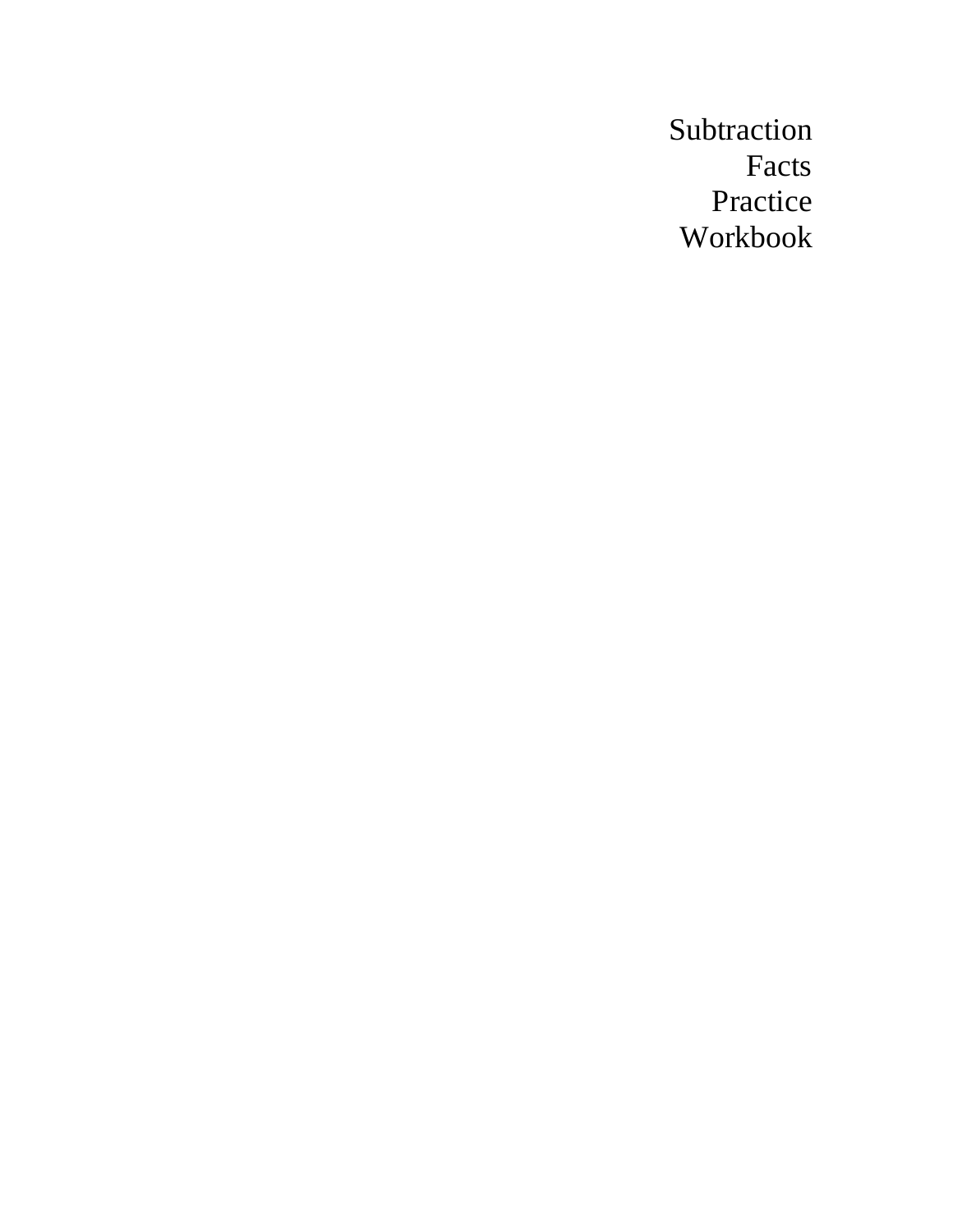Copyright 2016 Lee Giles ISBN-13: 978-1523678822 ISBN-10: 1523678828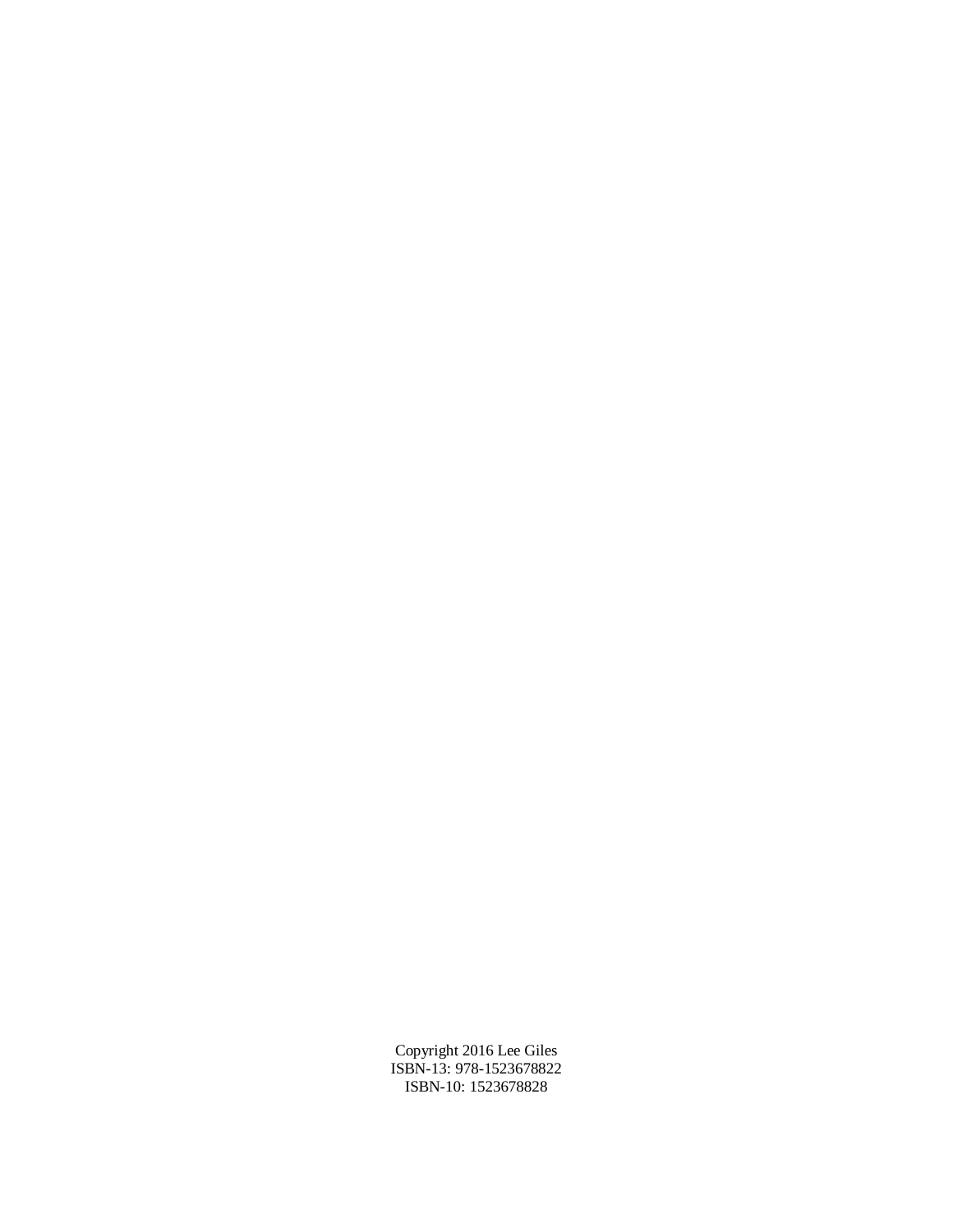Welcome to the Subtraction Facts Practice Workbook. It just takes five minutes a day. Your child will practice with the same sheet every day which will give them the chance to improve every day. There are 60 pages included here. You can print out this whole book or extra pages if needed from where you purchased this on our site.

The first pages will introduce your child to the subtraction facts. They can count and refer back as much as they need to in order to answer their fact sheets. Every time they answer correctly, it's practice. It's important for them to answer correctly rather than to guess.

Once you get to the facts practice, give your child five minutes on a timer to answer as many correctly as possible. After five minutes have your child skip to the end and do the last six problems which are addition review. Then check the answers. You can find the list of answers in the back of the book. Write the number of correct answers in the score blank. Encourage your child to beat his record each day. Once your child can get them all correct, your child can continue and get rewarded by racing their own time record each day.

Multiplication should come next once this book is mastered. That facts practice book can be found at either GenesisCurriculum.com or allinonehomeschool.com.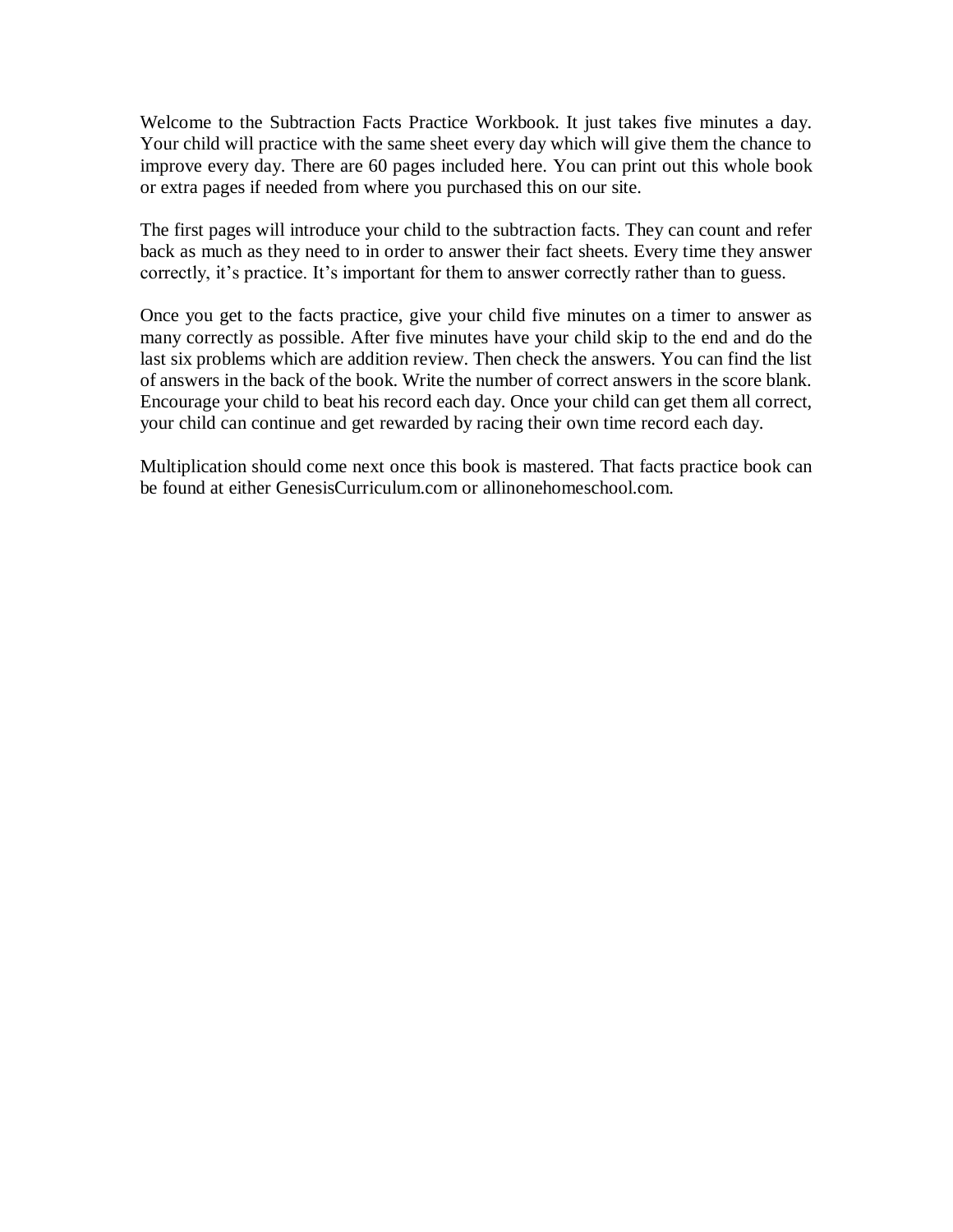Subtraction is taking away. It's the opposite of addition. Use the addition facts to write the subtraction facts in that same family. Use the examples to do the rest.

| $2 + 2 = 4$  | $3 + 1 = 4$  | $2 + 3 = 5$  |
|--------------|--------------|--------------|
| $4 - 2 = 2$  | $1 + 3 = 4$  | $3 + 2 = 5$  |
|              | $4 - 1 = 3$  | $5 - 2 = 3$  |
| $3 + 3 = 6$  | $4 - 3 = 1$  | $5 - 3 = 2$  |
|              | $3 + 4 = 7$  | $3 + 5 = 8$  |
| $4 + 4 = 8$  | $4 + 3 = 7$  | $5 + 3 = 8$  |
|              |              |              |
| $5 + 5 = 10$ |              |              |
|              | $3 + 6 = 9$  | $3 + 7 = 10$ |
|              | $6 + 3 = 9$  | $7 + 3 = 10$ |
| $6 + 6 = 12$ |              |              |
|              |              |              |
| $7 + 7 = 14$ | $3 + 8 = 11$ | $3 + 9 = 12$ |
|              | $8 + 3 = 11$ | $9 + 3 = 12$ |
|              |              |              |
| $8 + 8 = 16$ |              |              |
|              |              |              |

 $9 + 9 = 18$ 

\_\_\_\_\_\_\_\_\_\_\_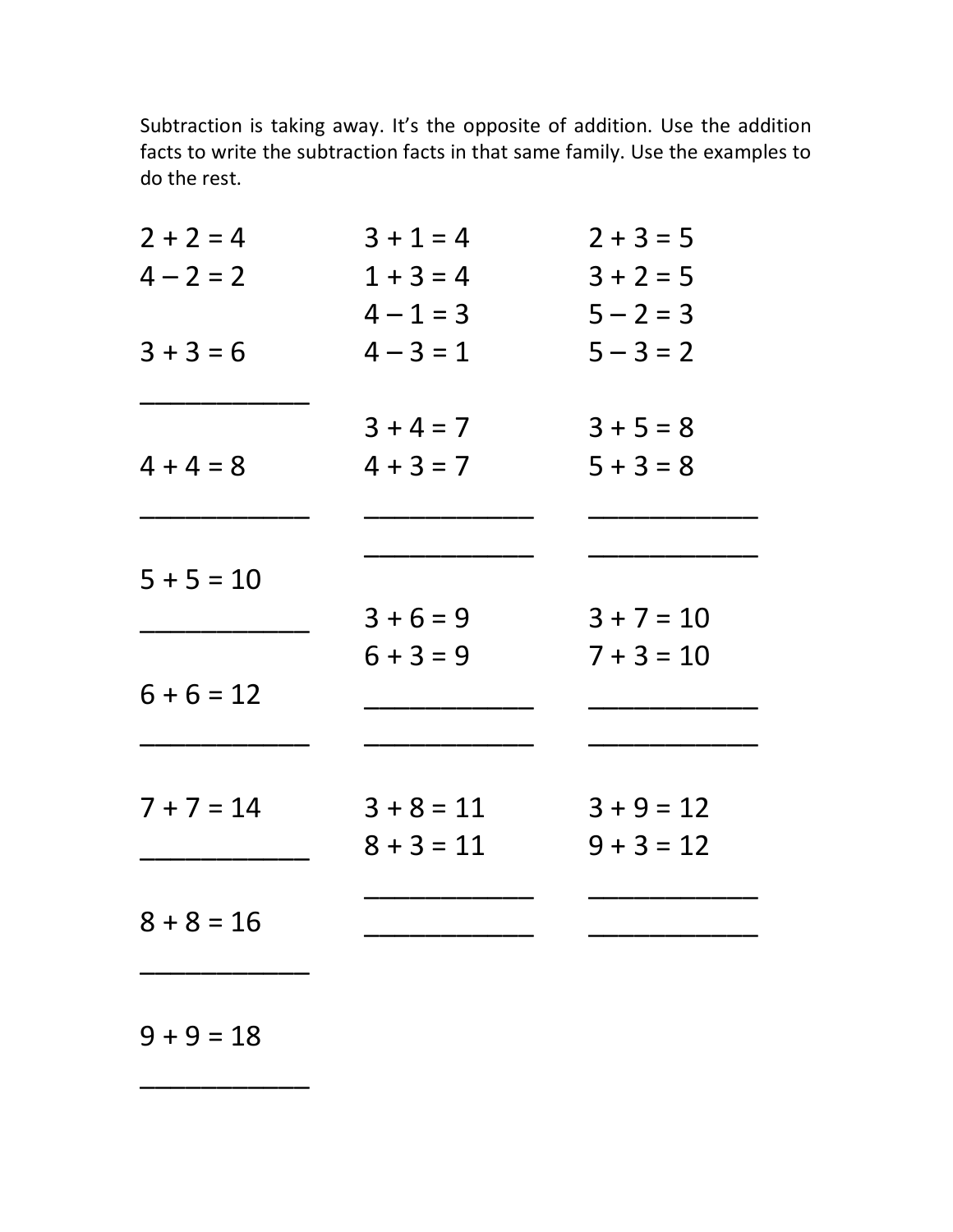Write the subtraction equations that fit into each fact family.

| $4 + 5 = 9$                  | $4 + 6 = 10$                 | $4 + 7 = 11$                 |
|------------------------------|------------------------------|------------------------------|
| $5 + 4 = 9$                  | $6 + 4 = 10$                 | $7 + 4 = 11$                 |
|                              |                              |                              |
| $4 + 8 = 12$<br>$8 + 4 = 12$ | $4 + 9 = 13$<br>$9 + 4 = 13$ | $5 + 6 = 11$<br>$6 + 5 = 11$ |
|                              |                              |                              |
| $5 + 7 = 12$<br>$7 + 5 = 12$ | $5 + 8 = 13$<br>$8 + 5 = 13$ | $5 + 9 = 14$<br>$9 + 5 = 14$ |
|                              |                              |                              |
| $6 + 7 = 13$<br>$7 + 6 = 13$ | $6 + 8 = 14$<br>$8 + 6 = 14$ | $6 + 9 = 15$<br>$9 + 6 = 15$ |
|                              |                              |                              |
| $7 + 8 = 15$<br>$8 + 7 = 15$ | $7 + 9 = 16$<br>$9 + 7 = 16$ | $8 + 9 = 17$<br>$9 + 8 = 17$ |
|                              |                              |                              |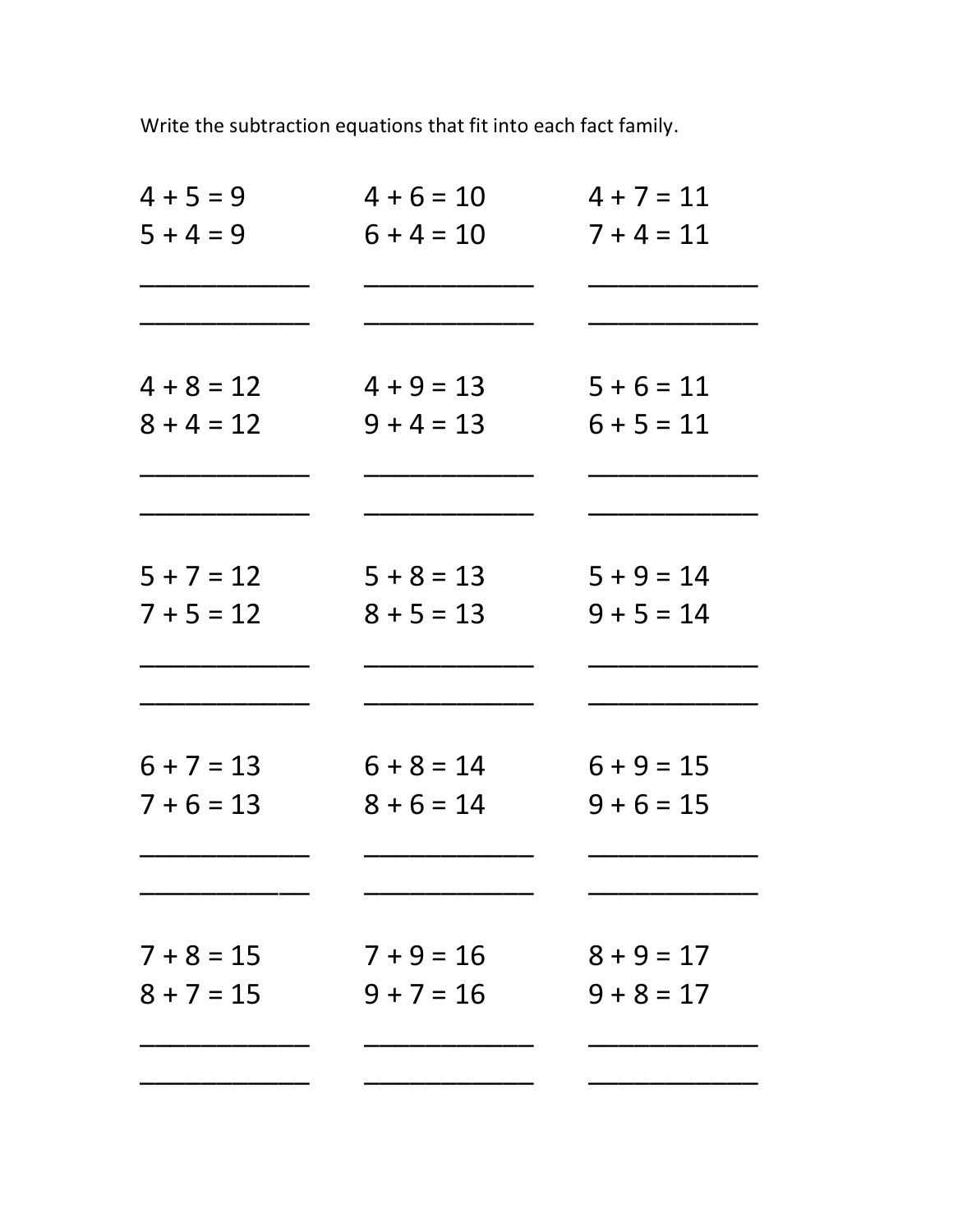| $3 - 0 =$  | $5 - 1 =$  | $5 - 3 =$  |
|------------|------------|------------|
| $15 - 6 =$ | $12 - 7 =$ | $10 - 8 =$ |
| $5 - 2 =$  | $7 - 5 =$  | $6 - 5 =$  |
| $11 - 4 =$ | $11 - 5 =$ | $15 - 7 =$ |
| $7 - 3 =$  | $8 - 5 =$  | $13 - 5 =$ |
| $10 - 5 =$ | $13 - 6 =$ | $9 - 7 =$  |
| $9 - 1 =$  | $9 - 6 =$  | $10 - 4 =$ |
| $12 - 4 =$ | $17 - 9 =$ | $9 - 8 =$  |
| $6 - 3 =$  | $4 - 3 =$  | $11 - 8 =$ |
| $16 - 9 =$ | $12 - 9 =$ | $5 - 4 =$  |
| $8 - 5 =$  | $2 - 2 =$  | $10 - 3 =$ |
| $14 - 6 =$ | $15 - 8 =$ | $7 - 1 =$  |
| $4 - 2 =$  | $8 - 6 =$  | $13 - 9 =$ |
| $13 - 7 =$ | $12 - 5 =$ | $3 - 2 =$  |
| $6 - 5 =$  | $9 - 4 =$  | $11 - 7 =$ |
| $11 - 6 =$ | $16 - 7 =$ | $10 - 2 =$ |
| $7 - 2 =$  | $8 - 1 =$  | $12 - 3 =$ |
| $15 - 9 =$ | $13 - 8 =$ | $12 - 6 =$ |
| $8 - 2 =$  | $8 - 4 =$  | $14 - 5 =$ |
| $17 - 8 =$ | $14 - 8 =$ | $14 - 9 =$ |
| $9 - 3 =$  | $9 - 2 =$  | $18 - 9 =$ |
| $13 - 4 =$ | $12 - 8 =$ | $14 - 7 =$ |
| $7 - 4 =$  | $6 - 2 =$  | $8 + 6 =$  |
| $11 - 2 =$ | $11 - 3 =$ | $5 + 3 =$  |
| $7 - 6 =$  | $9 - 5 =$  | $7 + 4 =$  |
| $16 - 8 =$ | $10 - 6 =$ | $9 + 2 =$  |
| $6 - 4 =$  | $2 - 1 =$  | $5 + 6 =$  |
| $10 - 7 =$ | $11 - 9 =$ | $3 + 5 =$  |
|            |            |            |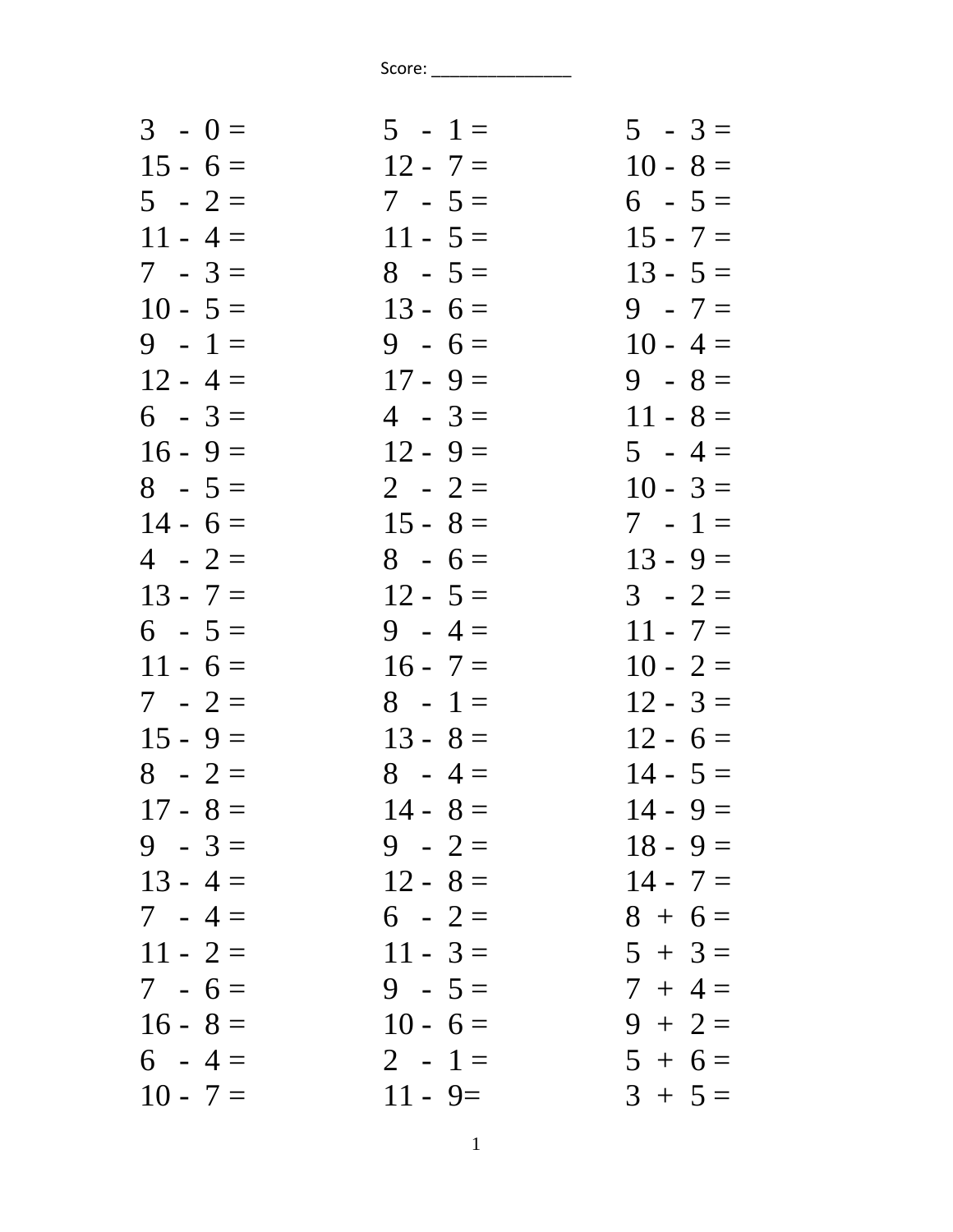| $3 - 0 =$  | $5 - 1 =$  | $5 - 3 =$  |
|------------|------------|------------|
| $15 - 6 =$ | $12 - 7 =$ | $10 - 8 =$ |
| $5 - 2 =$  | $7 - 5 =$  | $9 - 5 =$  |
| $11 - 4 =$ | $11 - 5 =$ | $15 - 7 =$ |
| $7 - 3 =$  | $8 - 5 =$  | $13 - 5 =$ |
| $10 - 5 =$ | $13 - 6 =$ | $9 - 7 =$  |
| $9 - 1 =$  | $9 - 6 =$  | $10 - 4 =$ |
| $12 - 4 =$ | $17 - 9 =$ | $9 - 8 =$  |
| $6 - 3 =$  | $4 - 3 =$  | $11 - 8 =$ |
| $16 - 9 =$ | $12 - 9 =$ | $5 - 4 =$  |
| $8 - 5 =$  | $2 - 2 =$  | $10 - 3 =$ |
| $14 - 6 =$ | $15 - 8 =$ | $7 - 1 =$  |
| $4 - 2 =$  | $8 - 6 =$  | $13 - 9 =$ |
| $13 - 7 =$ | $12 - 5 =$ | $3 - 2 =$  |
| $6 - 5 =$  | $9 - 4 =$  | $11 - 7 =$ |
| $11 - 6 =$ | $16 - 7 =$ | $10 - 2 =$ |
| $7 - 2 =$  | $8 - 1 =$  | $12 - 3 =$ |
| $15 - 9 =$ | $13 - 8 =$ | $12 - 6 =$ |
| $8 - 2 =$  | $8 - 4 =$  | $14 - 5 =$ |
| $17 - 8 =$ | $14 - 8 =$ | $14 - 9 =$ |
| $9 - 3 =$  | $9 - 2 =$  | $18 - 9 =$ |
| $13 - 4 =$ | $12 - 8 =$ | $14 - 7 =$ |
| $7 - 4 =$  | $6 - 2 =$  | $7 + 6 =$  |
| $11 - 2 =$ | $11 - 3 =$ | $4 + 3 =$  |
| $7 - 6 =$  | $9 - 5 =$  | $6 + 4 =$  |
| $16 - 8 =$ | $10 - 6 =$ | $8 + 2 =$  |
| $6 - 4 =$  | $2 - 1 =$  | $4 + 6 =$  |
| $10 - 7 =$ | $11 - 9 =$ | $2 + 5 =$  |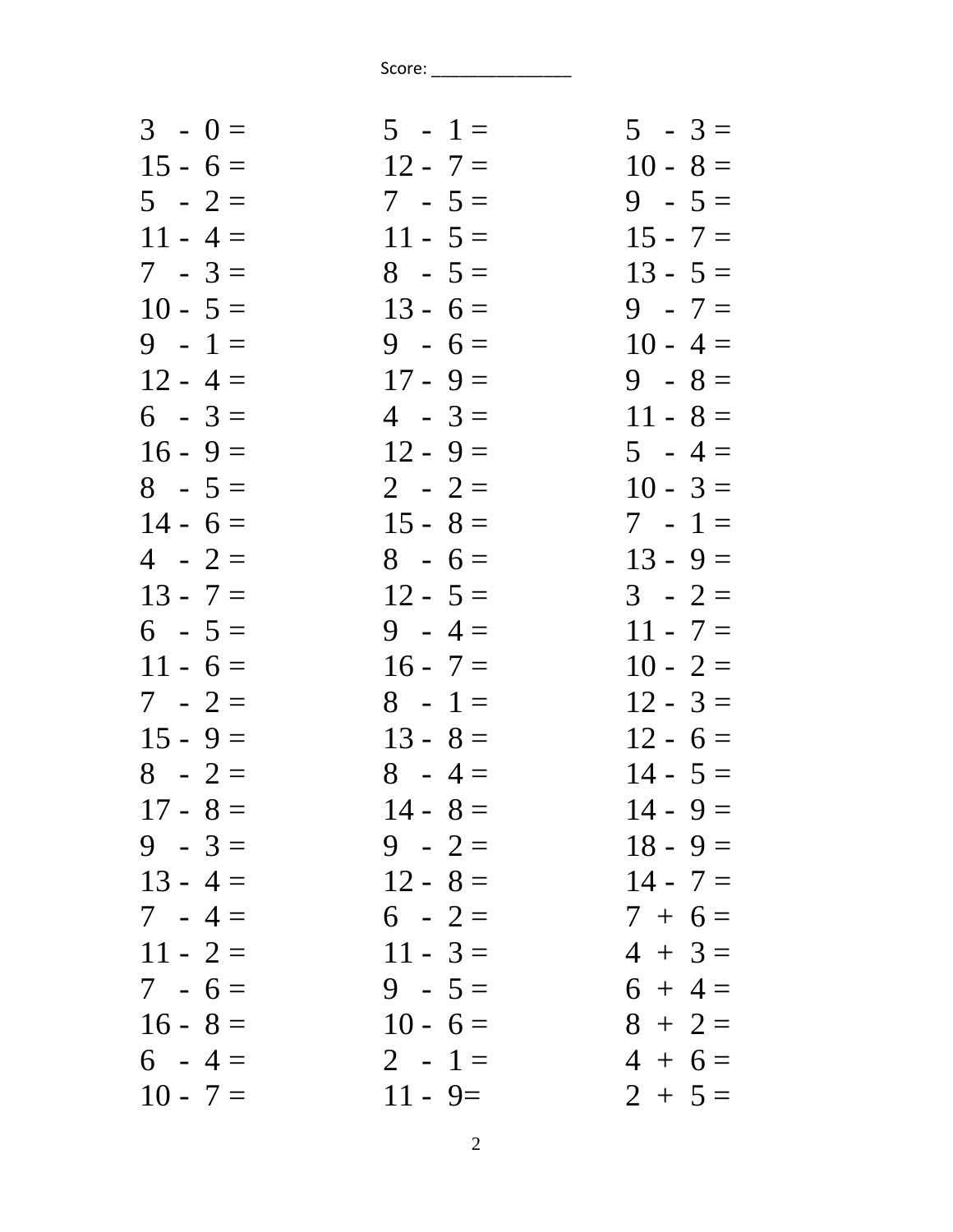| $3 - 0 =$  | $5 - 1 =$  | $5 - 3 =$  |
|------------|------------|------------|
| $15 - 6 =$ | $12 - 7 =$ | $10 - 8 =$ |
| $5 - 2 =$  | $7 - 5 =$  | $9 - 5 =$  |
| $11 - 4 =$ | $11 - 5 =$ | $15 - 7 =$ |
| $7 - 3 =$  | $8 - 5 =$  | $13 - 5 =$ |
| $10 - 5 =$ | $13 - 6 =$ | $9 - 7 =$  |
| $9 - 1 =$  | $9 - 6 =$  | $10 - 4 =$ |
| $12 - 4 =$ | $17 - 9 =$ | $9 - 8 =$  |
| $6 - 3 =$  | $4 - 3 =$  | $11 - 8 =$ |
| $16 - 9 =$ | $12 - 9 =$ | $5 - 4 =$  |
| $8 - 5 =$  | $2 - 2 =$  | $10 - 3 =$ |
| $14 - 6 =$ | $15 - 8 =$ | $7 - 1 =$  |
| $4 - 2 =$  | $8 - 6 =$  | $13 - 9 =$ |
| $13 - 7 =$ | $12 - 5 =$ | $3 - 2 =$  |
| $6 - 5 =$  | $9 - 4 =$  | $11 - 7 =$ |
| $11 - 6 =$ | $16 - 7 =$ | $10 - 2 =$ |
| $7 - 2 =$  | $8 - 1 =$  | $12 - 3 =$ |
| $15 - 9 =$ | $13 - 8 =$ | $12 - 6 =$ |
| $8 - 2 =$  | $8 - 4 =$  | $14 - 5 =$ |
| $17 - 8 =$ | $14 - 8 =$ | $14 - 9 =$ |
| $9 - 3 =$  | $9 - 2 =$  | $18 - 9 =$ |
| $13 - 4 =$ | $12 - 8 =$ | $14 - 7 =$ |
| $7 - 4 =$  | $6 - 2 =$  | $6 + 6 =$  |
| $11 - 2 =$ | $11 - 3 =$ | $3 + 3 =$  |
| $7 - 6 =$  | $9 - 5 =$  | $5 + 2 =$  |
| $16 - 8 =$ | $10 - 6 =$ | $7 + 6 =$  |
| $6 - 4 =$  | $2 - 1 =$  | $3 + 6 =$  |
| $10 - 7 =$ | $11 - 9 =$ | $9 + 5 =$  |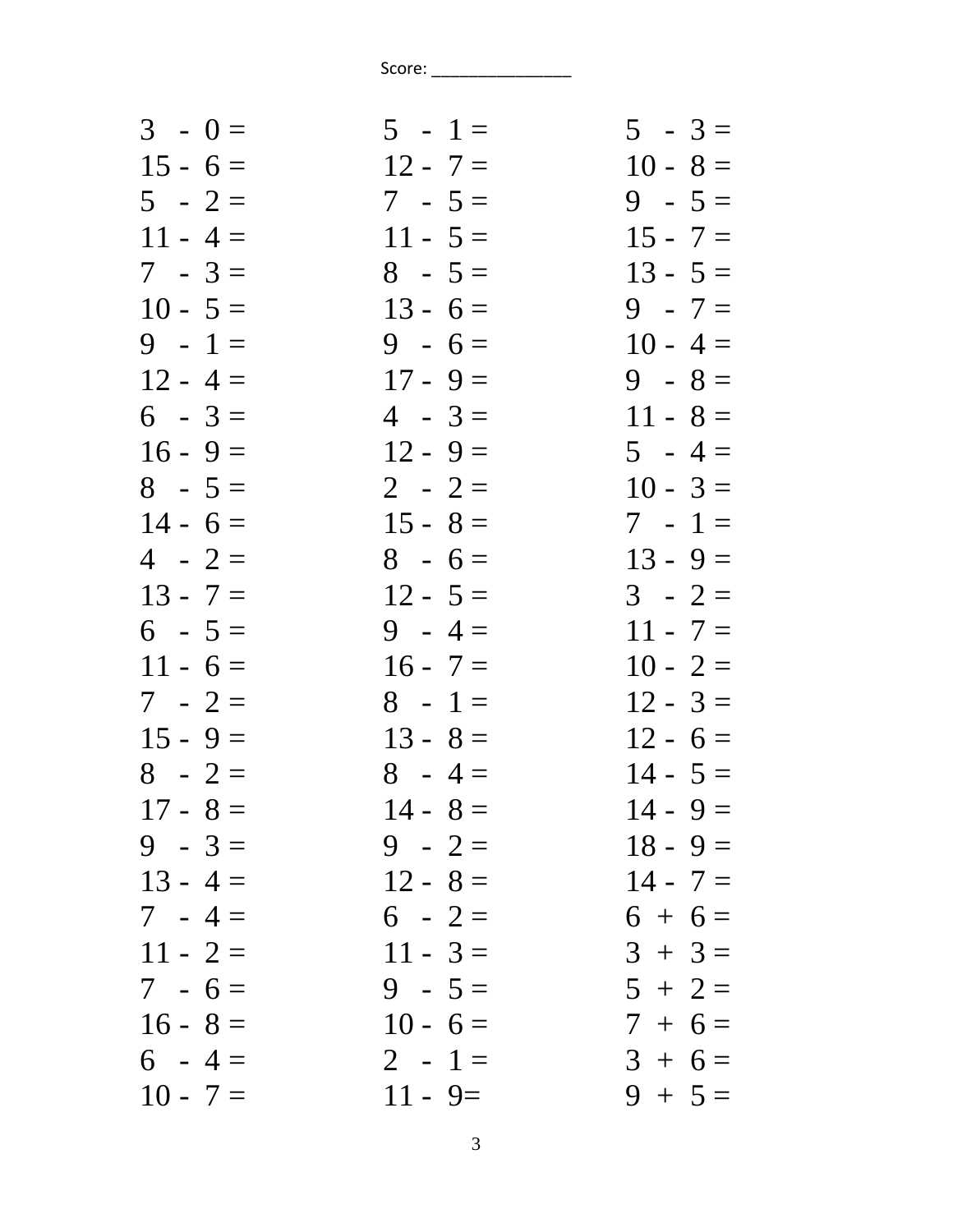| $3 - 0 =$  | $5 - 1 =$  | $5 - 3 =$  |
|------------|------------|------------|
| $15 - 6 =$ | $12 - 7 =$ | $10 - 8 =$ |
| $5 - 2 =$  | $7 - 5 =$  | $9 - 5 =$  |
| $11 - 4 =$ | $11 - 5 =$ | $15 - 7 =$ |
| $7 - 3 =$  | $8 - 5 =$  | $13 - 5 =$ |
| $10 - 5 =$ | $13 - 6 =$ | $9 - 7 =$  |
| $9 - 1 =$  | $9 - 6 =$  | $10 - 4 =$ |
| $12 - 4 =$ | $17 - 9 =$ | $9 - 8 =$  |
| $6 - 3 =$  | $4 - 3 =$  | $11 - 8 =$ |
| $16 - 9 =$ | $12 - 9 =$ | $5 - 4 =$  |
| $8 - 5 =$  | $2 - 2 =$  | $10 - 3 =$ |
| $14 - 6 =$ | $15 - 8 =$ | $7 - 1 =$  |
| $4 - 2 =$  | $8 - 6 =$  | $13 - 9 =$ |
| $13 - 7 =$ | $12 - 5 =$ | $3 - 2 =$  |
| $6 - 5 =$  | $9 - 4 =$  | $11 - 7 =$ |
| $11 - 6 =$ | $16 - 7 =$ | $10 - 2 =$ |
| $7 - 2 =$  | $8 - 1 =$  | $12 - 3 =$ |
| $15 - 9 =$ | $13 - 8 =$ | $12 - 6 =$ |
| $8 - 2 =$  | $8 - 4 =$  | $14 - 5 =$ |
| $17 - 8 =$ | $14 - 8 =$ | $14 - 9 =$ |
| $9 - 3 =$  | $9 - 2 =$  | $18 - 9 =$ |
| $13 - 4 =$ | $12 - 8 =$ | $14 - 7 =$ |
| $7 - 4 =$  | $6 - 2 =$  | $5 + 6 =$  |
| $11 - 2 =$ | $11 - 3 =$ | $2 + 3 =$  |
| $7 - 6 =$  | $9 - 5 =$  | $4 + 2 =$  |
| $16 - 8 =$ | $10 - 6 =$ | $6 + 6 =$  |
| $6 - 4 =$  | $2 - 1 =$  | $2 + 6 =$  |
| $10 - 7 =$ | $11 - 9 =$ | $8 + 5 =$  |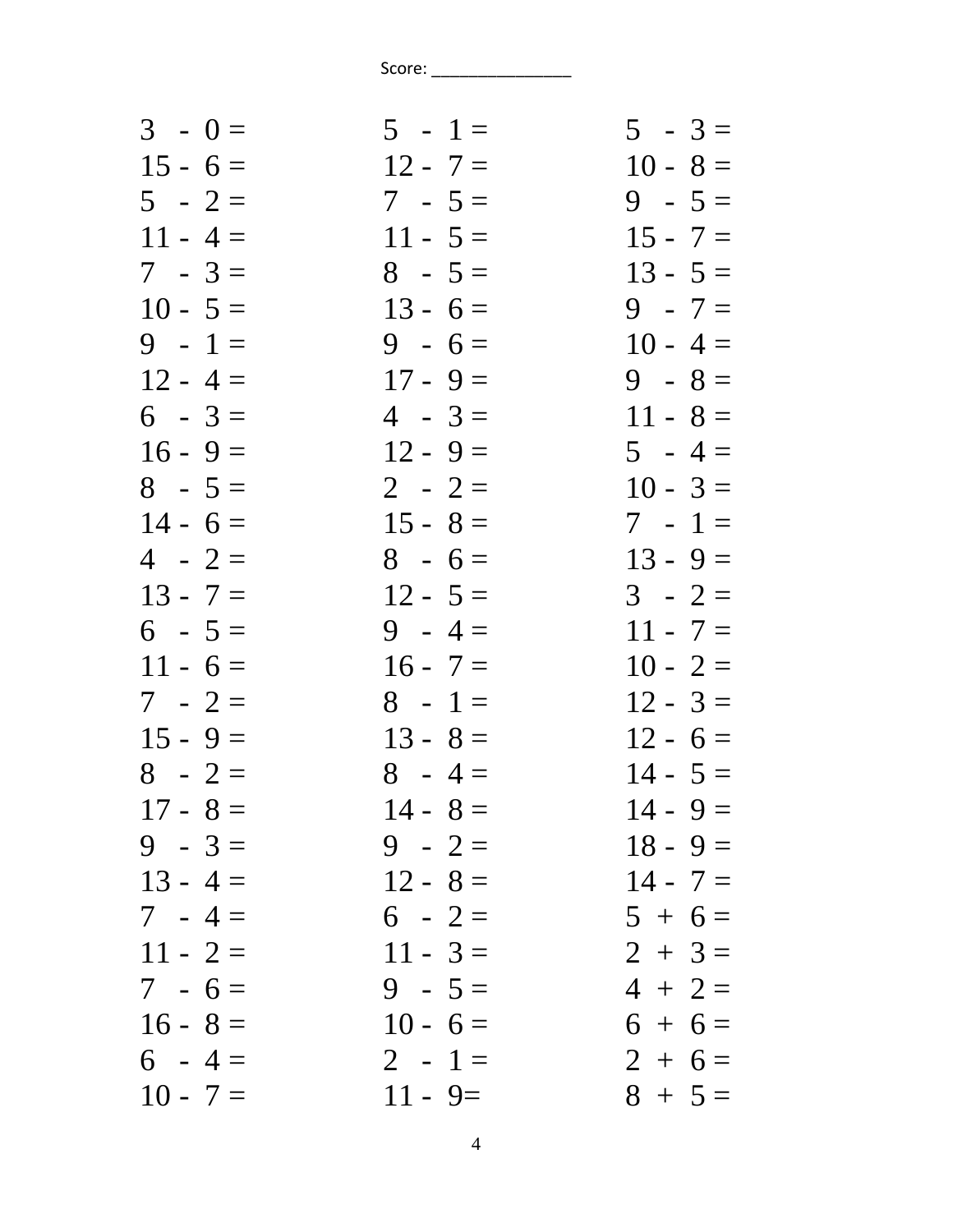| $3 - 0 =$  | $5 - 1 =$  | $5 - 3 =$  |
|------------|------------|------------|
| $15 - 6 =$ | $12 - 7 =$ | $10 - 8 =$ |
| $5 - 2 =$  | $7 - 5 =$  | $9 - 5 =$  |
| $11 - 4 =$ | $11 - 5 =$ | $15 - 7 =$ |
| $7 - 3 =$  | $8 - 5 =$  | $13 - 5 =$ |
| $10 - 5 =$ | $13 - 6 =$ | $9 - 7 =$  |
| $9 - 1 =$  | $9 - 6 =$  | $10 - 4 =$ |
| $12 - 4 =$ | $17 - 9 =$ | $9 - 8 =$  |
| $6 - 3 =$  | $4 - 3 =$  | $11 - 8 =$ |
| $16 - 9 =$ | $12 - 9 =$ | $5 - 4 =$  |
| $8 - 5 =$  | $2 - 2 =$  | $10 - 3 =$ |
| $14 - 6 =$ | $15 - 8 =$ | $7 - 1 =$  |
| $4 - 2 =$  | $8 - 6 =$  | $13 - 9 =$ |
| $13 - 7 =$ | $12 - 5 =$ | $3 - 2 =$  |
| $6 - 5 =$  | $9 - 4 =$  | $11 - 7 =$ |
| $11 - 6 =$ | $16 - 7 =$ | $10 - 2 =$ |
| $7 - 2 =$  | $8 - 1 =$  | $12 - 3 =$ |
| $15 - 9 =$ | $13 - 8 =$ | $12 - 6 =$ |
| $8 - 2 =$  | $8 - 4 =$  | $14 - 5 =$ |
| $17 - 8 =$ | $14 - 8 =$ | $14 - 9 =$ |
| $9 - 3 =$  | $9 - 2 =$  | $18 - 9 =$ |
| $13 - 4 =$ | $12 - 8 =$ | $14 - 7 =$ |
| $7 - 4 =$  | $6 - 2 =$  | $4 + 6 =$  |
| $11 - 2 =$ | $11 - 3 =$ | $9 + 3 =$  |
| $7 - 6 =$  | $9 - 5 =$  | $3 + 5 =$  |
| $16 - 8 =$ | $10 - 6 =$ | $5 + 6 =$  |
| $6 - 4 =$  | $2 - 1 =$  | $9 + 6 =$  |
| $10 - 7 =$ | $11 - 9 =$ | $7 + 5 =$  |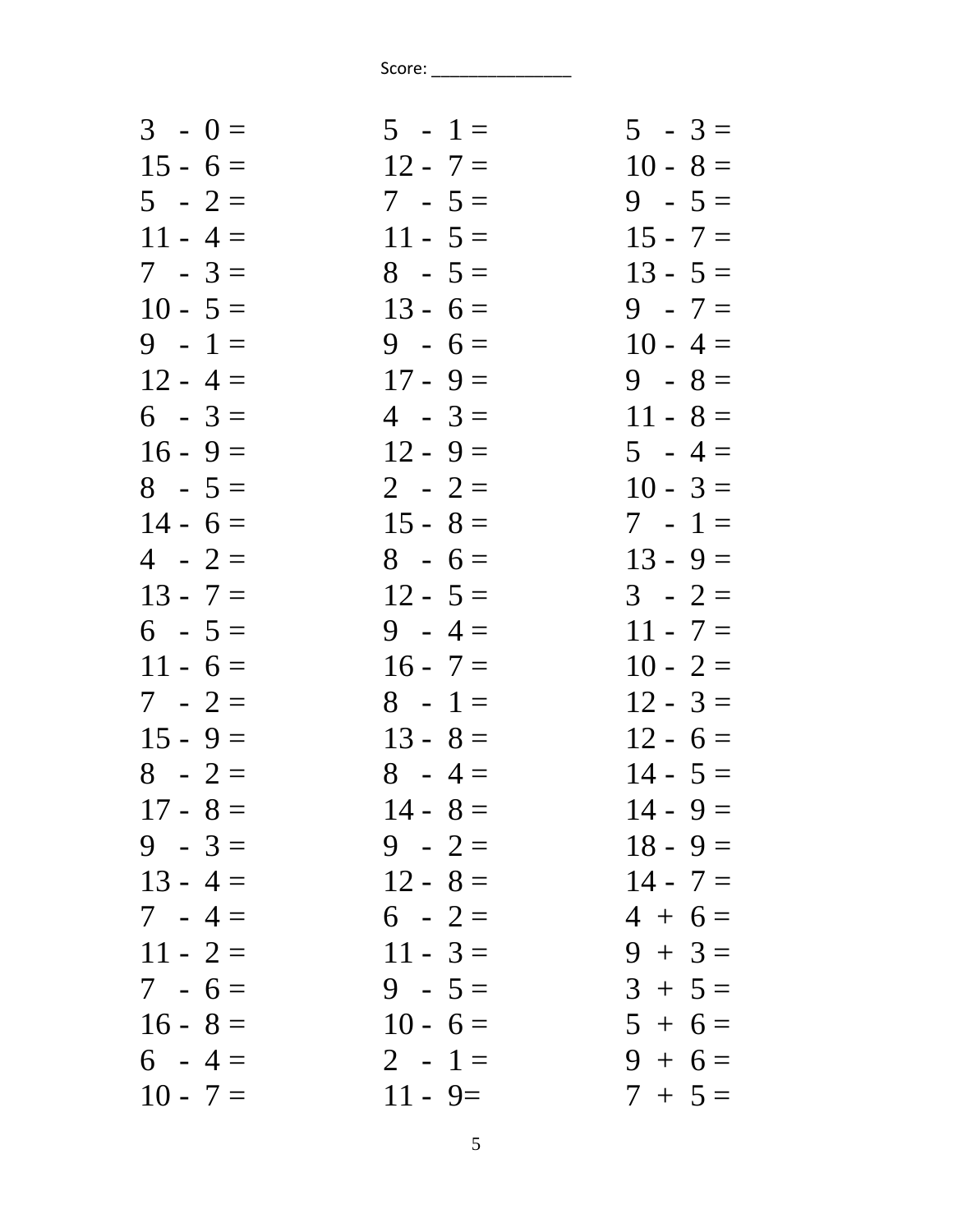| $3 - 0 =$  | $5 - 1 =$  | $5 - 3 =$  |
|------------|------------|------------|
| $15 - 6 =$ | $12 - 7 =$ | $10 - 8 =$ |
| $5 - 2 =$  | $7 - 5 =$  | $9 - 5 =$  |
| $11 - 4 =$ | $11 - 5 =$ | $15 - 7 =$ |
| $7 - 3 =$  | $8 - 5 =$  | $13 - 5 =$ |
| $10 - 5 =$ | $13 - 6 =$ | $9 - 7 =$  |
| $9 - 1 =$  | $9 - 6 =$  | $10 - 4 =$ |
| $12 - 4 =$ | $17 - 9 =$ | $9 - 8 =$  |
| $6 - 3 =$  | $4 - 3 =$  | $11 - 8 =$ |
| $16 - 9 =$ | $12 - 9 =$ | $5 - 4 =$  |
| $8 - 5 =$  | $2 - 2 =$  | $10 - 3 =$ |
| $14 - 6 =$ | $15 - 8 =$ | $7 - 1 =$  |
| $4 - 2 =$  | $8 - 6 =$  | $13 - 9 =$ |
| $13 - 7 =$ | $12 - 5 =$ | $3 - 2 =$  |
| $6 - 5 =$  | $9 - 4 =$  | $11 - 7 =$ |
| $11 - 6 =$ | $16 - 7 =$ | $10 - 2 =$ |
| $7 - 2 =$  | $8 - 1 =$  | $12 - 3 =$ |
| $15 - 9 =$ | $13 - 8 =$ | $12 - 6 =$ |
| $8 - 2 =$  | $8 - 4 =$  | $14 - 5 =$ |
| $17 - 8 =$ | $14 - 8 =$ | $14 - 9 =$ |
| $9 - 3 =$  | $9 - 2 =$  | $18 - 9 =$ |
| $13 - 4 =$ | $12 - 8 =$ | $14 - 7 =$ |
| $7 - 4 =$  | $6 - 2 =$  | $8 + 7 =$  |
| $11 - 2 =$ | $11 - 3 =$ | $5 + 4 =$  |
| $7 - 6 =$  | $9 - 5 =$  | $7 + 5 =$  |
| $16 - 8 =$ | $10 - 6 =$ | $9 + 3 =$  |
| $6 - 4 =$  | $2 - 1 =$  | $5 + 7 =$  |
| $10 - 7 =$ | $11 - 9 =$ | $3 + 6 =$  |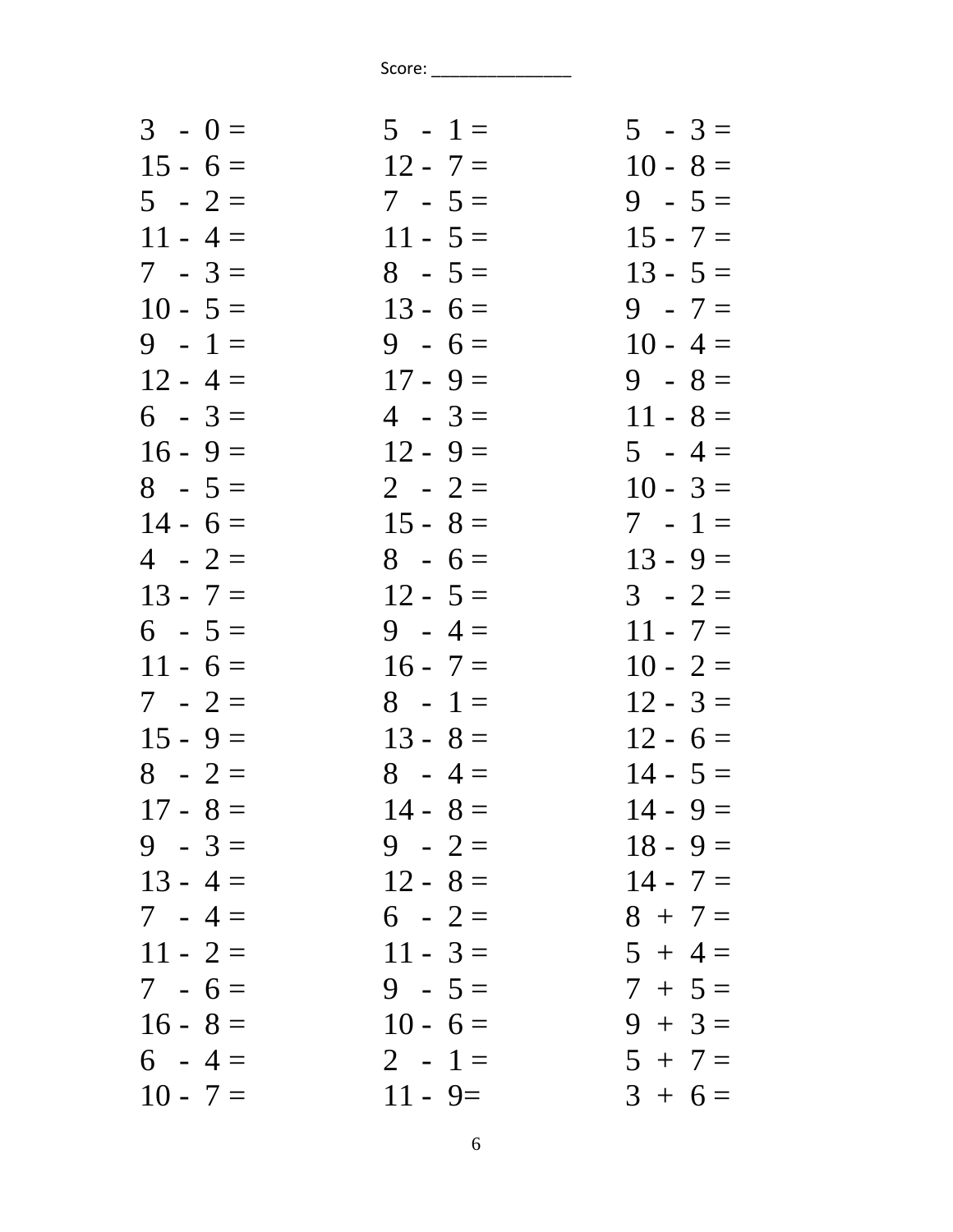| $3 - 0 =$  | $5 - 1 =$  | $5 - 3 =$  |
|------------|------------|------------|
| $15 - 6 =$ | $12 - 7 =$ | $10 - 8 =$ |
| $5 - 2 =$  | $7 - 5 =$  | $9 - 5 =$  |
| $11 - 4 =$ | $11 - 5 =$ | $15 - 7 =$ |
| $7 - 3 =$  | $8 - 5 =$  | $13 - 5 =$ |
| $10 - 5 =$ | $13 - 6 =$ | $9 - 7 =$  |
| $9 - 1 =$  | $9 - 6 =$  | $10 - 4 =$ |
| $12 - 4 =$ | $17 - 9 =$ | $9 - 8 =$  |
| $6 - 3 =$  | $4 - 3 =$  | $11 - 8 =$ |
| $16 - 9 =$ | $12 - 9 =$ | $5 - 4 =$  |
| $8 - 5 =$  | $2 - 2 =$  | $10 - 3 =$ |
| $14 - 6 =$ | $15 - 8 =$ | $7 - 1 =$  |
| $4 - 2 =$  | $8 - 6 =$  | $13 - 9 =$ |
| $13 - 7 =$ | $12 - 5 =$ | $3 - 2 =$  |
| $6 - 5 =$  | $9 - 4 =$  | $11 - 7 =$ |
| $11 - 6 =$ | $16 - 7 =$ | $10 - 2 =$ |
| $7 - 2 =$  | $8 - 1 =$  | $12 - 3 =$ |
| $15 - 9 =$ | $13 - 8 =$ | $12 - 6 =$ |
| $8 - 2 =$  | $8 - 4 =$  | $14 - 5 =$ |
| $17 - 8 =$ | $14 - 8 =$ | $14 - 9 =$ |
| $9 - 3 =$  | $9 - 2 =$  | $18 - 9 =$ |
| $13 - 4 =$ | $12 - 8 =$ | $14 - 7 =$ |
| $7 - 4 =$  | $6 - 2 =$  | $8 + 8 =$  |
| $11 - 2 =$ | $11 - 3 =$ | $5 + 5 =$  |
| $7 - 6 =$  | $9 - 5 =$  | $7 + 6 =$  |
| $16 - 8 =$ | $10 - 6 =$ | $9 + 4 =$  |
| $6 - 4 =$  | $2 - 1 =$  | $5 + 8 =$  |
| $10 - 7 =$ | $11 - 9 =$ | $3 + 7 =$  |
|            |            |            |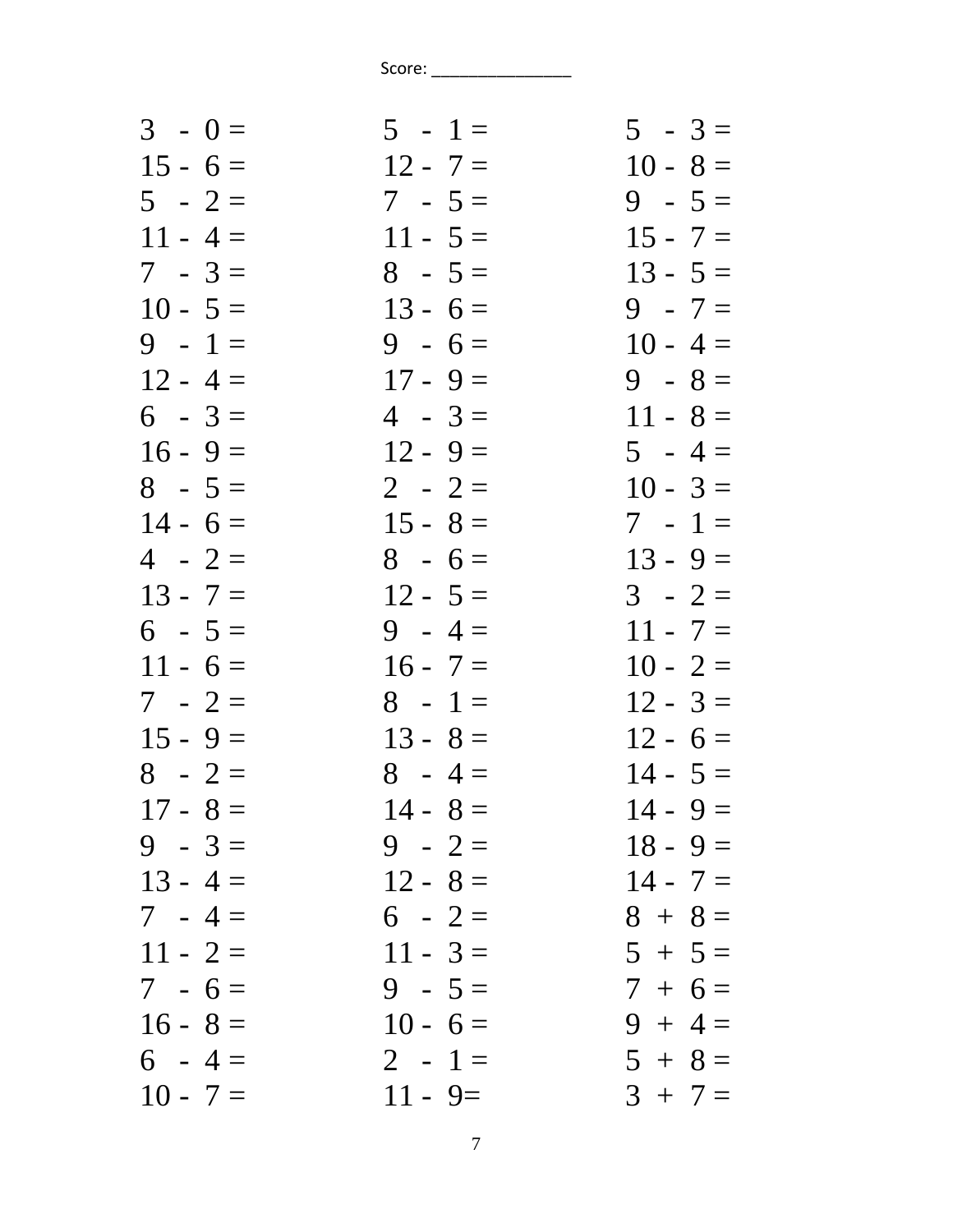| $3 - 0 =$  | $5 - 1 =$  | $5 - 3 =$  |
|------------|------------|------------|
| $15 - 6 =$ | $12 - 7 =$ | $10 - 8 =$ |
| $5 - 2 =$  | $7 - 5 =$  | $9 - 5 =$  |
| $11 - 4 =$ | $11 - 5 =$ | $15 - 7 =$ |
| $7 - 3 =$  | $8 - 5 =$  | $13 - 5 =$ |
| $10 - 5 =$ | $13 - 6 =$ | $9 - 7 =$  |
| $9 - 1 =$  | $9 - 6 =$  | $10 - 4 =$ |
| $12 - 4 =$ | $17 - 9 =$ | $9 - 8 =$  |
| $6 - 3 =$  | $4 - 3 =$  | $11 - 8 =$ |
| $16 - 9 =$ | $12 - 9 =$ | $5 - 4 =$  |
| $8 - 5 =$  | $2 - 2 =$  | $10 - 3 =$ |
| $14 - 6 =$ | $15 - 8 =$ | $7 - 1 =$  |
| $4 - 2 =$  | $8 - 6 =$  | $13 - 9 =$ |
| $13 - 7 =$ | $12 - 5 =$ | $3 - 2 =$  |
| $6 - 5 =$  | $9 - 4 =$  | $11 - 7 =$ |
| $11 - 6 =$ | $16 - 7 =$ | $10 - 2 =$ |
| $7 - 2 =$  | $8 - 1 =$  | $12 - 3 =$ |
| $15 - 9 =$ | $13 - 8 =$ | $12 - 6 =$ |
| $8 - 2 =$  | $8 - 4 =$  | $14 - 5 =$ |
| $17 - 8 =$ | $14 - 8 =$ | $14 - 9 =$ |
| $9 - 3 =$  | $9 - 2 =$  | $18 - 9 =$ |
| $13 - 4 =$ | $12 - 8 =$ | $14 - 7 =$ |
| $7 - 4 =$  | $6 - 2 =$  | $8 + 9 =$  |
| $11 - 2 =$ | $11 - 3 =$ | $5 + 6 =$  |
| $7 - 6 =$  | $9 - 5 =$  | $7 + 7 =$  |
| $16 - 8 =$ | $10 - 6 =$ | $9 + 5 =$  |
| $6 - 4 =$  | $2 - 1 =$  | $5 + 9 =$  |
| $10 - 7 =$ | $11 - 9 =$ | $3 + 8 =$  |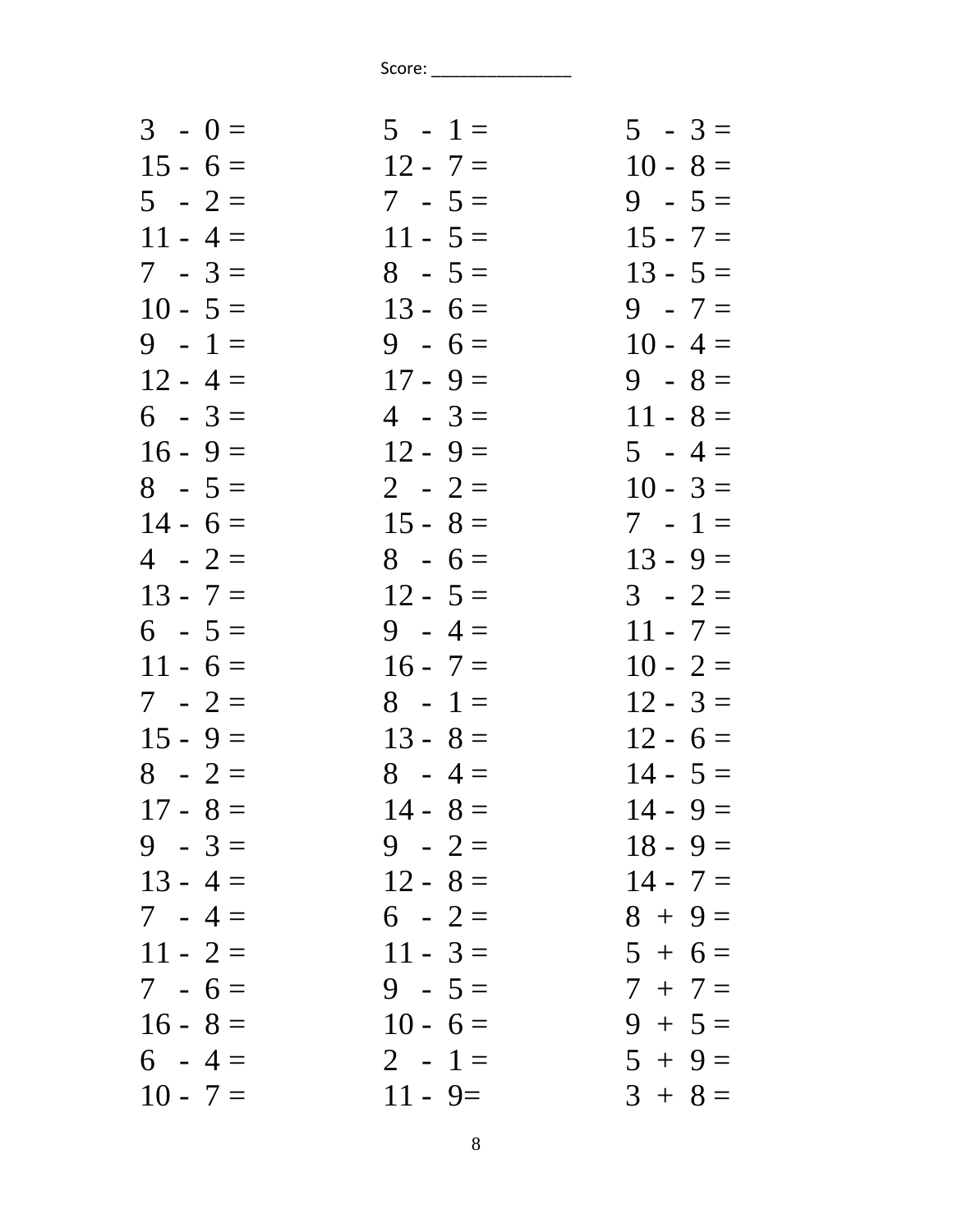| $3 - 0 =$  | $5 - 1 =$  | $5 - 3 =$  |
|------------|------------|------------|
| $15 - 6 =$ | $12 - 7 =$ | $10 - 8 =$ |
| $5 - 2 =$  | $7 - 5 =$  | $9 - 5 =$  |
| $11 - 4 =$ | $11 - 5 =$ | $15 - 7 =$ |
| $7 - 3 =$  | $8 - 5 =$  | $13 - 5 =$ |
| $10 - 5 =$ | $13 - 6 =$ | $9 - 7 =$  |
| $9 - 1 =$  | $9 - 6 =$  | $10 - 4 =$ |
| $12 - 4 =$ | $17 - 9 =$ | $9 - 8 =$  |
| $6 - 3 =$  | $4 - 3 =$  | $11 - 8 =$ |
| $16 - 9 =$ | $12 - 9 =$ | $5 - 4 =$  |
| $8 - 5 =$  | $2 - 2 =$  | $10 - 3 =$ |
| $14 - 6 =$ | $15 - 8 =$ | $7 - 1 =$  |
| $4 - 2 =$  | $8 - 6 =$  | $13 - 9 =$ |
| $13 - 7 =$ | $12 - 5 =$ | $3 - 2 =$  |
| $6 - 5 =$  | $9 - 4 =$  | $11 - 7 =$ |
| $11 - 6 =$ | $16 - 7 =$ | $10 - 2 =$ |
| $7 - 2 =$  | $8 - 1 =$  | $12 - 3 =$ |
| $15 - 9 =$ | $13 - 8 =$ | $12 - 6 =$ |
| $8 - 2 =$  | $8 - 4 =$  | $14 - 5 =$ |
| $17 - 8 =$ | $14 - 8 =$ | $14 - 9 =$ |
| $9 - 3 =$  | $9 - 2 =$  | $18 - 9 =$ |
| $13 - 4 =$ | $12 - 8 =$ | $14 - 7 =$ |
| $7 - 4 =$  | $6 - 2 =$  | $8 + 2 =$  |
| $11 - 2 =$ | $11 - 3 =$ | $5 + 7 =$  |
| $7 - 6 =$  | $9 - 5 =$  | $7 + 9 =$  |
| $16 - 8 =$ | $10 - 6 =$ | $9 + 6 =$  |
| $6 - 4 =$  | $2 - 1 =$  | $5 + 2 =$  |
| $10 - 7 =$ | $11 - 9 =$ | $3 + 9 =$  |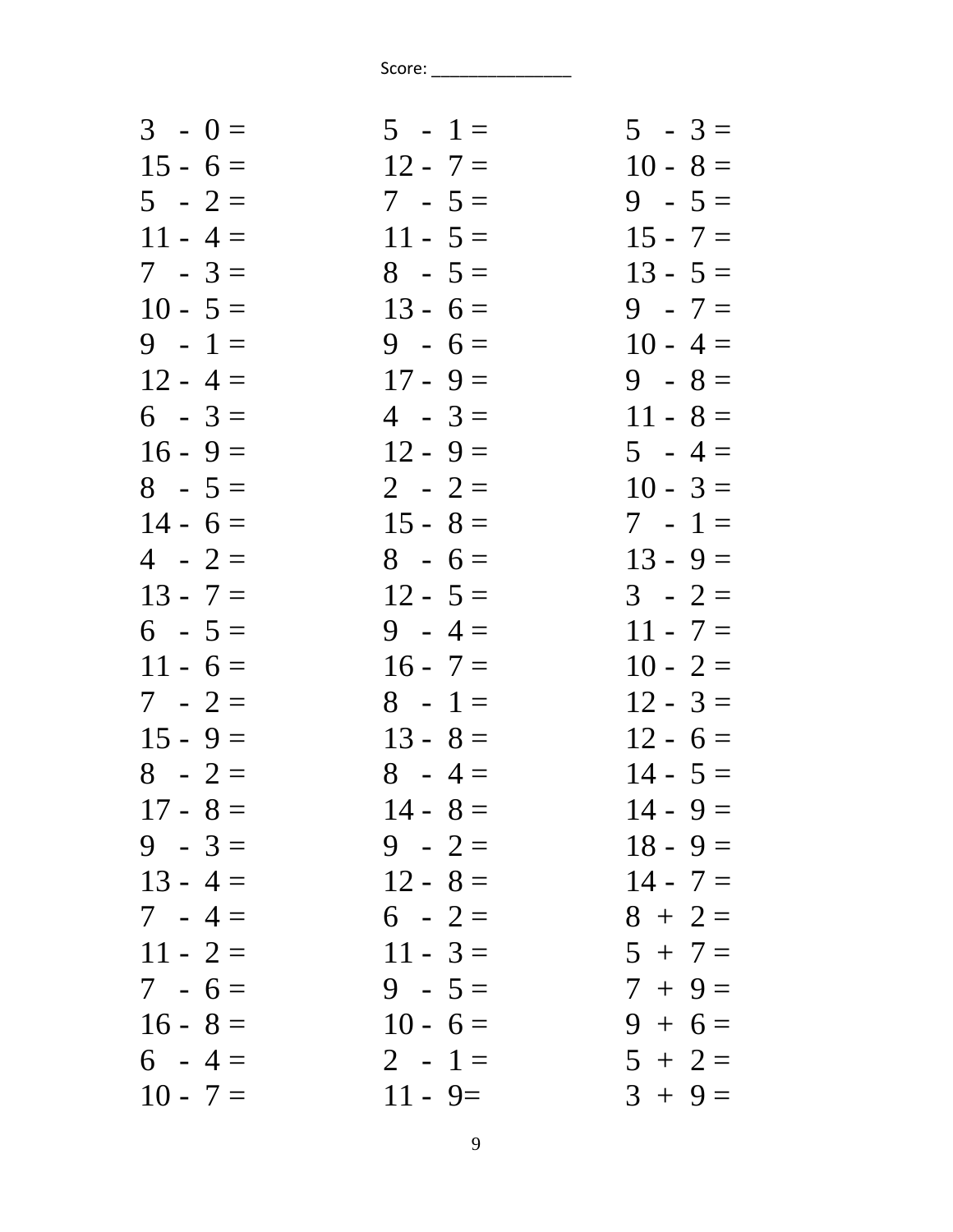| $3 - 0 =$  | $5 - 1 =$  | $5 - 3 =$  |
|------------|------------|------------|
| $15 - 6 =$ | $12 - 7 =$ | $10 - 8 =$ |
| $5 - 2 =$  | $7 - 5 =$  | $9 - 5 =$  |
| $11 - 4 =$ | $11 - 5 =$ | $15 - 7 =$ |
| $7 - 3 =$  | $8 - 5 =$  | $13 - 5 =$ |
| $10 - 5 =$ | $13 - 6 =$ | $9 - 7 =$  |
| $9 - 1 =$  | $9 - 6 =$  | $10 - 4 =$ |
| $12 - 4 =$ | $17 - 9 =$ | $9 - 8 =$  |
| $6 - 3 =$  | $4 - 3 =$  | $11 - 8 =$ |
| $16 - 9 =$ | $12 - 9 =$ | $5 - 4 =$  |
| $8 - 5 =$  | $2 - 2 =$  | $10 - 3 =$ |
| $14 - 6 =$ | $15 - 8 =$ | $7 - 1 =$  |
| $4 - 2 =$  | $8 - 6 =$  | $13 - 9 =$ |
| $13 - 7 =$ | $12 - 5 =$ | $3 - 2 =$  |
| $6 - 5 =$  | $9 - 4 =$  | $11 - 7 =$ |
| $11 - 6 =$ | $16 - 7 =$ | $10 - 2 =$ |
| $7 - 2 =$  | $8 - 1 =$  | $12 - 3 =$ |
| $15 - 9 =$ | $13 - 8 =$ | $12 - 6 =$ |
| $8 - 2 =$  | $8 - 4 =$  | $14 - 5 =$ |
| $17 - 8 =$ | $14 - 8 =$ | $14 - 9 =$ |
| $9 - 3 =$  | $9 - 2 =$  | $18 - 9 =$ |
| $13 - 4 =$ | $12 - 8 =$ | $14 - 7 =$ |
| $7 - 4 =$  | $6 - 2 =$  | $8 + 3 =$  |
| $11 - 2 =$ | $11 - 3 =$ | $5 + 8 =$  |
| $7 - 6 =$  | $9 - 5 =$  | $7 + 9 =$  |
| $16 - 8 =$ | $10 - 6 =$ | $9 + 7 =$  |
| $6 - 4 =$  | $2 - 1 =$  | $5 + 3 =$  |
| $10 - 7 =$ | $11 - 9 =$ | $3 + 2 =$  |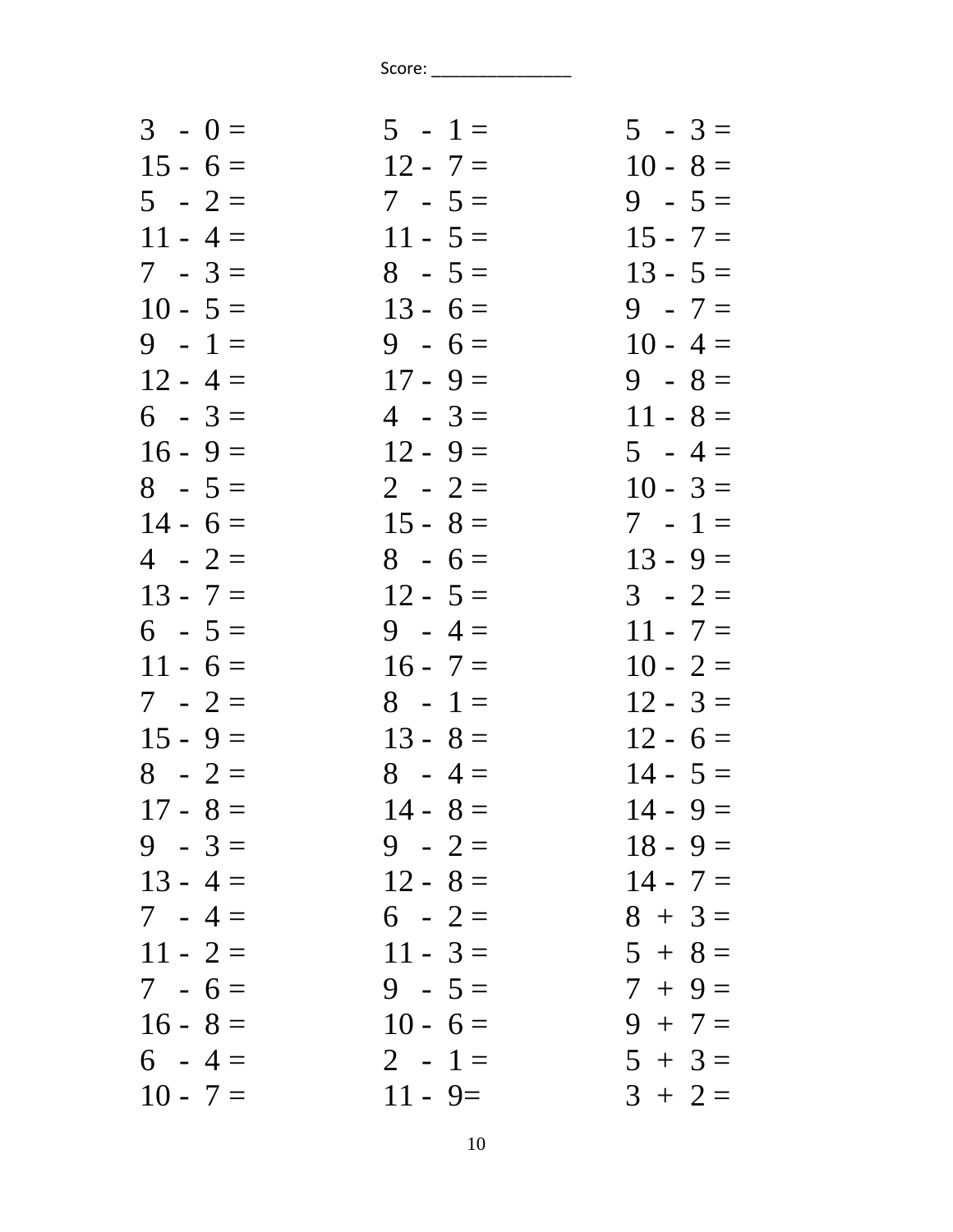| $3 - 0 =$  | $5 - 1 =$  | $5 - 3 =$  |
|------------|------------|------------|
| $15 - 6 =$ | $12 - 7 =$ | $10 - 8 =$ |
| $5 - 2 =$  | $7 - 5 =$  | $9 - 5 =$  |
| $11 - 4 =$ | $11 - 5 =$ | $15 - 7 =$ |
| $7 - 3 =$  | $8 - 5 =$  | $13 - 5 =$ |
| $10 - 5 =$ | $13 - 6 =$ | $9 - 7 =$  |
| $9 - 1 =$  | $9 - 6 =$  | $10 - 4 =$ |
| $12 - 4 =$ | $17 - 9 =$ | $9 - 8 =$  |
| $6 - 3 =$  | $4 - 3 =$  | $11 - 8 =$ |
| $16 - 9 =$ | $12 - 9 =$ | $5 - 4 =$  |
| $8 - 5 =$  | $2 - 2 =$  | $10 - 3 =$ |
| $14 - 6 =$ | $15 - 8 =$ | $7 - 1 =$  |
| $4 - 2 =$  | $8 - 6 =$  | $13 - 9 =$ |
| $13 - 7 =$ | $12 - 5 =$ | $3 - 2 =$  |
| $6 - 5 =$  | $9 - 4 =$  | $11 - 7 =$ |
| $11 - 6 =$ | $16 - 7 =$ | $10 - 2 =$ |
| $7 - 2 =$  | $8 - 1 =$  | $12 - 3 =$ |
| $15 - 9 =$ | $13 - 8 =$ | $12 - 6 =$ |
| $8 - 2 =$  | $8 - 4 =$  | $14 - 5 =$ |
| $17 - 8 =$ | $14 - 8 =$ | $14 - 9 =$ |
| $9 - 3 =$  | $9 - 2 =$  | $18 - 9 =$ |
| $13 - 4 =$ | $12 - 8 =$ | $14 - 7 =$ |
| $7 - 4 =$  | $6 - 2 =$  | $8 + 4 =$  |
| $11 - 2 =$ | $11 - 3 =$ | $5 + 9 =$  |
| $7 - 6 =$  | $9 - 5 =$  | $7 + 2 =$  |
| $16 - 8 =$ | $10 - 6 =$ | $9 + 8 =$  |
| $6 - 4 =$  | $2 - 1 =$  | $5 + 4 =$  |
| $10 - 7 =$ | $11 - 9 =$ | $3 + 3 =$  |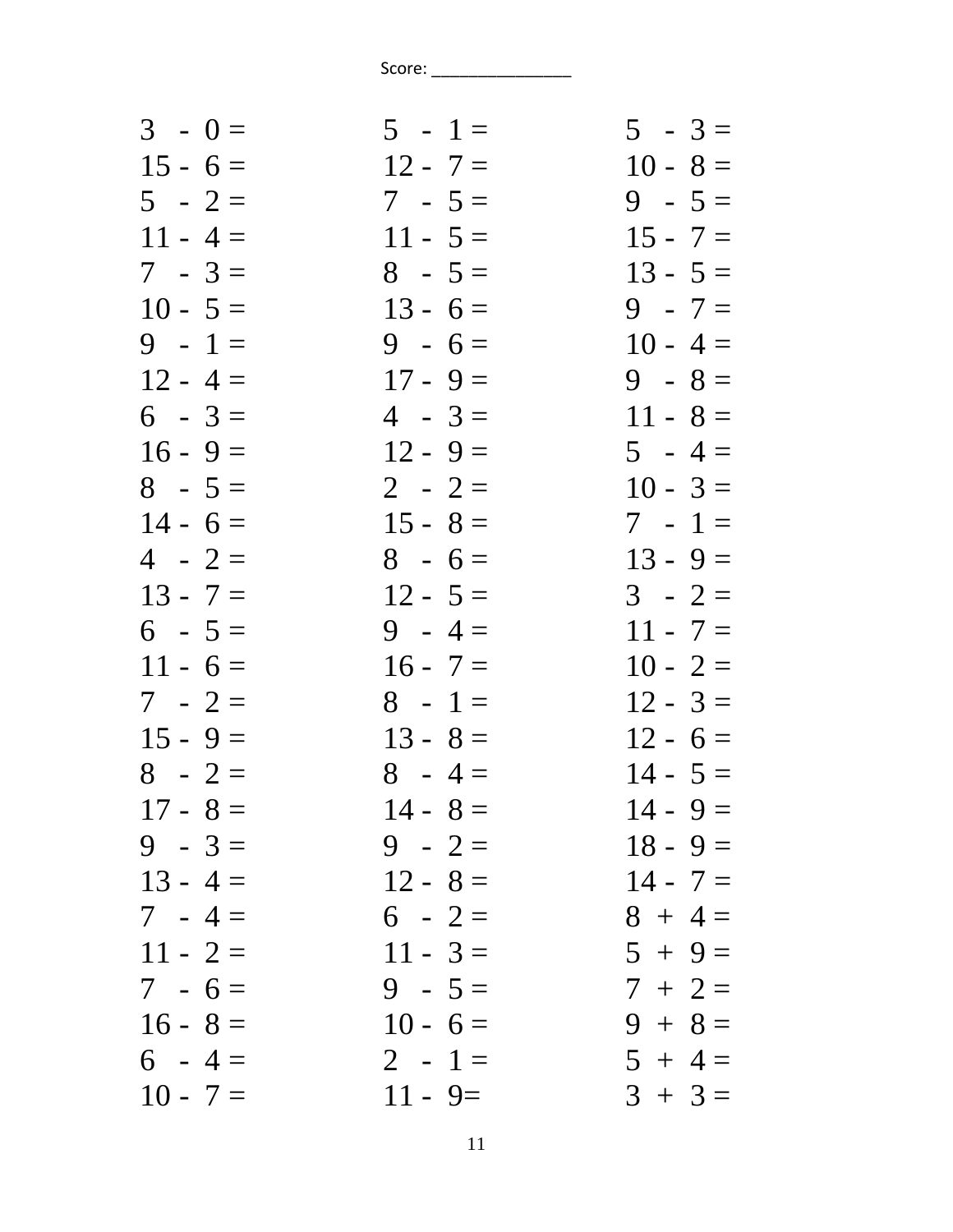| $5 - 1 =$  | $5 - 3 =$  |
|------------|------------|
| $12 - 7 =$ | $10 - 8 =$ |
| $7 - 5 =$  | $9 - 5 =$  |
| $11 - 5 =$ | $15 - 7 =$ |
| $8 - 5 =$  | $13 - 5 =$ |
| $13 - 6 =$ | $9 - 7 =$  |
| $9 - 6 =$  | $10 - 4 =$ |
| $17 - 9 =$ | $9 - 8 =$  |
| $4 - 3 =$  | $11 - 8 =$ |
| $12 - 9 =$ | $5 - 4 =$  |
| $2 - 2 =$  | $10 - 3 =$ |
| $15 - 8 =$ | $7 - 1 =$  |
| $8 - 6 =$  | $13 - 9 =$ |
| $12 - 5 =$ | $3 - 2 =$  |
| $9 - 4 =$  | $11 - 7 =$ |
| $16 - 7 =$ | $10 - 2 =$ |
| $8 - 1 =$  | $12 - 3 =$ |
| $13 - 8 =$ | $12 - 6 =$ |
| $8 - 4 =$  | $14 - 5 =$ |
| $14 - 8 =$ | $14 - 9 =$ |
| $9 - 2 =$  | $18 - 9 =$ |
| $12 - 8 =$ | $14 - 7 =$ |
| $6 - 2 =$  | $8 + 5 =$  |
| $11 - 3 =$ | $5 + 3 =$  |
| $9 - 5 =$  | $7 + 3 =$  |
| $10 - 6 =$ | $9 + 9 =$  |
| $2 - 1 =$  | $5 + 5 =$  |
| $11 - 9 =$ | $3 + 4 =$  |
|            |            |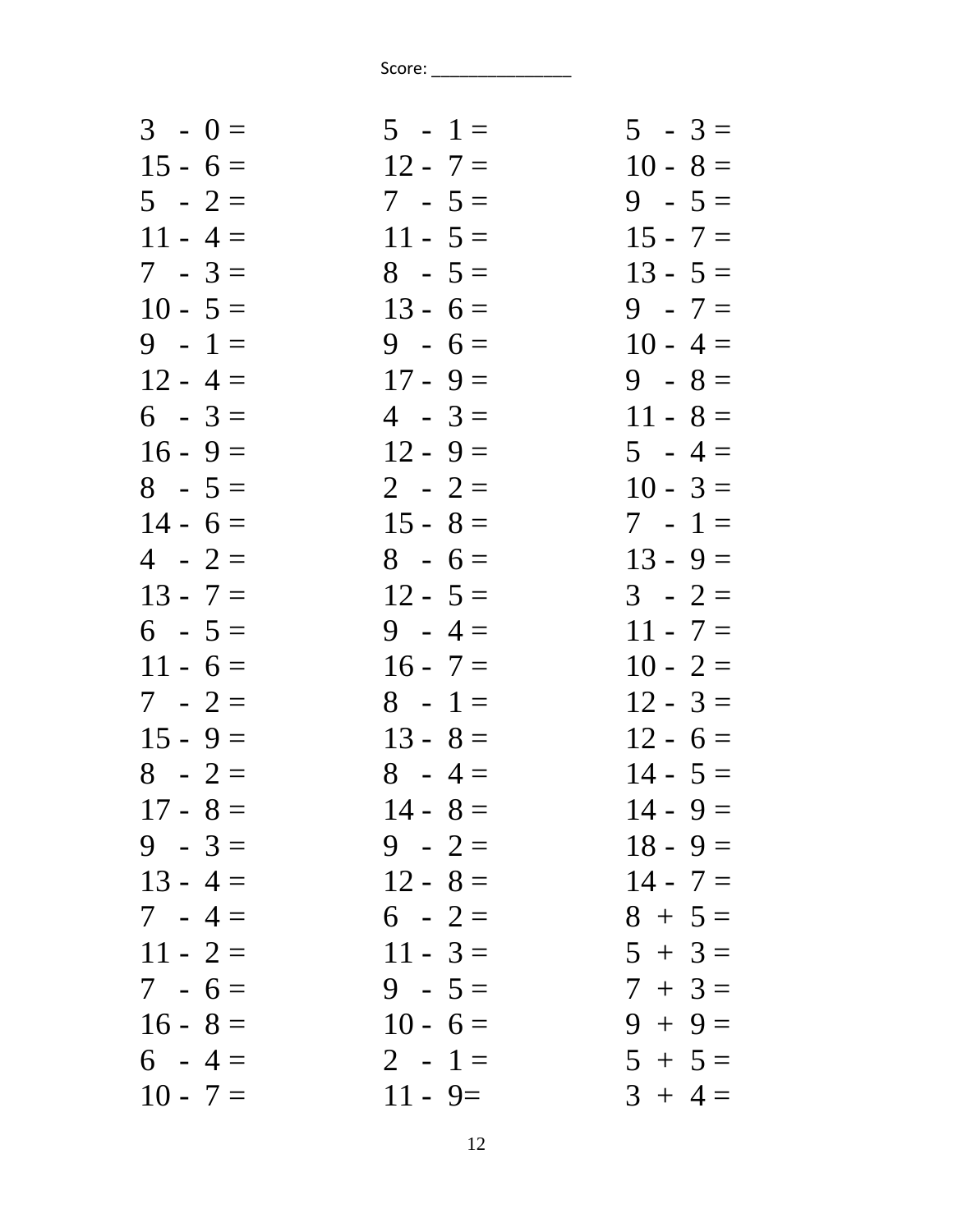| $3 - 0 =$  | $5 - 1 =$  | $5 - 3 =$  |
|------------|------------|------------|
| $15 - 6 =$ | $12 - 7 =$ | $10 - 8 =$ |
| $5 - 2 =$  | $7 - 5 =$  | $9 - 5 =$  |
| $11 - 4 =$ | $11 - 5 =$ | $15 - 7 =$ |
| $7 - 3 =$  | $8 - 5 =$  | $13 - 5 =$ |
| $10 - 5 =$ | $13 - 6 =$ | $9 - 7 =$  |
| $9 - 1 =$  | $9 - 6 =$  | $10 - 4 =$ |
| $12 - 4 =$ | $17 - 9 =$ | $9 - 8 =$  |
| $6 - 3 =$  | $4 - 3 =$  | $11 - 8 =$ |
| $16 - 9 =$ | $12 - 9 =$ | $5 - 4 =$  |
| $8 - 5 =$  | $2 - 2 =$  | $10 - 3 =$ |
| $14 - 6 =$ | $15 - 8 =$ | $7 - 1 =$  |
| $4 - 2 =$  | $8 - 6 =$  | $13 - 9 =$ |
| $13 - 7 =$ | $12 - 5 =$ | $3 - 2 =$  |
| $6 - 5 =$  | $9 - 4 =$  | $11 - 7 =$ |
| $11 - 6 =$ | $16 - 7 =$ | $10 - 2 =$ |
| $7 - 2 =$  | $8 - 1 =$  | $12 - 3 =$ |
| $15 - 9 =$ | $13 - 8 =$ | $12 - 6 =$ |
| $8 - 2 =$  | $8 - 4 =$  | $14 - 5 =$ |
| $17 - 8 =$ | $14 - 8 =$ | $14 - 9 =$ |
| $9 - 3 =$  | $9 - 2 =$  | $18 - 9 =$ |
| $13 - 4 =$ | $12 - 8 =$ | $14 - 7 =$ |
| $7 - 4 =$  | $6 - 2 =$  | $8 + 6 =$  |
| $11 - 2 =$ | $11 - 3 =$ | $5 + 3 =$  |
| $7 - 6 =$  | $9 - 5 =$  | $7 + 4 =$  |
| $16 - 8 =$ | $10 - 6 =$ | $9 + 2 =$  |
| $6 - 4 =$  | $2 - 1 =$  | $5 + 6 =$  |
| $10 - 7 =$ | $11 - 9 =$ | $3 + 5 =$  |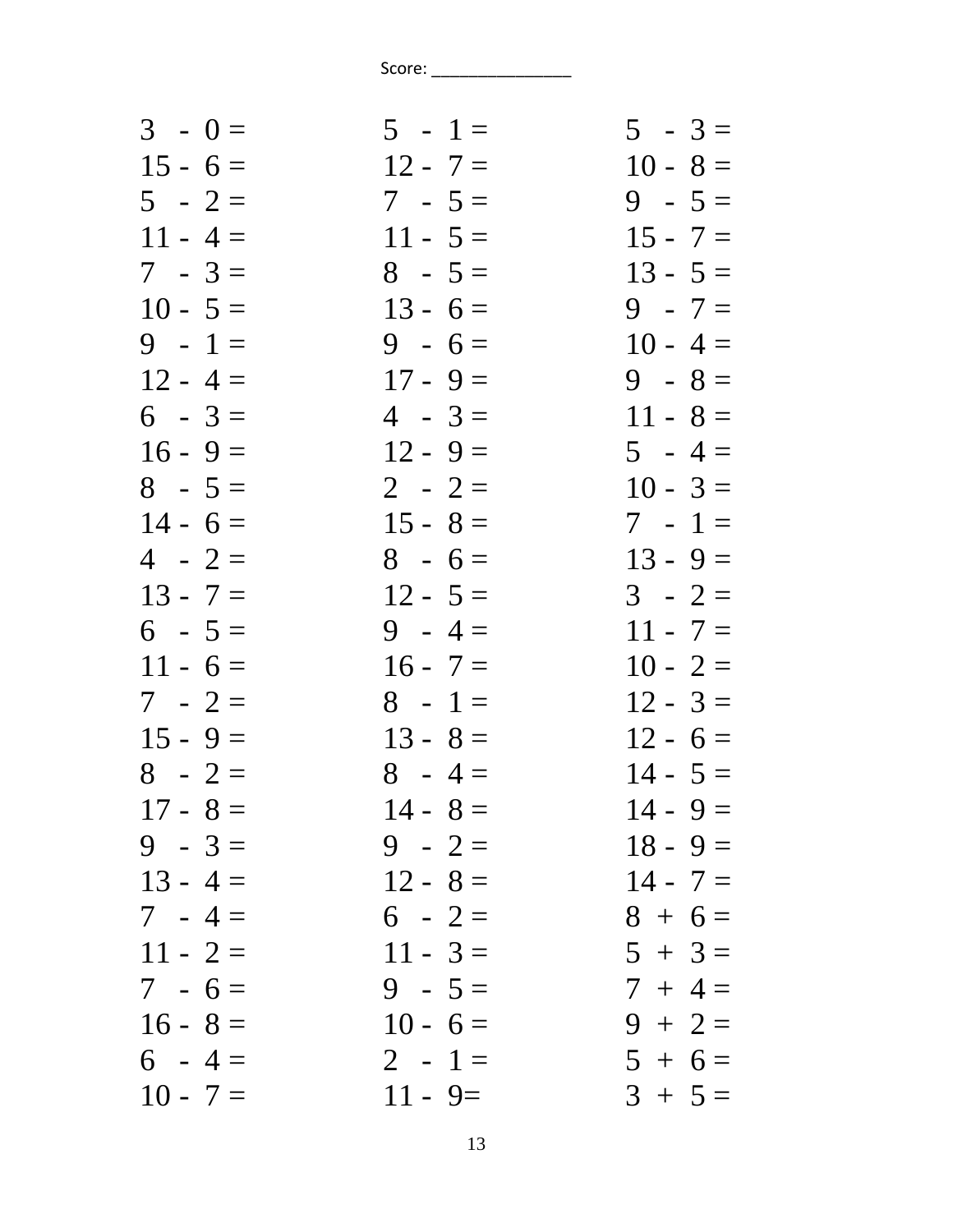| $3 - 0 =$  | $5 - 1 =$  | $5 - 3 =$  |
|------------|------------|------------|
| $15 - 6 =$ | $12 - 7 =$ | $10 - 8 =$ |
| $5 - 2 =$  | $7 - 5 =$  | $9 - 5 =$  |
| $11 - 4 =$ | $11 - 5 =$ | $15 - 7 =$ |
| $7 - 3 =$  | $8 - 5 =$  | $13 - 5 =$ |
| $10 - 5 =$ | $13 - 6 =$ | $9 - 7 =$  |
| $9 - 1 =$  | $9 - 6 =$  | $10 - 4 =$ |
| $12 - 4 =$ | $17 - 9 =$ | $9 - 8 =$  |
| $6 - 3 =$  | $4 - 3 =$  | $11 - 8 =$ |
| $16 - 9 =$ | $12 - 9 =$ | $5 - 4 =$  |
| $8 - 5 =$  | $2 - 2 =$  | $10 - 3 =$ |
| $14 - 6 =$ | $15 - 8 =$ | $7 - 1 =$  |
| $4 - 2 =$  | $8 - 6 =$  | $13 - 9 =$ |
| $13 - 7 =$ | $12 - 5 =$ | $3 - 2 =$  |
| $6 - 5 =$  | $9 - 4 =$  | $11 - 7 =$ |
| $11 - 6 =$ | $16 - 7 =$ | $10 - 2 =$ |
| $7 - 2 =$  | $8 - 1 =$  | $12 - 3 =$ |
| $15 - 9 =$ | $13 - 8 =$ | $12 - 6 =$ |
| $8 - 2 =$  | $8 - 4 =$  | $14 - 5 =$ |
| $17 - 8 =$ | $14 - 8 =$ | $14 - 9 =$ |
| $9 - 3 =$  | $9 - 2 =$  | $18 - 9 =$ |
| $13 - 4 =$ | $12 - 8 =$ | $14 - 7 =$ |
| $7 - 4 =$  | $6 - 2 =$  | $7 + 6 =$  |
| $11 - 2 =$ | $11 - 3 =$ | $4 + 3 =$  |
| $7 - 6 =$  | $9 - 5 =$  | $6 + 4 =$  |
| $16 - 8 =$ | $10 - 6 =$ | $8 + 2 =$  |
| $6 - 4 =$  | $2 - 1 =$  | $4 + 6 =$  |
| $10 - 7 =$ | $11 - 9 =$ | $2 + 5 =$  |
|            |            |            |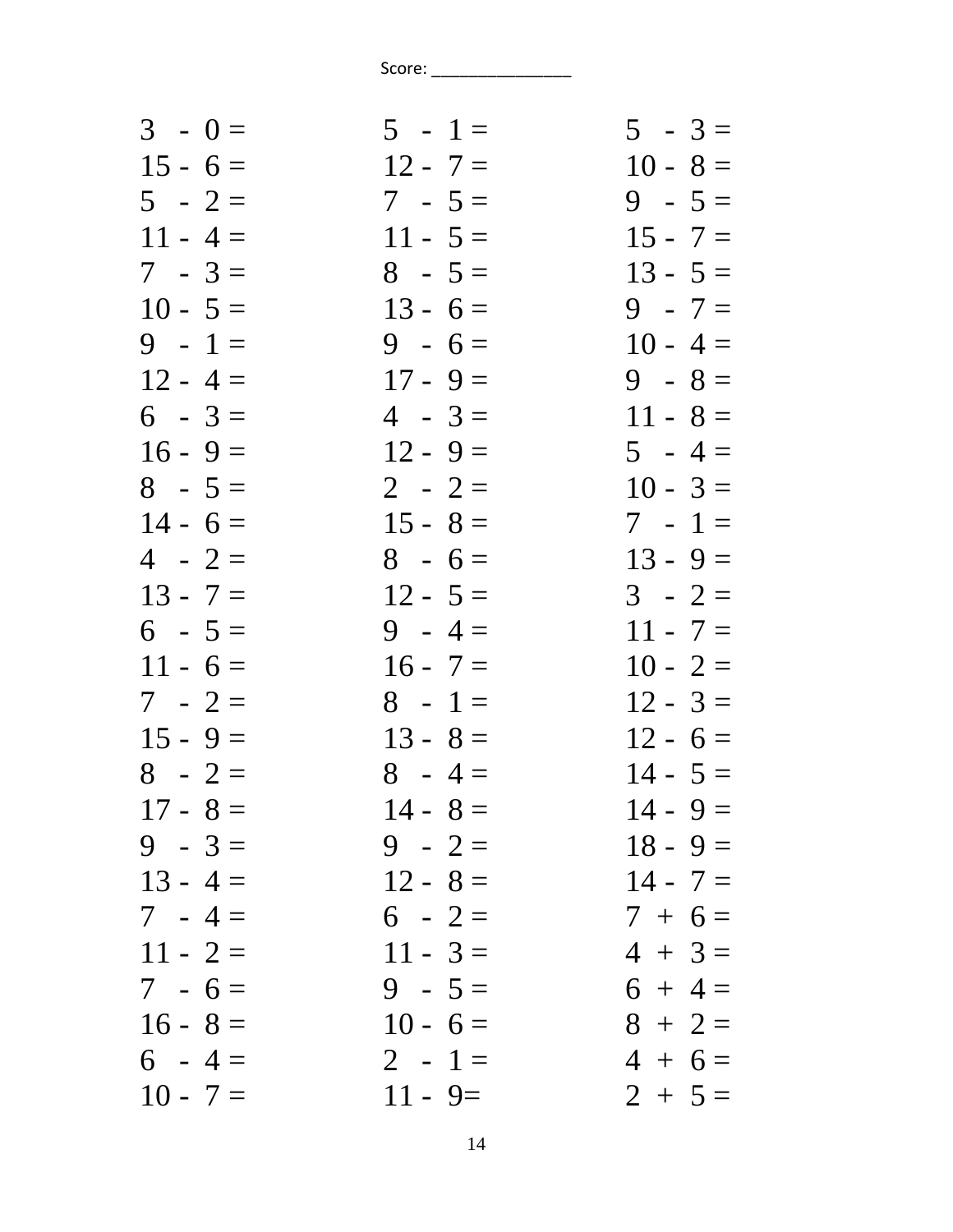| $3 - 0 =$  | $5 - 1 =$  | $5 - 3 =$  |
|------------|------------|------------|
| $15 - 6 =$ | $12 - 7 =$ | $10 - 8 =$ |
| $5 - 2 =$  | $7 - 5 =$  | $9 - 5 =$  |
| $11 - 4 =$ | $11 - 5 =$ | $15 - 7 =$ |
| $7 - 3 =$  | $8 - 5 =$  | $13 - 5 =$ |
| $10 - 5 =$ | $13 - 6 =$ | $9 - 7 =$  |
| $9 - 1 =$  | $9 - 6 =$  | $10 - 4 =$ |
| $12 - 4 =$ | $17 - 9 =$ | $9 - 8 =$  |
| $6 - 3 =$  | $4 - 3 =$  | $11 - 8 =$ |
| $16 - 9 =$ | $12 - 9 =$ | $5 - 4 =$  |
| $8 - 5 =$  | $2 - 2 =$  | $10 - 3 =$ |
| $14 - 6 =$ | $15 - 8 =$ | $7 - 1 =$  |
| $4 - 2 =$  | $8 - 6 =$  | $13 - 9 =$ |
| $13 - 7 =$ | $12 - 5 =$ | $3 - 2 =$  |
| $6 - 5 =$  | $9 - 4 =$  | $11 - 7 =$ |
| $11 - 6 =$ | $16 - 7 =$ | $10 - 2 =$ |
| $7 - 2 =$  | $8 - 1 =$  | $12 - 3 =$ |
| $15 - 9 =$ | $13 - 8 =$ | $12 - 6 =$ |
| $8 - 2 =$  | $8 - 4 =$  | $14 - 5 =$ |
| $17 - 8 =$ | $14 - 8 =$ | $14 - 9 =$ |
| $9 - 3 =$  | $9 - 2 =$  | $18 - 9 =$ |
| $13 - 4 =$ | $12 - 8 =$ | $14 - 7 =$ |
| $7 - 4 =$  | $6 - 2 =$  | $6 + 6 =$  |
| $11 - 2 =$ | $11 - 3 =$ | $3 + 3 =$  |
| $7 - 6 =$  | $9 - 5 =$  | $5 + 4 =$  |
| $16 - 8 =$ | $10 - 6 =$ | $7 + 2 =$  |
| $6 - 4 =$  | $2 - 1 =$  | $3 + 6 =$  |
| $10 - 7 =$ | $11 - 9 =$ | $9 + 5 =$  |
|            |            |            |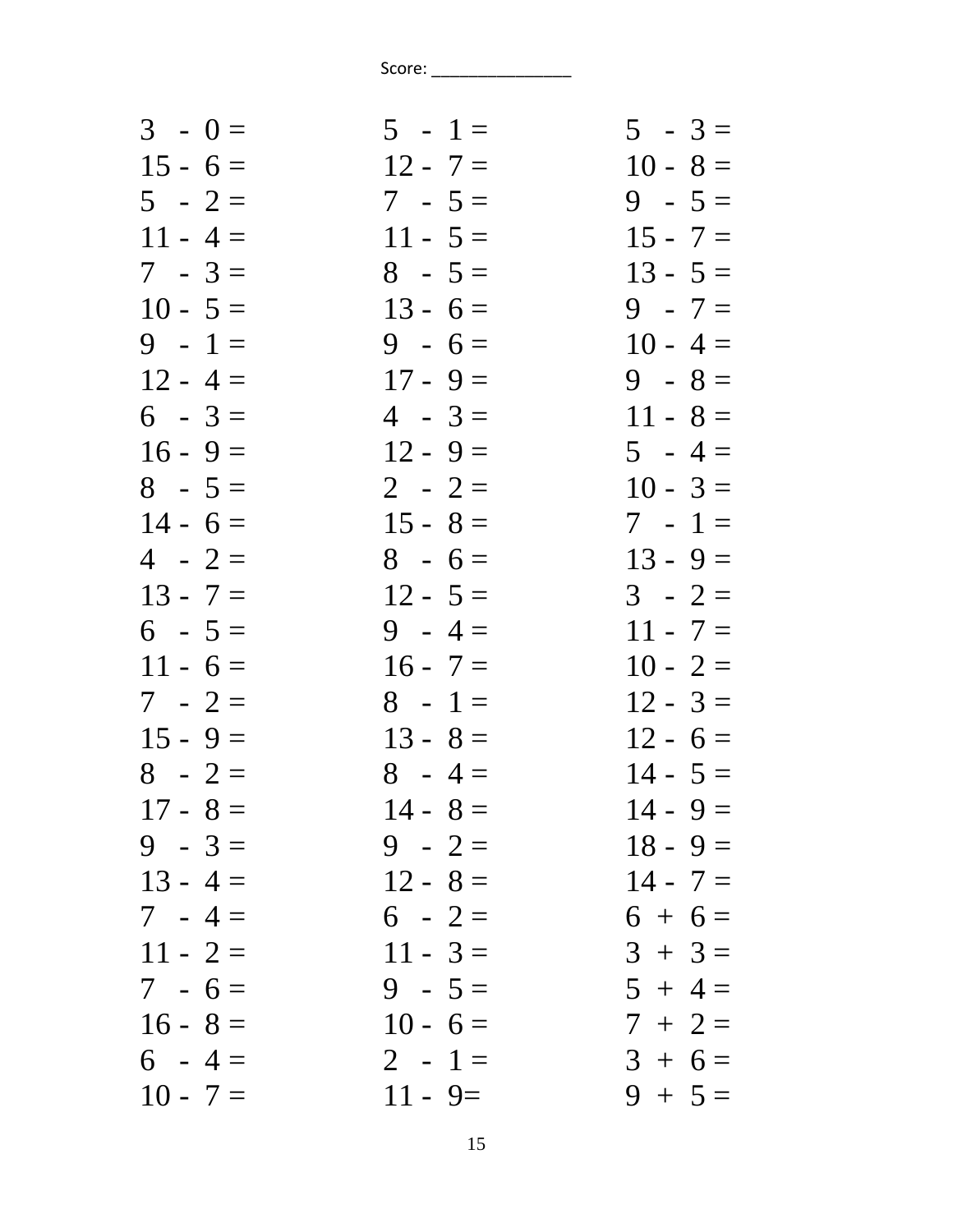| $3 - 0 =$  | $5 - 1 =$  | $5 - 3 =$  |
|------------|------------|------------|
| $15 - 6 =$ | $12 - 7 =$ | $10 - 8 =$ |
| $5 - 2 =$  | $7 - 5 =$  | $9 - 5 =$  |
| $11 - 4 =$ | $11 - 5 =$ | $15 - 7 =$ |
| $7 - 3 =$  | $8 - 5 =$  | $13 - 5 =$ |
| $10 - 5 =$ | $13 - 6 =$ | $9 - 7 =$  |
| $9 - 1 =$  | $9 - 6 =$  | $10 - 4 =$ |
| $12 - 4 =$ | $17 - 9 =$ | $9 - 8 =$  |
| $6 - 3 =$  | $4 - 3 =$  | $11 - 8 =$ |
| $16 - 9 =$ | $12 - 9 =$ | $5 - 4 =$  |
| $8 - 5 =$  | $2 - 2 =$  | $10 - 3 =$ |
| $14 - 6 =$ | $15 - 8 =$ | $7 - 1 =$  |
| $4 - 2 =$  | $8 - 6 =$  | $13 - 9 =$ |
| $13 - 7 =$ | $12 - 5 =$ | $3 - 2 =$  |
| $6 - 5 =$  | $9 - 4 =$  | $11 - 7 =$ |
| $11 - 6 =$ | $16 - 7 =$ | $10 - 2 =$ |
| $7 - 2 =$  | $8 - 1 =$  | $12 - 3 =$ |
| $15 - 9 =$ | $13 - 8 =$ | $12 - 6 =$ |
| $8 - 2 =$  | $8 - 4 =$  | $14 - 5 =$ |
| $17 - 8 =$ | $14 - 8 =$ | $14 - 9 =$ |
| $9 - 3 =$  | $9 - 2 =$  | $18 - 9 =$ |
| $13 - 4 =$ | $12 - 8 =$ | $14 - 7 =$ |
| $7 - 4 =$  | $6 - 2 =$  | $5 + 6 =$  |
| $11 - 2 =$ | $11 - 3 =$ | $2 + 3 =$  |
| $7 - 6 =$  | $9 - 5 =$  | $4 + 4 =$  |
| $16 - 8 =$ | $10 - 6 =$ | $6 + 2 =$  |
| $6 - 4 =$  | $2 - 1 =$  | $2 + 6 =$  |
| $10 - 7 =$ | $11 - 9 =$ | $8 + 5 =$  |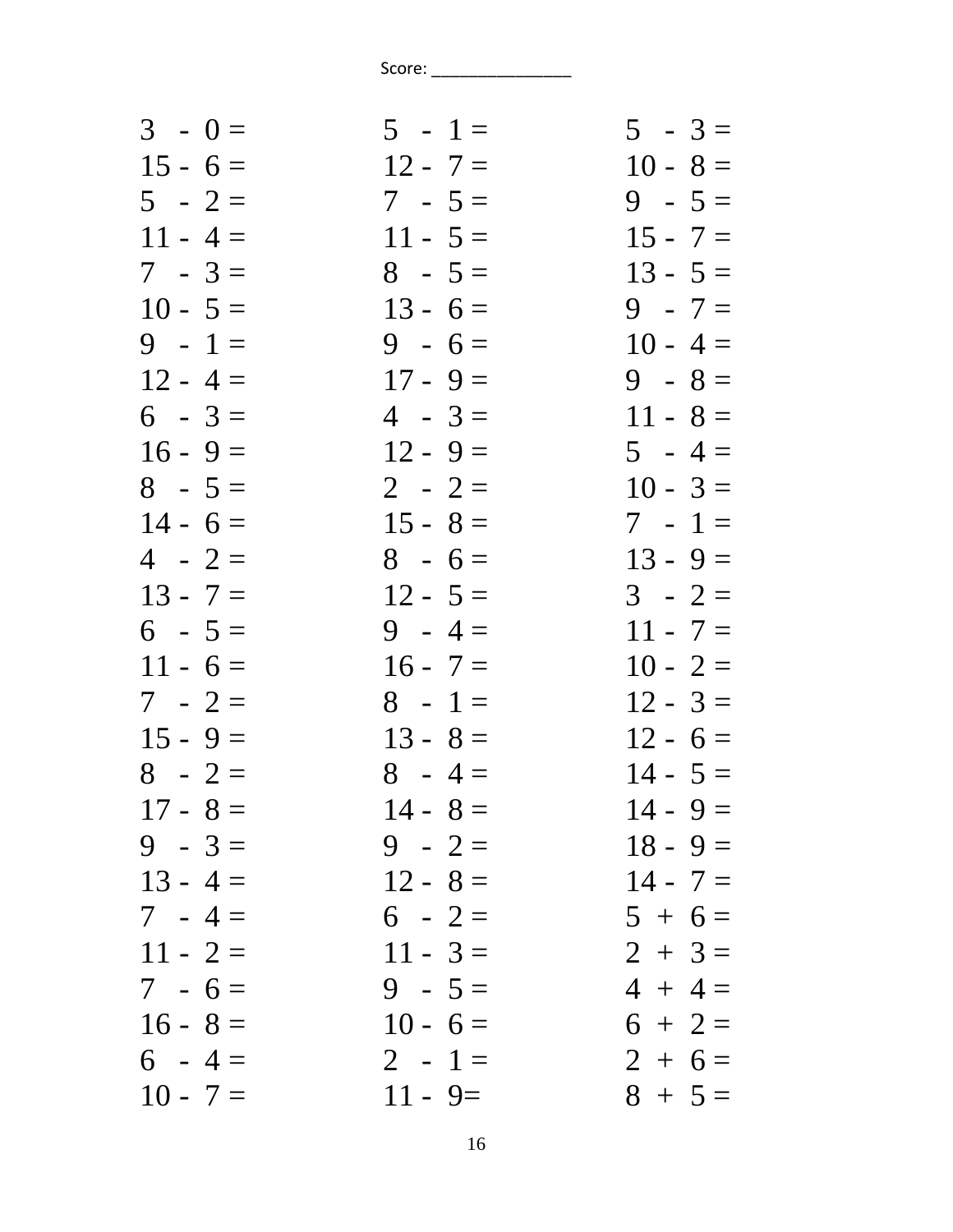| $3 - 0 =$  | $5 - 1 =$  | $5 - 3 =$  |
|------------|------------|------------|
| $15 - 6 =$ | $12 - 7 =$ | $10 - 8 =$ |
| $5 - 2 =$  | $7 - 5 =$  | $9 - 5 =$  |
| $11 - 4 =$ | $11 - 5 =$ | $15 - 7 =$ |
| $7 - 3 =$  | $8 - 5 =$  | $13 - 5 =$ |
| $10 - 5 =$ | $13 - 6 =$ | $9 - 7 =$  |
| $9 - 1 =$  | $9 - 6 =$  | $10 - 4 =$ |
| $12 - 4 =$ | $17 - 9 =$ | $9 - 8 =$  |
| $6 - 3 =$  | $4 - 3 =$  | $11 - 8 =$ |
| $16 - 9 =$ | $12 - 9 =$ | $5 - 4 =$  |
| $8 - 5 =$  | $2 - 2 =$  | $10 - 3 =$ |
| $14 - 6 =$ | $15 - 8 =$ | $7 - 1 =$  |
| $4 - 2 =$  | $8 - 6 =$  | $13 - 9 =$ |
| $13 - 7 =$ | $12 - 5 =$ | $3 - 2 =$  |
| $6 - 5 =$  | $9 - 4 =$  | $11 - 7 =$ |
| $11 - 6 =$ | $16 - 7 =$ | $10 - 2 =$ |
| $7 - 2 =$  | $8 - 1 =$  | $12 - 3 =$ |
| $15 - 9 =$ | $13 - 8 =$ | $12 - 6 =$ |
| $8 - 2 =$  | $8 - 4 =$  | $14 - 5 =$ |
| $17 - 8 =$ | $14 - 8 =$ | $14 - 9 =$ |
| $9 - 3 =$  | $9 - 2 =$  | $18 - 9 =$ |
| $13 - 4 =$ | $12 - 8 =$ | $14 - 7 =$ |
| $7 - 4 =$  | $6 - 2 =$  | $4 + 6 =$  |
| $11 - 2 =$ | $11 - 3 =$ | $9 + 3 =$  |
| $7 - 6 =$  | $9 - 5 =$  | $3 + 4 =$  |
| $16 - 8 =$ | $10 - 6 =$ | $5 + 2 =$  |
| $6 - 4 =$  | $2 - 1 =$  | $9 + 6 =$  |
| $10 - 7 =$ | $11 - 9 =$ | $7 + 5 =$  |
|            |            |            |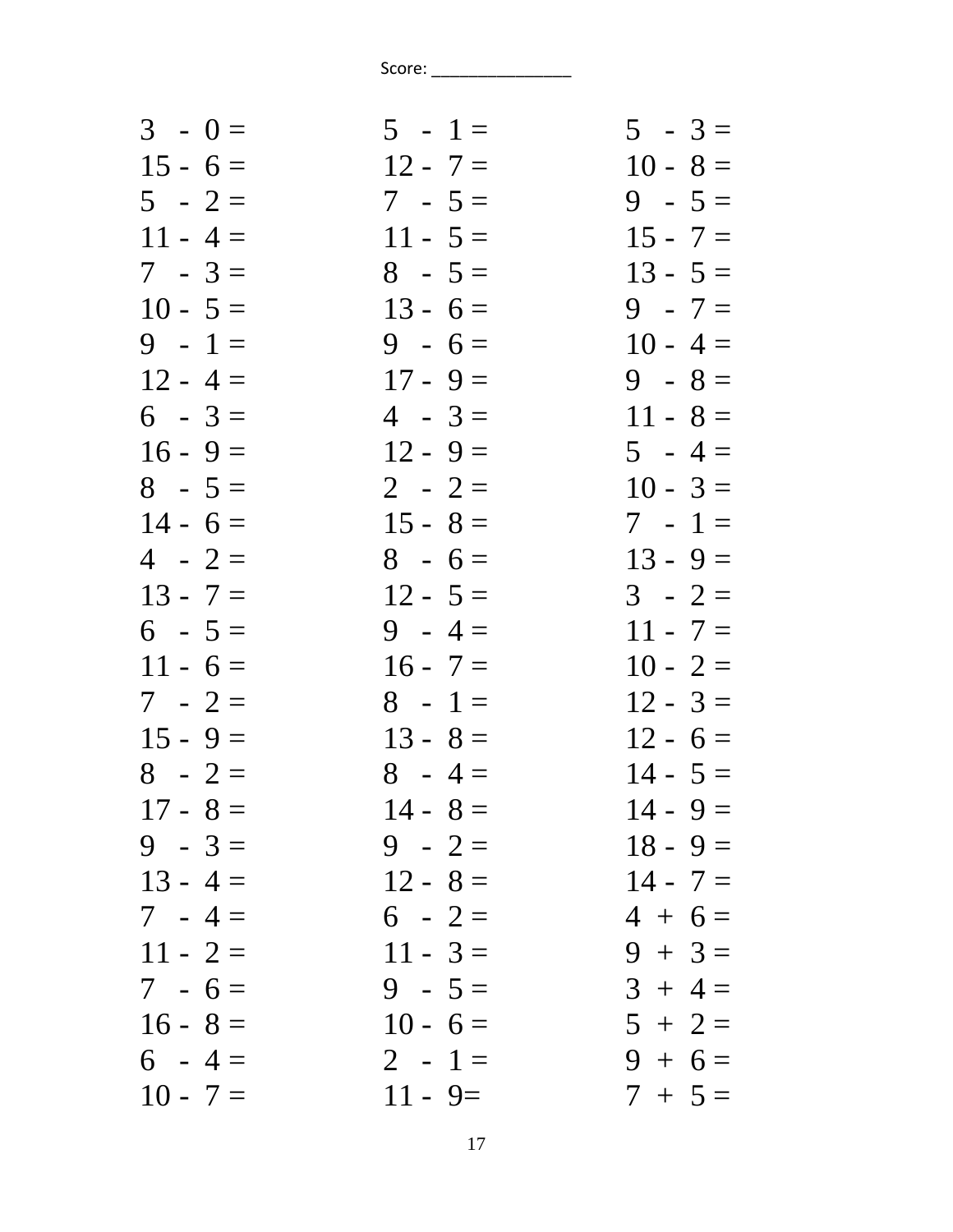| $3 - 0 =$  | $5 - 1 =$  | $5 - 3 =$  |
|------------|------------|------------|
| $15 - 6 =$ | $12 - 7 =$ | $10 - 8 =$ |
| $5 - 2 =$  | $7 - 5 =$  | $9 - 5 =$  |
| $11 - 4 =$ | $11 - 5 =$ | $15 - 7 =$ |
| $7 - 3 =$  | $8 - 5 =$  | $13 - 5 =$ |
| $10 - 5 =$ | $13 - 6 =$ | $9 - 7 =$  |
| $9 - 1 =$  | $9 - 6 =$  | $10 - 4 =$ |
| $12 - 4 =$ | $17 - 9 =$ | $9 - 8 =$  |
| $6 - 3 =$  | $4 - 3 =$  | $11 - 8 =$ |
| $16 - 9 =$ | $12 - 9 =$ | $5 - 4 =$  |
| $8 - 5 =$  | $2 - 2 =$  | $10 - 3 =$ |
| $14 - 6 =$ | $15 - 8 =$ | $7 - 1 =$  |
| $4 - 2 =$  | $8 - 6 =$  | $13 - 9 =$ |
| $13 - 7 =$ | $12 - 5 =$ | $3 - 2 =$  |
| $6 - 5 =$  | $9 - 4 =$  | $11 - 7 =$ |
| $11 - 6 =$ | $16 - 7 =$ | $10 - 2 =$ |
| $7 - 2 =$  | $8 - 1 =$  | $12 - 3 =$ |
| $15 - 9 =$ | $13 - 8 =$ | $12 - 6 =$ |
| $8 - 2 =$  | $8 - 4 =$  | $14 - 5 =$ |
| $17 - 8 =$ | $14 - 8 =$ | $14 - 9 =$ |
| $9 - 3 =$  | $9 - 2 =$  | $18 - 9 =$ |
| $13 - 4 =$ | $12 - 8 =$ | $14 - 7 =$ |
| $7 - 4 =$  | $6 - 2 =$  | $8 + 7 =$  |
| $11 - 2 =$ | $11 - 3 =$ | $5 + 4 =$  |
| $7 - 6 =$  | $9 - 5 =$  | $7 + 5 =$  |
| $16 - 8 =$ | $10 - 6 =$ | $9 + 3 =$  |
| $6 - 4 =$  | $2 - 1 =$  | $5 + 7 =$  |
| $10 - 7 =$ | $11 - 9 =$ | $3 + 6 =$  |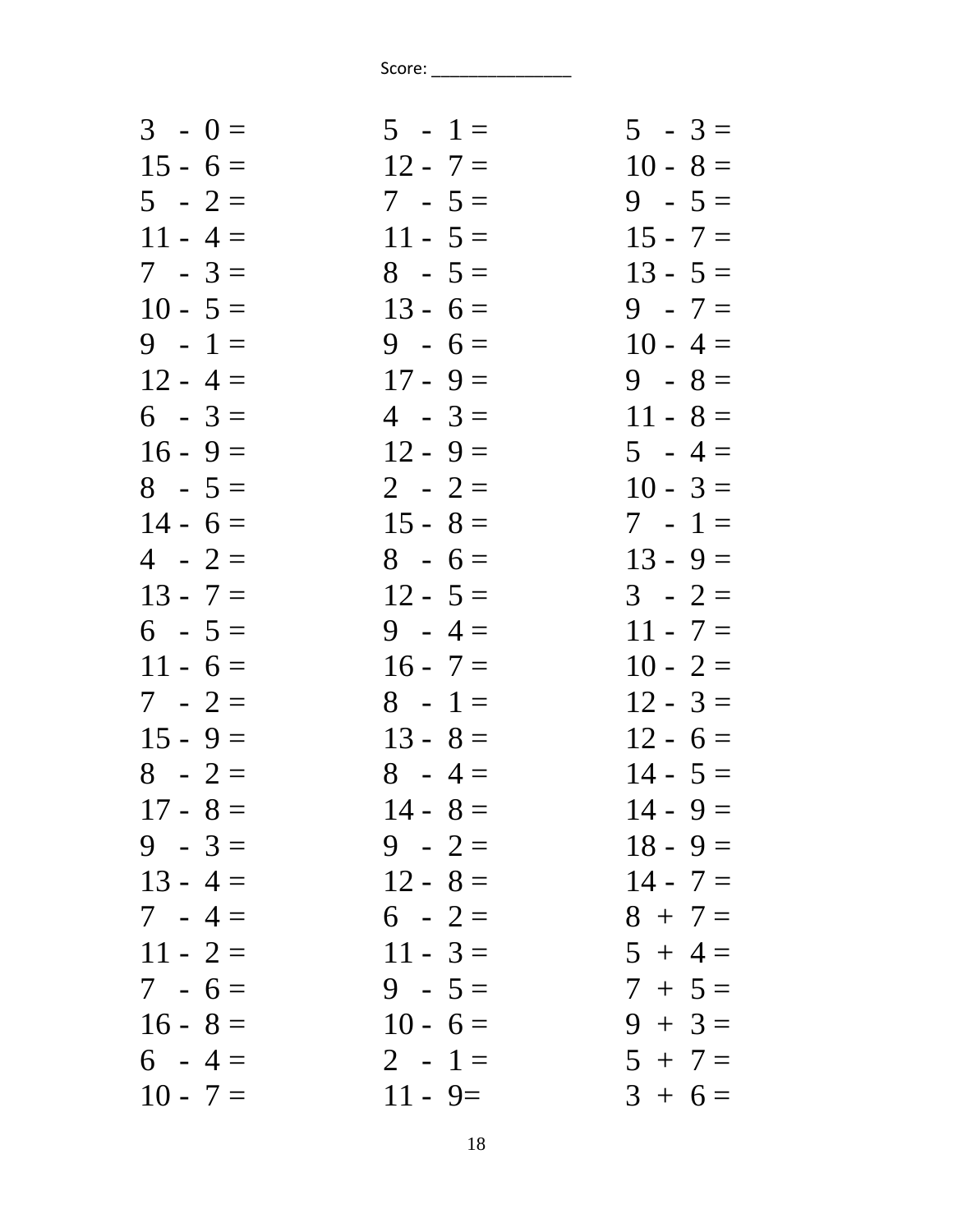| $3 - 0 =$  | $5 - 1 =$  | $5 - 3 =$  |
|------------|------------|------------|
| $15 - 6 =$ | $12 - 7 =$ | $10 - 8 =$ |
| $5 - 2 =$  | $7 - 5 =$  | $9 - 5 =$  |
| $11 - 4 =$ | $11 - 5 =$ | $15 - 7 =$ |
| $7 - 3 =$  | $8 - 5 =$  | $13 - 5 =$ |
| $10 - 5 =$ | $13 - 6 =$ | $9 - 7 =$  |
| $9 - 1 =$  | $9 - 6 =$  | $10 - 4 =$ |
| $12 - 4 =$ | $17 - 9 =$ | $9 - 8 =$  |
| $6 - 3 =$  | $4 - 3 =$  | $11 - 8 =$ |
| $16 - 9 =$ | $12 - 9 =$ | $5 - 4 =$  |
| $8 - 5 =$  | $2 - 2 =$  | $10 - 3 =$ |
| $14 - 6 =$ | $15 - 8 =$ | $7 - 1 =$  |
| $4 - 2 =$  | $8 - 6 =$  | $13 - 9 =$ |
| $13 - 7 =$ | $12 - 5 =$ | $3 - 2 =$  |
| $6 - 5 =$  | $9 - 4 =$  | $11 - 7 =$ |
| $11 - 6 =$ | $16 - 7 =$ | $10 - 2 =$ |
| $7 - 2 =$  | $8 - 1 =$  | $12 - 3 =$ |
| $15 - 9 =$ | $13 - 8 =$ | $12 - 6 =$ |
| $8 - 2 =$  | $8 - 4 =$  | $14 - 5 =$ |
| $17 - 8 =$ | $14 - 8 =$ | $14 - 9 =$ |
| $9 - 3 =$  | $9 - 2 =$  | $18 - 9 =$ |
| $13 - 4 =$ | $12 - 8 =$ | $14 - 7 =$ |
| $7 - 4 =$  | $6 - 2 =$  | $8 + 8 =$  |
| $11 - 2 =$ | $11 - 3 =$ | $5 + 5 =$  |
| $7 - 6 =$  | $9 - 5 =$  | $7 + 6 =$  |
| $16 - 8 =$ | $10 - 6 =$ | $9 + 4 =$  |
| $6 - 4 =$  | $2 - 1 =$  | $5 + 8 =$  |
| $10 - 7 =$ | $11 - 9 =$ | $3 + 7 =$  |
|            |            |            |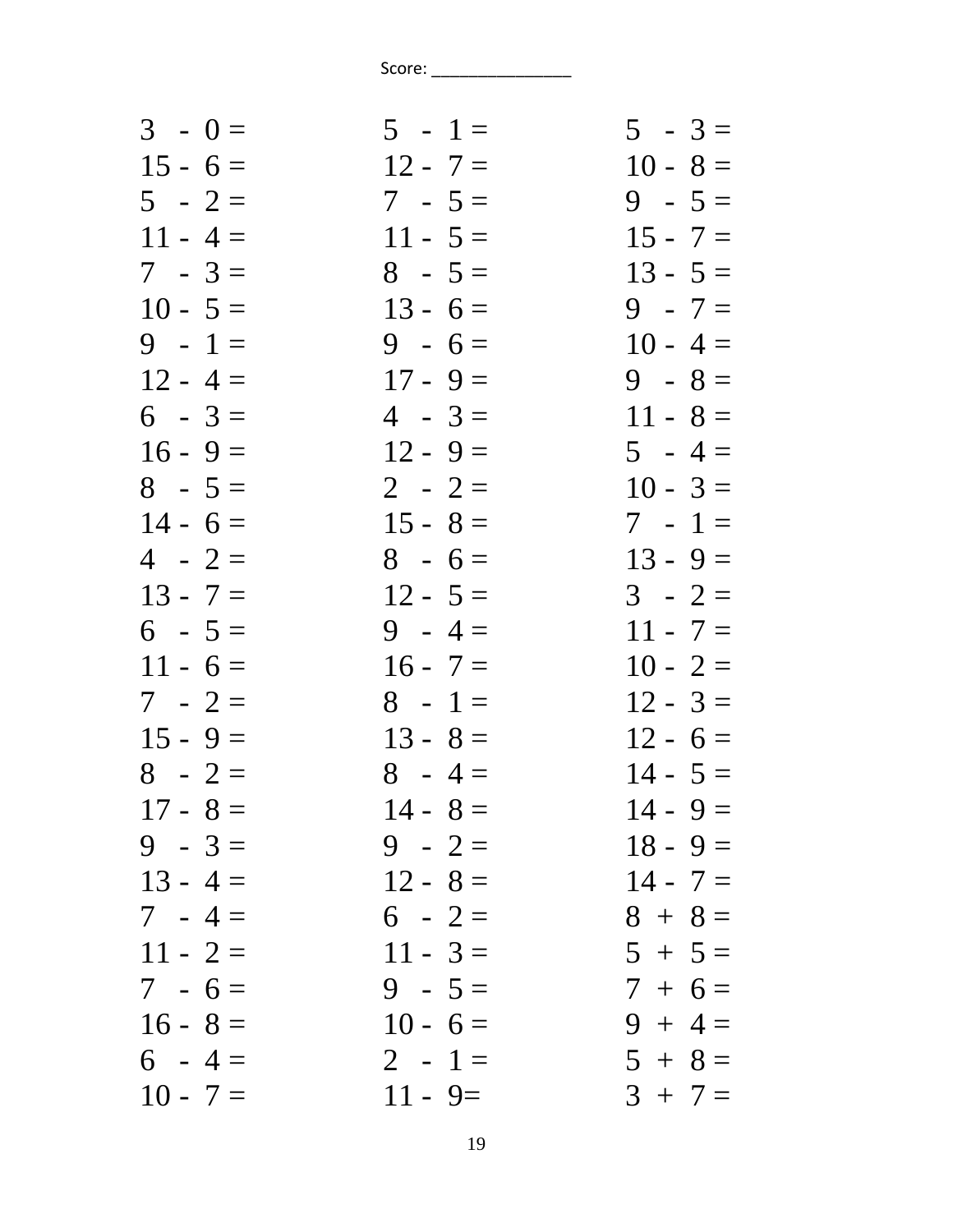| $5 - 1 =$  | $5 - 3 =$  |
|------------|------------|
| $12 - 7 =$ | $10 - 8 =$ |
| $7 - 5 =$  | $9 - 5 =$  |
| $11 - 5 =$ | $15 - 7 =$ |
| $8 - 5 =$  | $13 - 5 =$ |
| $13 - 6 =$ | $9 - 7 =$  |
| $9 - 6 =$  | $10 - 4 =$ |
| $17 - 9 =$ | $9 - 8 =$  |
| $4 - 3 =$  | $11 - 8 =$ |
| $12 - 9 =$ | $5 - 4 =$  |
| $2 - 2 =$  | $10 - 3 =$ |
| $15 - 8 =$ | $7 - 1 =$  |
| $8 - 6 =$  | $13 - 9 =$ |
| $12 - 5 =$ | $3 - 2 =$  |
| $9 - 4 =$  | $11 - 7 =$ |
| $16 - 7 =$ | $10 - 2 =$ |
| $8 - 1 =$  | $12 - 3 =$ |
| $13 - 8 =$ | $12 - 6 =$ |
| $8 - 4 =$  | $14 - 5 =$ |
| $14 - 8 =$ | $14 - 9 =$ |
| $9 - 2 =$  | $18 - 9 =$ |
| $12 - 8 =$ | $14 - 7 =$ |
| $6 - 2 =$  | $8 + 9 =$  |
| $11 - 3 =$ | $5 + 6 =$  |
| $9 - 5 =$  | $7 + 7 =$  |
| $10 - 6 =$ | $9 + 5 =$  |
| $2 - 1 =$  | $5 + 9 =$  |
| $11 - 9 =$ | $3 + 8 =$  |
|            |            |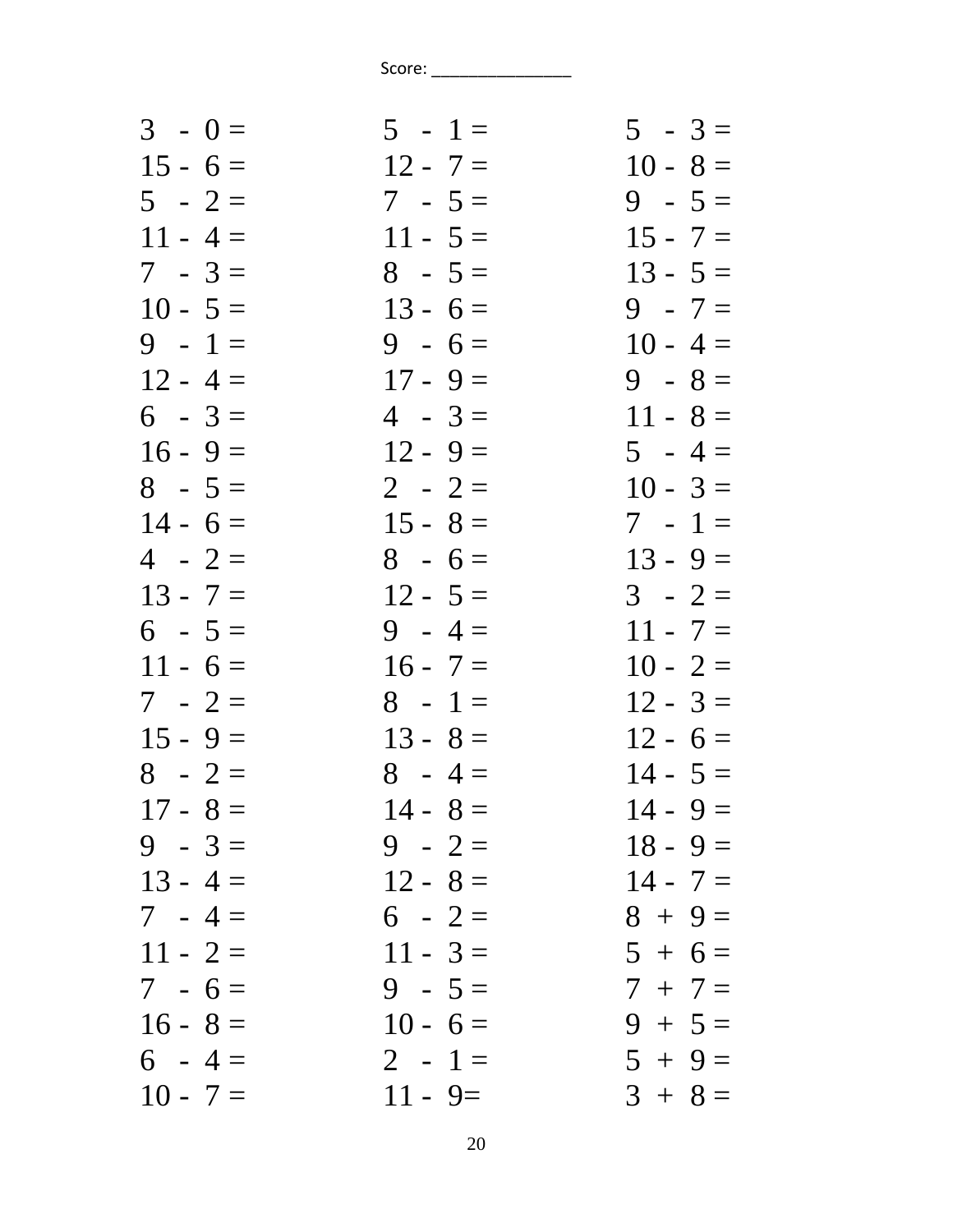| $3 - 0 =$  | $5 - 1 =$  | $5 - 3 =$  |
|------------|------------|------------|
| $15 - 6 =$ | $12 - 7 =$ | $10 - 8 =$ |
| $5 - 2 =$  | $7 - 5 =$  | $9 - 5 =$  |
| $11 - 4 =$ | $11 - 5 =$ | $15 - 7 =$ |
| $7 - 3 =$  | $8 - 5 =$  | $13 - 5 =$ |
| $10 - 5 =$ | $13 - 6 =$ | $9 - 7 =$  |
| $9 - 1 =$  | $9 - 6 =$  | $10 - 4 =$ |
| $12 - 4 =$ | $17 - 9 =$ | $9 - 8 =$  |
| $6 - 3 =$  | $4 - 3 =$  | $11 - 8 =$ |
| $16 - 9 =$ | $12 - 9 =$ | $5 - 4 =$  |
| $8 - 5 =$  | $2 - 2 =$  | $10 - 3 =$ |
| $14 - 6 =$ | $15 - 8 =$ | $7 - 1 =$  |
| $4 - 2 =$  | $8 - 6 =$  | $13 - 9 =$ |
| $13 - 7 =$ | $12 - 5 =$ | $3 - 2 =$  |
| $6 - 5 =$  | $9 - 4 =$  | $11 - 7 =$ |
| $11 - 6 =$ | $16 - 7 =$ | $10 - 2 =$ |
| $7 - 2 =$  | $8 - 1 =$  | $12 - 3 =$ |
| $15 - 9 =$ | $13 - 8 =$ | $12 - 6 =$ |
| $8 - 2 =$  | $8 - 4 =$  | $14 - 5 =$ |
| $17 - 8 =$ | $14 - 8 =$ | $14 - 9 =$ |
| $9 - 3 =$  | $9 - 2 =$  | $18 - 9 =$ |
| $13 - 4 =$ | $12 - 8 =$ | $14 - 7 =$ |
| $7 - 4 =$  | $6 - 2 =$  | $8 + 2 =$  |
| $11 - 2 =$ | $11 - 3 =$ | $5 + 7 =$  |
| $7 - 6 =$  | $9 - 5 =$  | $7 + 9 =$  |
| $16 - 8 =$ | $10 - 6 =$ | $9 + 6 =$  |
| $6 - 4 =$  | $2 - 1 =$  | $5 + 2 =$  |
| $10 - 7 =$ | $11 - 9 =$ | $3 + 9 =$  |
|            |            |            |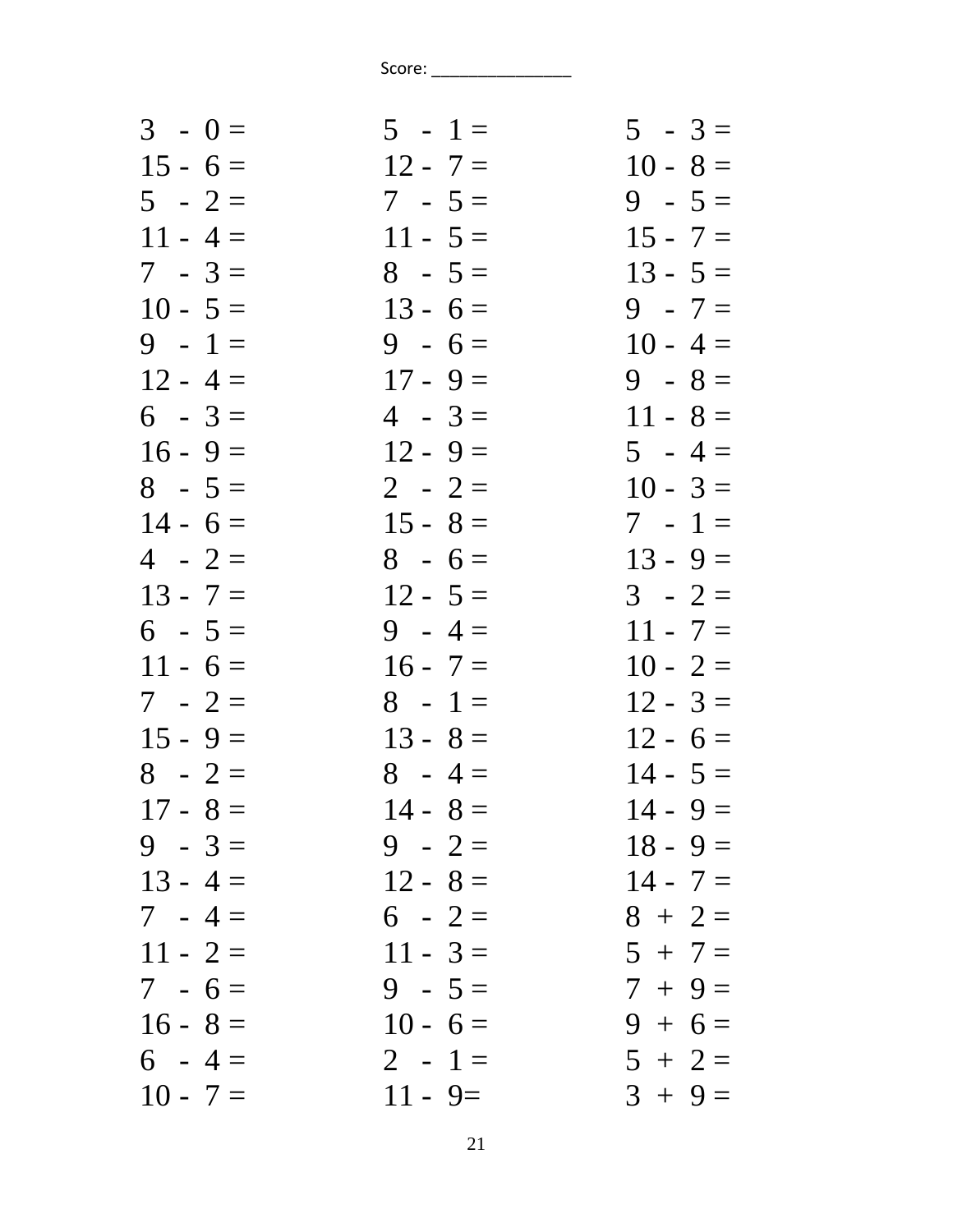| $3 - 0 =$  | $5 - 1 =$  | $5 - 3 =$  |
|------------|------------|------------|
| $15 - 6 =$ | $12 - 7 =$ | $10 - 8 =$ |
| $5 - 2 =$  | $7 - 5 =$  | $9 - 5 =$  |
| $11 - 4 =$ | $11 - 5 =$ | $15 - 7 =$ |
| $7 - 3 =$  | $8 - 5 =$  | $13 - 5 =$ |
| $10 - 5 =$ | $13 - 6 =$ | $9 - 7 =$  |
| $9 - 1 =$  | $9 - 6 =$  | $10 - 4 =$ |
| $12 - 4 =$ | $17 - 9 =$ | $9 - 8 =$  |
| $6 - 3 =$  | $4 - 3 =$  | $11 - 8 =$ |
| $16 - 9 =$ | $12 - 9 =$ | $5 - 4 =$  |
| $8 - 5 =$  | $2 - 2 =$  | $10 - 3 =$ |
| $14 - 6 =$ | $15 - 8 =$ | $7 - 1 =$  |
| $4 - 2 =$  | $8 - 6 =$  | $13 - 9 =$ |
| $13 - 7 =$ | $12 - 5 =$ | $3 - 2 =$  |
| $6 - 5 =$  | $9 - 4 =$  | $11 - 7 =$ |
| $11 - 6 =$ | $16 - 7 =$ | $10 - 2 =$ |
| $7 - 2 =$  | $8 - 1 =$  | $12 - 3 =$ |
| $15 - 9 =$ | $13 - 8 =$ | $12 - 6 =$ |
| $8 - 2 =$  | $8 - 4 =$  | $14 - 5 =$ |
| $17 - 8 =$ | $14 - 8 =$ | $14 - 9 =$ |
| $9 - 3 =$  | $9 - 2 =$  | $18 - 9 =$ |
| $13 - 4 =$ | $12 - 8 =$ | $14 - 7 =$ |
| $7 - 4 =$  | $6 - 2 =$  | $8 + 3 =$  |
| $11 - 2 =$ | $11 - 3 =$ | $5 + 8 =$  |
| $7 - 6 =$  | $9 - 5 =$  | $7 + 9 =$  |
| $16 - 8 =$ | $10 - 6 =$ | $9 + 7 =$  |
| $6 - 4 =$  | $2 - 1 =$  | $5 + 3 =$  |
| $10 - 7 =$ | $11 - 9 =$ | $3 + 2 =$  |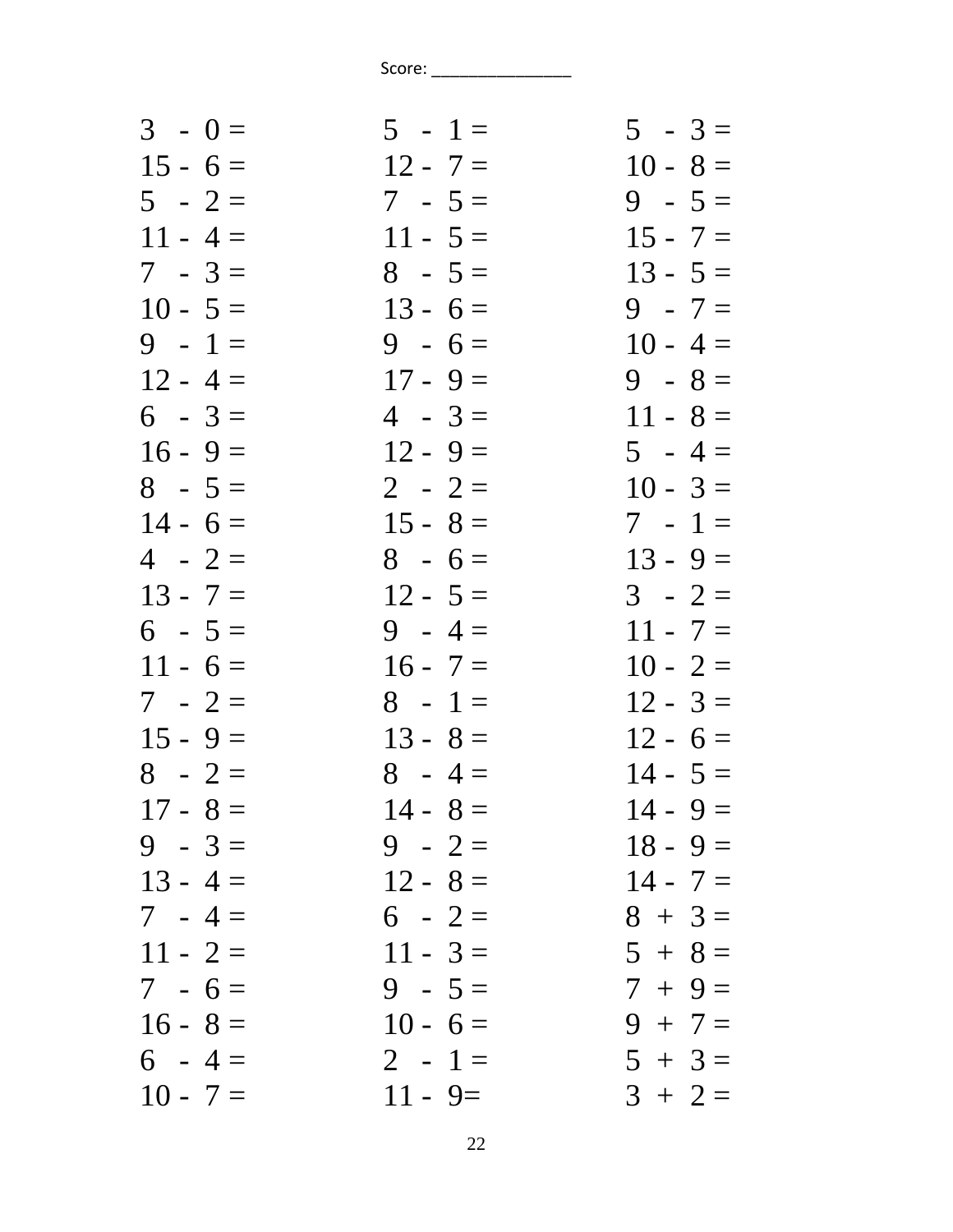| $3 - 0 =$  | $5 - 1 =$  | $5 - 3 =$  |
|------------|------------|------------|
| $15 - 6 =$ | $12 - 7 =$ | $10 - 8 =$ |
| $5 - 2 =$  | $7 - 5 =$  | $9 - 5 =$  |
| $11 - 4 =$ | $11 - 5 =$ | $15 - 7 =$ |
| $7 - 3 =$  | $8 - 5 =$  | $13 - 5 =$ |
| $10 - 5 =$ | $13 - 6 =$ | $9 - 7 =$  |
| $9 - 1 =$  | $9 - 6 =$  | $10 - 4 =$ |
| $12 - 4 =$ | $17 - 9 =$ | $9 - 8 =$  |
| $6 - 3 =$  | $4 - 3 =$  | $11 - 8 =$ |
| $16 - 9 =$ | $12 - 9 =$ | $5 - 4 =$  |
| $8 - 5 =$  | $2 - 2 =$  | $10 - 3 =$ |
| $14 - 6 =$ | $15 - 8 =$ | $7 - 1 =$  |
| $4 - 2 =$  | $8 - 6 =$  | $13 - 9 =$ |
| $13 - 7 =$ | $12 - 5 =$ | $3 - 2 =$  |
| $6 - 5 =$  | $9 - 4 =$  | $11 - 7 =$ |
| $11 - 6 =$ | $16 - 7 =$ | $10 - 2 =$ |
| $7 - 2 =$  | $8 - 1 =$  | $12 - 3 =$ |
| $15 - 9 =$ | $13 - 8 =$ | $12 - 6 =$ |
| $8 - 2 =$  | $8 - 4 =$  | $14 - 5 =$ |
| $17 - 8 =$ | $14 - 8 =$ | $14 - 9 =$ |
| $9 - 3 =$  | $9 - 2 =$  | $18 - 9 =$ |
| $13 - 4 =$ | $12 - 8 =$ | $14 - 7 =$ |
| $7 - 4 =$  | $6 - 2 =$  | $8 + 4 =$  |
| $11 - 2 =$ | $11 - 3 =$ | $5 + 9 =$  |
| $7 - 6 =$  | $9 - 5 =$  | $7 + 2 =$  |
| $16 - 8 =$ | $10 - 6 =$ | $9 + 8 =$  |
| $6 - 4 =$  | $2 - 1 =$  | $5 + 4 =$  |
| $10 - 7 =$ | $11 - 9 =$ | $3 + 3 =$  |
|            |            |            |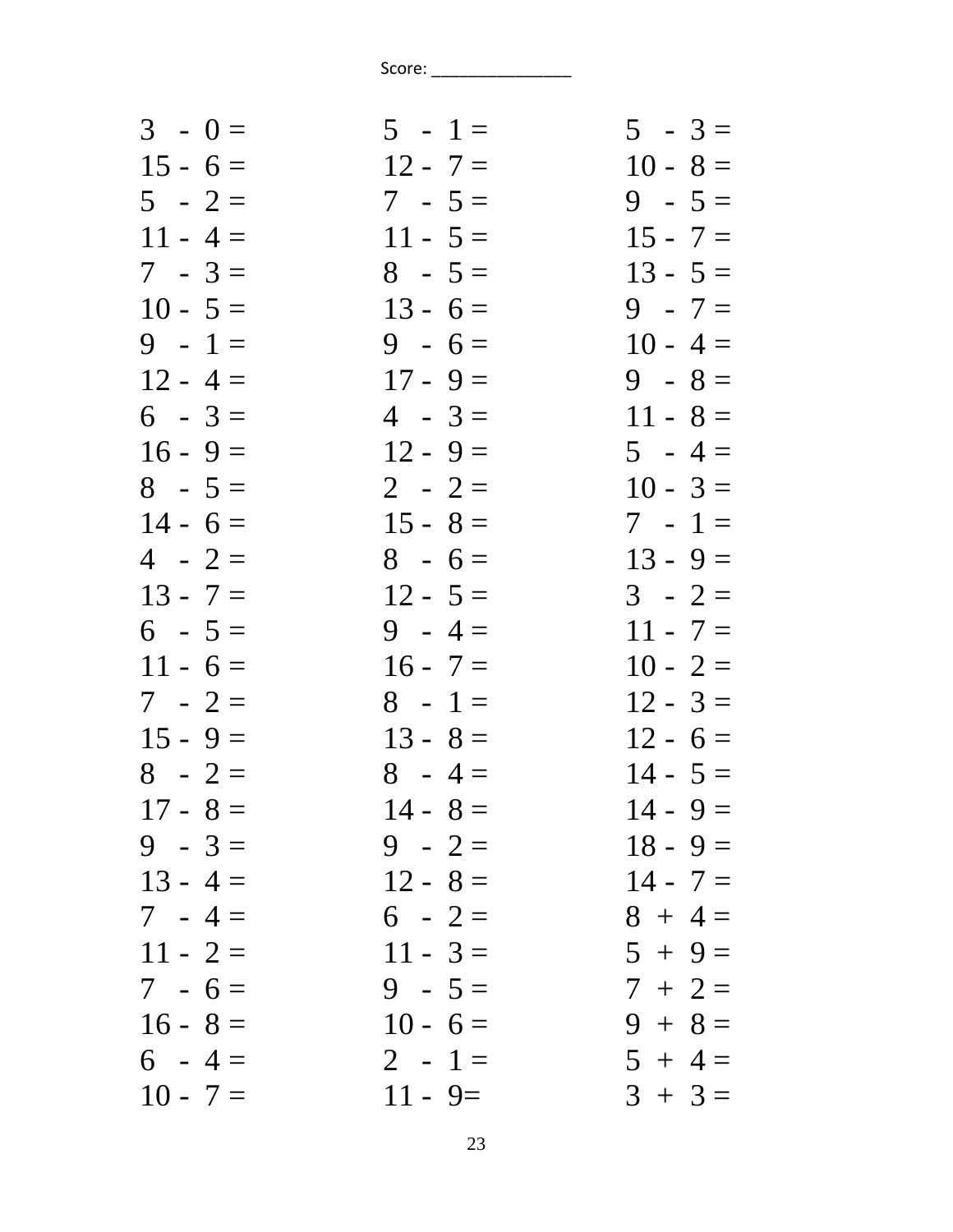| $3 - 0 =$  | $5 - 1 =$  | $5 - 3 =$  |
|------------|------------|------------|
| $15 - 6 =$ | $12 - 7 =$ | $10 - 8 =$ |
| $5 - 2 =$  | $7 - 5 =$  | $9 - 5 =$  |
| $11 - 4 =$ | $11 - 5 =$ | $15 - 7 =$ |
| $7 - 3 =$  | $8 - 5 =$  | $13 - 5 =$ |
| $10 - 5 =$ | $13 - 6 =$ | $9 - 7 =$  |
| $9 - 1 =$  | $9 - 6 =$  | $10 - 4 =$ |
| $12 - 4 =$ | $17 - 9 =$ | $9 - 8 =$  |
| $6 - 3 =$  | $4 - 3 =$  | $11 - 8 =$ |
| $16 - 9 =$ | $12 - 9 =$ | $5 - 4 =$  |
| $8 - 5 =$  | $2 - 2 =$  | $10 - 3 =$ |
| $14 - 6 =$ | $15 - 8 =$ | $7 - 1 =$  |
| $4 - 2 =$  | $8 - 6 =$  | $13 - 9 =$ |
| $13 - 7 =$ | $12 - 5 =$ | $3 - 2 =$  |
| $6 - 5 =$  | $9 - 4 =$  | $11 - 7 =$ |
| $11 - 6 =$ | $16 - 7 =$ | $10 - 2 =$ |
| $7 - 2 =$  | $8 - 1 =$  | $12 - 3 =$ |
| $15 - 9 =$ | $13 - 8 =$ | $12 - 6 =$ |
| $8 - 2 =$  | $8 - 4 =$  | $14 - 5 =$ |
| $17 - 8 =$ | $14 - 8 =$ | $14 - 9 =$ |
| $9 - 3 =$  | $9 - 2 =$  | $18 - 9 =$ |
| $13 - 4 =$ | $12 - 8 =$ | $14 - 7 =$ |
| $7 - 4 =$  | $6 - 2 =$  | $8 + 5 =$  |
| $11 - 2 =$ | $11 - 3 =$ | $5 + 3 =$  |
| $7 - 6 =$  | $9 - 5 =$  | $7 + 3 =$  |
| $16 - 8 =$ | $10 - 6 =$ | $9 + 9 =$  |
| $6 - 4 =$  | $2 - 1 =$  | $5 + 5 =$  |
| $10 - 7 =$ | $11 - 9 =$ | $3 + 4 =$  |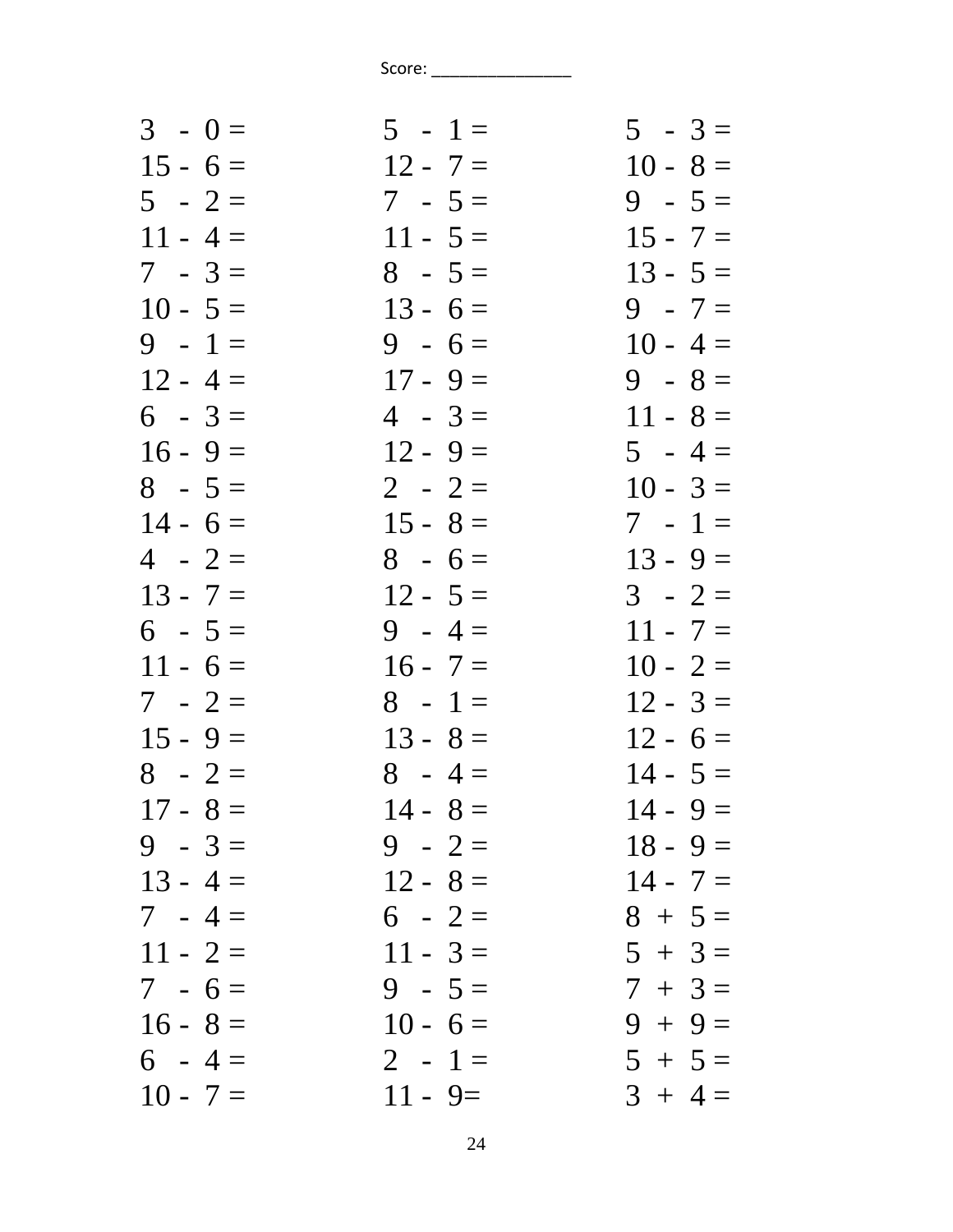| $5 - 1 =$  | $5 - 3 =$  |
|------------|------------|
| $12 - 7 =$ | $10 - 8 =$ |
| $7 - 5 =$  | $9 - 5 =$  |
| $11 - 5 =$ | $15 - 7 =$ |
| $8 - 5 =$  | $13 - 5 =$ |
| $13 - 6 =$ | $9 - 7 =$  |
| $9 - 6 =$  | $10 - 4 =$ |
| $17 - 9 =$ | $9 - 8 =$  |
| $4 - 3 =$  | $11 - 8 =$ |
| $12 - 9 =$ | $5 - 4 =$  |
| $2 - 2 =$  | $10 - 3 =$ |
| $15 - 8 =$ | $7 - 1 =$  |
| $8 - 6 =$  | $13 - 9 =$ |
| $12 - 5 =$ | $3 - 2 =$  |
| $9 - 4 =$  | $11 - 7 =$ |
| $16 - 7 =$ | $10 - 2 =$ |
| $8 - 1 =$  | $12 - 3 =$ |
| $13 - 8 =$ | $12 - 6 =$ |
| $8 - 4 =$  | $14 - 5 =$ |
| $14 - 8 =$ | $14 - 9 =$ |
| $9 - 2 =$  | $18 - 9 =$ |
| $12 - 8 =$ | $14 - 7 =$ |
| $6 - 2 =$  | $8 + 6 =$  |
| $11 - 3 =$ | $5 + 3 =$  |
| $9 - 5 =$  | $7 + 4 =$  |
| $10 - 6 =$ | $9 + 2 =$  |
| $2 - 1 =$  | $5 + 6 =$  |
| $11 - 9 =$ | $3 + 5 =$  |
|            |            |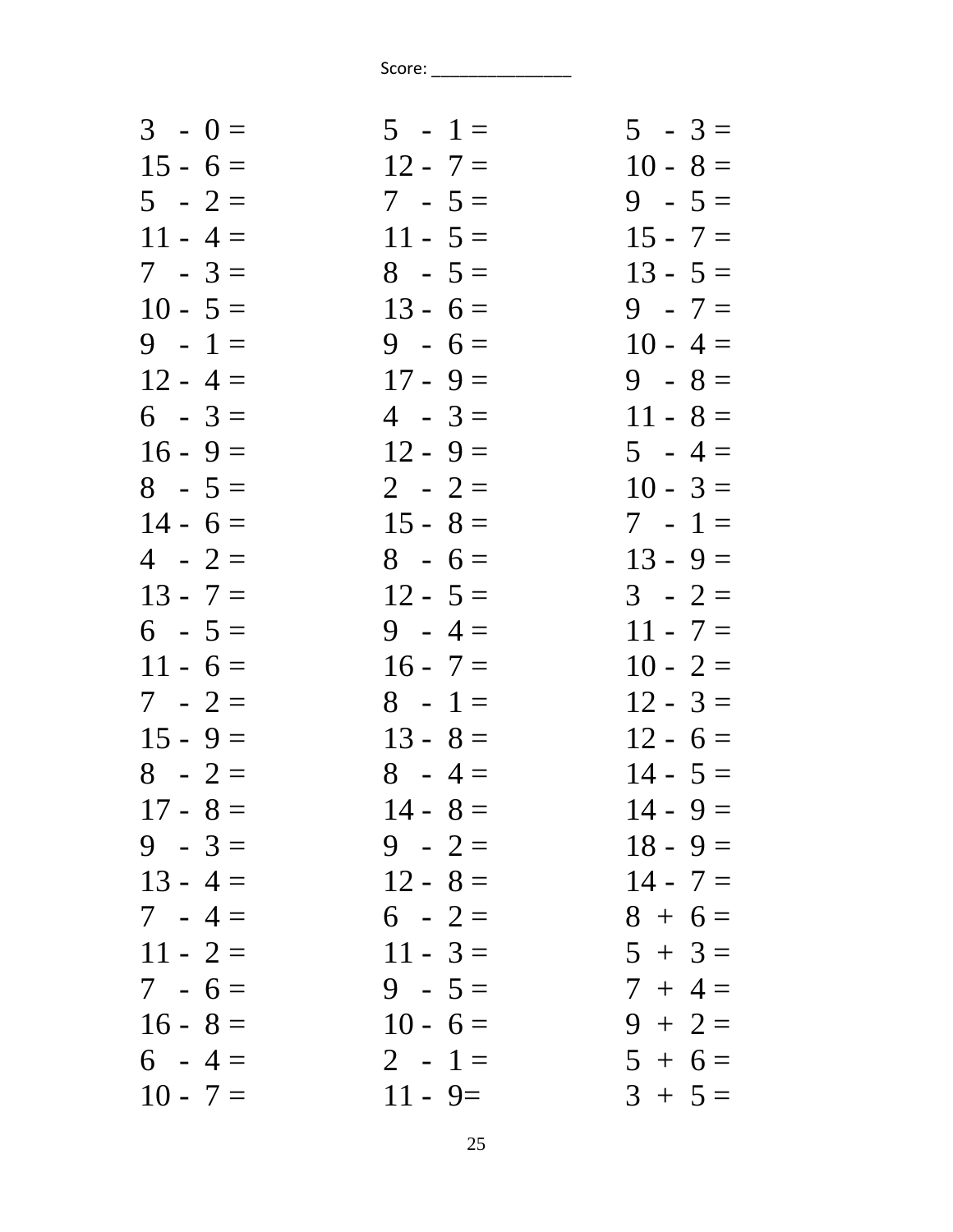| $3 - 0 =$  | $5 - 1 =$  | $5 - 3 =$  |
|------------|------------|------------|
| $15 - 6 =$ | $12 - 7 =$ | $10 - 8 =$ |
| $5 - 2 =$  | $7 - 5 =$  | $9 - 5 =$  |
| $11 - 4 =$ | $11 - 5 =$ | $15 - 7 =$ |
| $7 - 3 =$  | $8 - 5 =$  | $13 - 5 =$ |
| $10 - 5 =$ | $13 - 6 =$ | $9 - 7 =$  |
| $9 - 1 =$  | $9 - 6 =$  | $10 - 4 =$ |
| $12 - 4 =$ | $17 - 9 =$ | $9 - 8 =$  |
| $6 - 3 =$  | $4 - 3 =$  | $11 - 8 =$ |
| $16 - 9 =$ | $12 - 9 =$ | $5 - 4 =$  |
| $8 - 5 =$  | $2 - 2 =$  | $10 - 3 =$ |
| $14 - 6 =$ | $15 - 8 =$ | $7 - 1 =$  |
| $4 - 2 =$  | $8 - 6 =$  | $13 - 9 =$ |
| $13 - 7 =$ | $12 - 5 =$ | $3 - 2 =$  |
| $6 - 5 =$  | $9 - 4 =$  | $11 - 7 =$ |
| $11 - 6 =$ | $16 - 7 =$ | $10 - 2 =$ |
| $7 - 2 =$  | $8 - 1 =$  | $12 - 3 =$ |
| $15 - 9 =$ | $13 - 8 =$ | $12 - 6 =$ |
| $8 - 2 =$  | $8 - 4 =$  | $14 - 5 =$ |
| $17 - 8 =$ | $14 - 8 =$ | $14 - 9 =$ |
| $9 - 3 =$  | $9 - 2 =$  | $18 - 9 =$ |
| $13 - 4 =$ | $12 - 8 =$ | $14 - 7 =$ |
| $7 - 4 =$  | $6 - 2 =$  | $7 + 6 =$  |
| $11 - 2 =$ | $11 - 3 =$ | $4 + 3 =$  |
| $7 - 6 =$  | $9 - 5 =$  | $6 + 4 =$  |
| $16 - 8 =$ | $10 - 6 =$ | $8 + 2 =$  |
| $6 - 4 =$  | $2 - 1 =$  | $4 + 6 =$  |
| $10 - 7 =$ | $11 - 9 =$ | $2 + 5 =$  |
|            |            |            |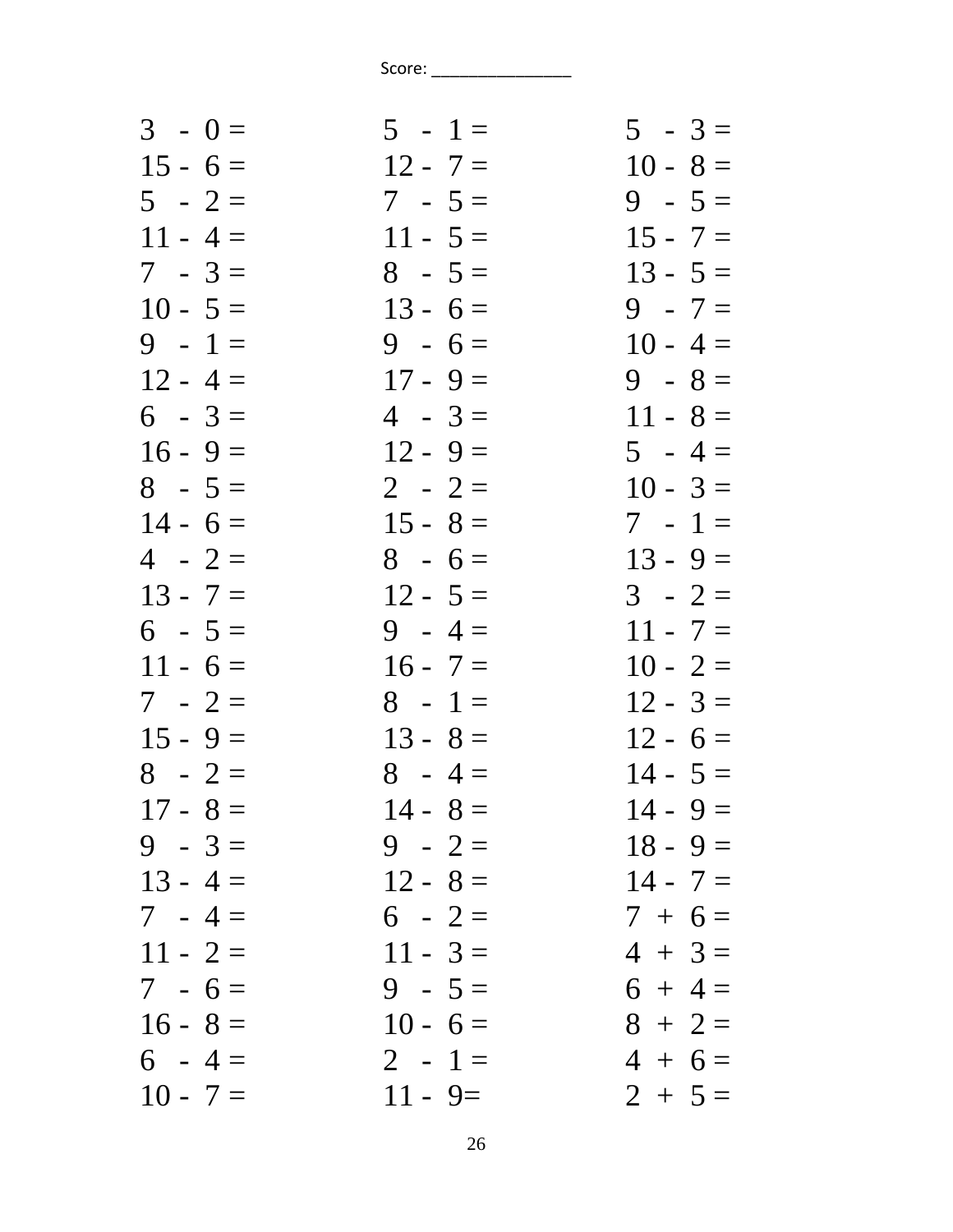| $3 - 0 =$  | $5 - 1 =$  | $5 - 3 =$  |
|------------|------------|------------|
| $15 - 6 =$ | $12 - 7 =$ | $10 - 8 =$ |
| $5 - 2 =$  | $7 - 5 =$  | $9 - 5 =$  |
| $11 - 4 =$ | $11 - 5 =$ | $15 - 7 =$ |
| $7 - 3 =$  | $8 - 5 =$  | $13 - 5 =$ |
| $10 - 5 =$ | $13 - 6 =$ | $9 - 7 =$  |
| $9 - 1 =$  | $9 - 6 =$  | $10 - 4 =$ |
| $12 - 4 =$ | $17 - 9 =$ | $9 - 8 =$  |
| $6 - 3 =$  | $4 - 3 =$  | $11 - 8 =$ |
| $16 - 9 =$ | $12 - 9 =$ | $5 - 4 =$  |
| $8 - 5 =$  | $2 - 2 =$  | $10 - 3 =$ |
| $14 - 6 =$ | $15 - 8 =$ | $7 - 1 =$  |
| $4 - 2 =$  | $8 - 6 =$  | $13 - 9 =$ |
| $13 - 7 =$ | $12 - 5 =$ | $3 - 2 =$  |
| $6 - 5 =$  | $9 - 4 =$  | $11 - 7 =$ |
| $11 - 6 =$ | $16 - 7 =$ | $10 - 2 =$ |
| $7 - 2 =$  | $8 - 1 =$  | $12 - 3 =$ |
| $15 - 9 =$ | $13 - 8 =$ | $12 - 6 =$ |
| $8 - 2 =$  | $8 - 4 =$  | $14 - 5 =$ |
| $17 - 8 =$ | $14 - 8 =$ | $14 - 9 =$ |
| $9 - 3 =$  | $9 - 2 =$  | $18 - 9 =$ |
| $13 - 4 =$ | $12 - 8 =$ | $14 - 7 =$ |
| $7 - 4 =$  | $6 - 2 =$  | $6 + 6 =$  |
| $11 - 2 =$ | $11 - 3 =$ | $3 + 3 =$  |
| $7 - 6 =$  | $9 - 5 =$  | $5 + 4 =$  |
| $16 - 8 =$ | $10 - 6 =$ | $7 + 2 =$  |
| $6 - 4 =$  | $2 - 1 =$  | $3 + 6 =$  |
| $10 - 7 =$ | $11 - 9 =$ | $9 + 5 =$  |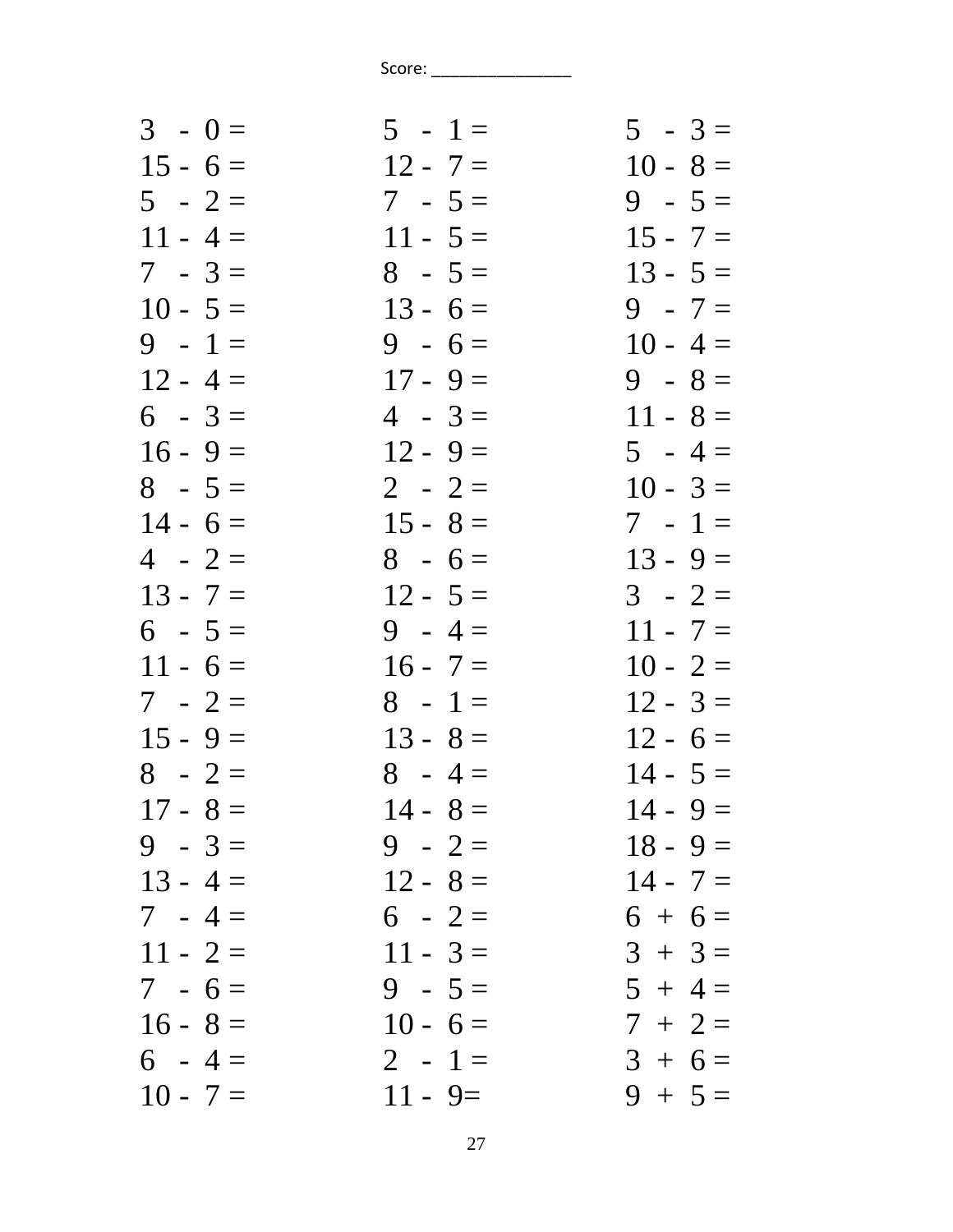| $3 - 0 =$  | $5 - 1 =$  | $5 - 3 =$  |
|------------|------------|------------|
| $15 - 6 =$ | $12 - 7 =$ | $10 - 8 =$ |
| $5 - 2 =$  | $7 - 5 =$  | $9 - 5 =$  |
| $11 - 4 =$ | $11 - 5 =$ | $15 - 7 =$ |
| $7 - 3 =$  | $8 - 5 =$  | $13 - 5 =$ |
| $10 - 5 =$ | $13 - 6 =$ | $9 - 7 =$  |
| $9 - 1 =$  | $9 - 6 =$  | $10 - 4 =$ |
| $12 - 4 =$ | $17 - 9 =$ | $9 - 8 =$  |
| $6 - 3 =$  | $4 - 3 =$  | $11 - 8 =$ |
| $16 - 9 =$ | $12 - 9 =$ | $5 - 4 =$  |
| $8 - 5 =$  | $2 - 2 =$  | $10 - 3 =$ |
| $14 - 6 =$ | $15 - 8 =$ | $7 - 1 =$  |
| $4 - 2 =$  | $8 - 6 =$  | $13 - 9 =$ |
| $13 - 7 =$ | $12 - 5 =$ | $3 - 2 =$  |
| $6 - 5 =$  | $9 - 4 =$  | $11 - 7 =$ |
| $11 - 6 =$ | $16 - 7 =$ | $10 - 2 =$ |
| $7 - 2 =$  | $8 - 1 =$  | $12 - 3 =$ |
| $15 - 9 =$ | $13 - 8 =$ | $12 - 6 =$ |
| $8 - 2 =$  | $8 - 4 =$  | $14 - 5 =$ |
| $17 - 8 =$ | $14 - 8 =$ | $14 - 9 =$ |
| $9 - 3 =$  | $9 - 2 =$  | $18 - 9 =$ |
| $13 - 4 =$ | $12 - 8 =$ | $14 - 7 =$ |
| $7 - 4 =$  | $6 - 2 =$  | $5 + 6 =$  |
| $11 - 2 =$ | $11 - 3 =$ | $2 + 3 =$  |
| $7 - 6 =$  | $9 - 5 =$  | $4 + 4 =$  |
| $16 - 8 =$ | $10 - 6 =$ | $6 + 2 =$  |
| $6 - 4 =$  | $2 - 1 =$  | $2 + 6 =$  |
| $10 - 7 =$ | $11 - 9 =$ | $8 + 5 =$  |
|            |            |            |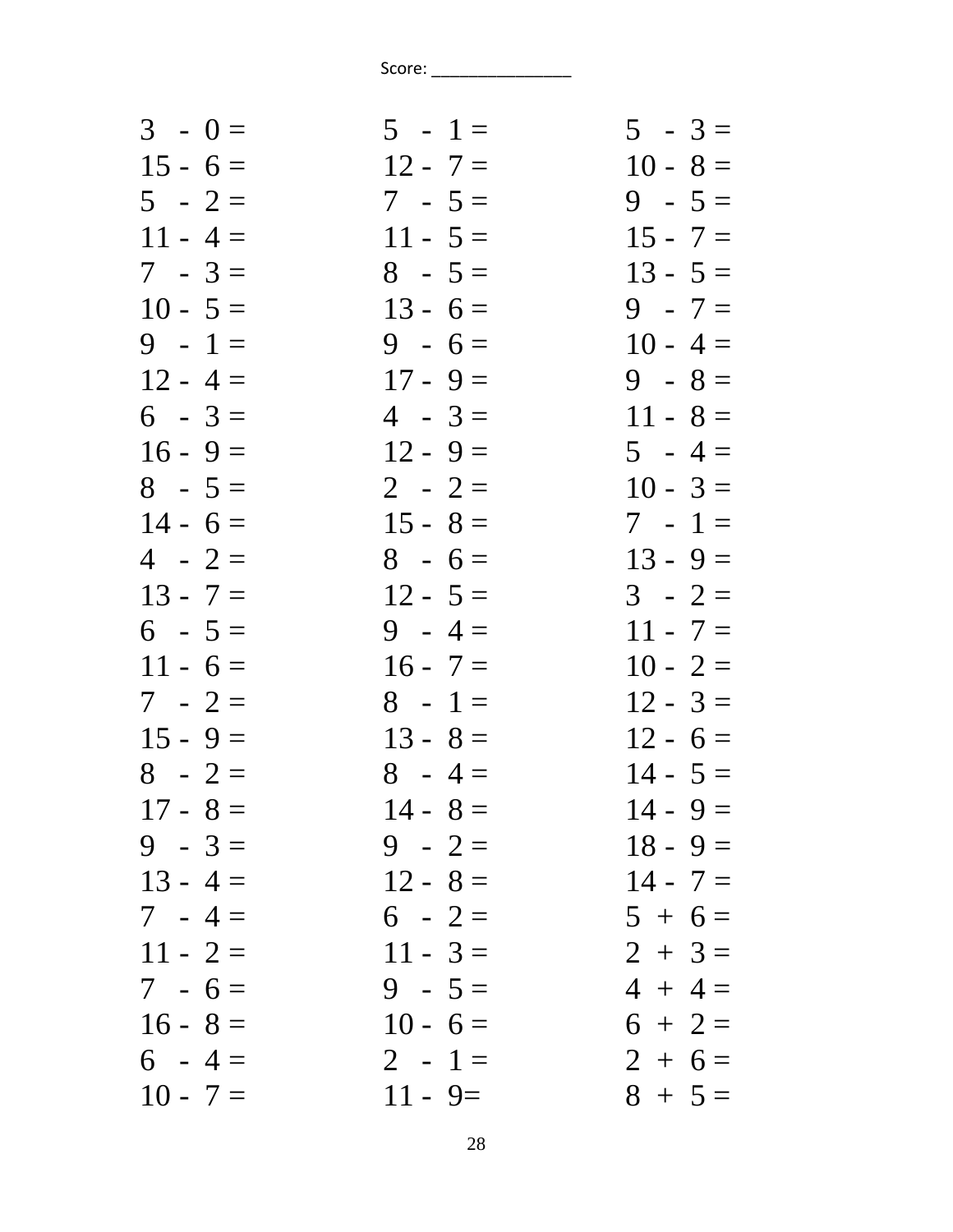| $3 - 0 =$  | $5 - 1 =$  | $5 - 3 =$  |
|------------|------------|------------|
| $15 - 6 =$ | $12 - 7 =$ | $10 - 8 =$ |
| $5 - 2 =$  | $7 - 5 =$  | $9 - 5 =$  |
| $11 - 4 =$ | $11 - 5 =$ | $15 - 7 =$ |
| $7 - 3 =$  | $8 - 5 =$  | $13 - 5 =$ |
| $10 - 5 =$ | $13 - 6 =$ | $9 - 7 =$  |
| $9 - 1 =$  | $9 - 6 =$  | $10 - 4 =$ |
| $12 - 4 =$ | $17 - 9 =$ | $9 - 8 =$  |
| $6 - 3 =$  | $4 - 3 =$  | $11 - 8 =$ |
| $16 - 9 =$ | $12 - 9 =$ | $5 - 4 =$  |
| $8 - 5 =$  | $2 - 2 =$  | $10 - 3 =$ |
| $14 - 6 =$ | $15 - 8 =$ | $7 - 1 =$  |
| $4 - 2 =$  | $8 - 6 =$  | $13 - 9 =$ |
| $13 - 7 =$ | $12 - 5 =$ | $3 - 2 =$  |
| $6 - 5 =$  | $9 - 4 =$  | $11 - 7 =$ |
| $11 - 6 =$ | $16 - 7 =$ | $10 - 2 =$ |
| $7 - 2 =$  | $8 - 1 =$  | $12 - 3 =$ |
| $15 - 9 =$ | $13 - 8 =$ | $12 - 6 =$ |
| $8 - 2 =$  | $8 - 4 =$  | $14 - 5 =$ |
| $17 - 8 =$ | $14 - 8 =$ | $14 - 9 =$ |
| $9 - 3 =$  | $9 - 2 =$  | $18 - 9 =$ |
| $13 - 4 =$ | $12 - 8 =$ | $14 - 7 =$ |
| $7 - 4 =$  | $6 - 2 =$  | $4 + 6 =$  |
| $11 - 2 =$ | $11 - 3 =$ | $9 + 3 =$  |
| $7 - 6 =$  | $9 - 5 =$  | $3 + 4 =$  |
| $16 - 8 =$ | $10 - 6 =$ | $5 + 2 =$  |
| $6 - 4 =$  | $2 - 1 =$  | $9 + 6 =$  |
| $10 - 7 =$ | $11 - 9 =$ | $7 + 5 =$  |
|            |            |            |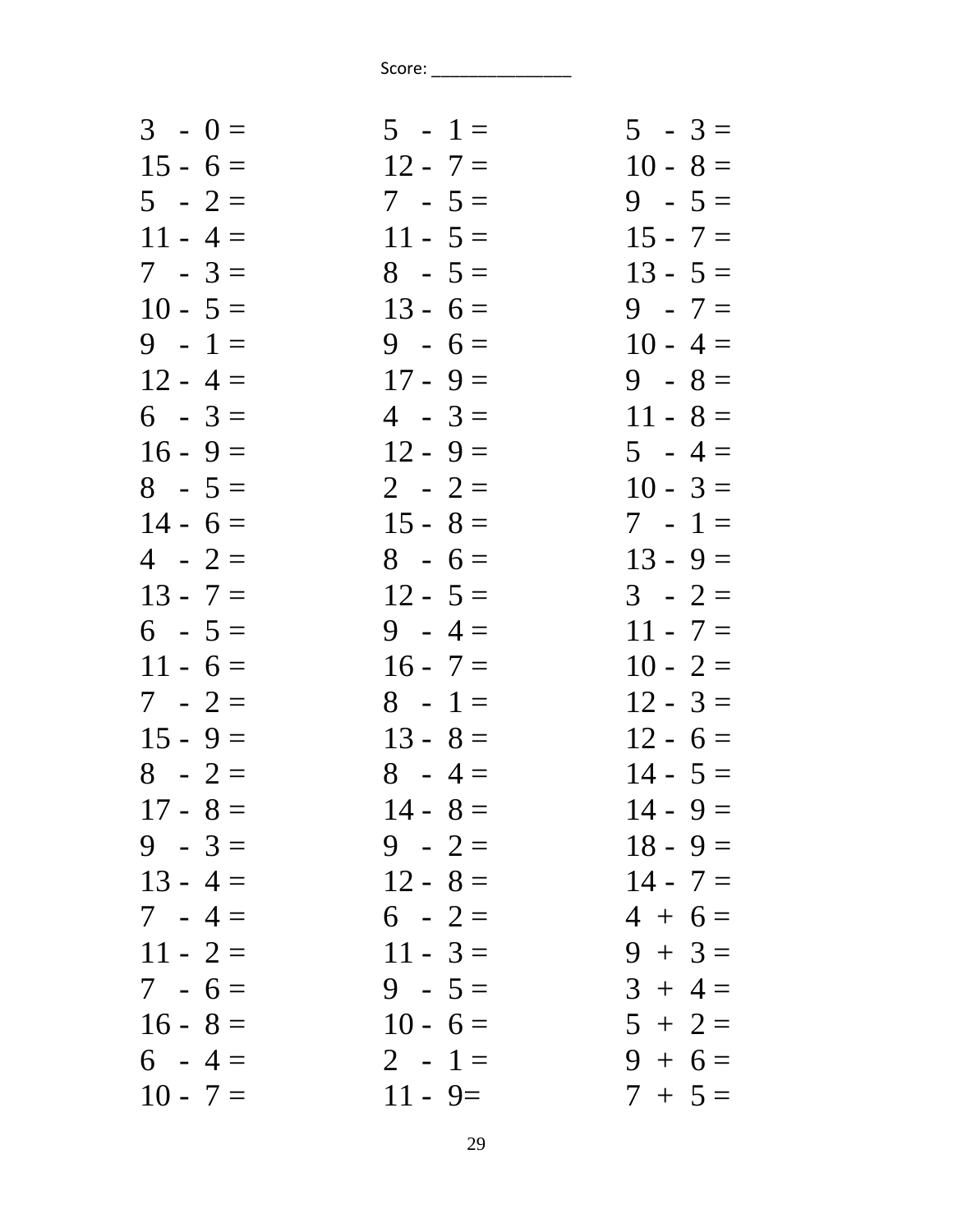| $5 - 1 =$  | $5 - 3 =$  |
|------------|------------|
| $12 - 7 =$ | $10 - 8 =$ |
| $7 - 5 =$  | $9 - 5 =$  |
| $11 - 5 =$ | $15 - 7 =$ |
| $8 - 5 =$  | $13 - 5 =$ |
| $13 - 6 =$ | $9 - 7 =$  |
| $9 - 6 =$  | $10 - 4 =$ |
| $17 - 9 =$ | $9 - 8 =$  |
| $4 - 3 =$  | $11 - 8 =$ |
| $12 - 9 =$ | $5 - 4 =$  |
| $2 - 2 =$  | $10 - 3 =$ |
| $15 - 8 =$ | $7 - 1 =$  |
| $8 - 6 =$  | $13 - 9 =$ |
| $12 - 5 =$ | $3 - 2 =$  |
| $9 - 4 =$  | $11 - 7 =$ |
| $16 - 7 =$ | $10 - 2 =$ |
| $8 - 1 =$  | $12 - 3 =$ |
| $13 - 8 =$ | $12 - 6 =$ |
| $8 - 4 =$  | $14 - 5 =$ |
| $14 - 8 =$ | $14 - 9 =$ |
| $9 - 2 =$  | $18 - 9 =$ |
| $12 - 8 =$ | $14 - 7 =$ |
| $6 - 2 =$  | $8 + 7 =$  |
| $11 - 3 =$ | $5 + 4 =$  |
| $9 - 5 =$  | $7 + 5 =$  |
| $10 - 6 =$ | $9 + 3 =$  |
| $2 - 1 =$  | $5 + 7 =$  |
| $11 - 9 =$ | $3 + 6 =$  |
|            |            |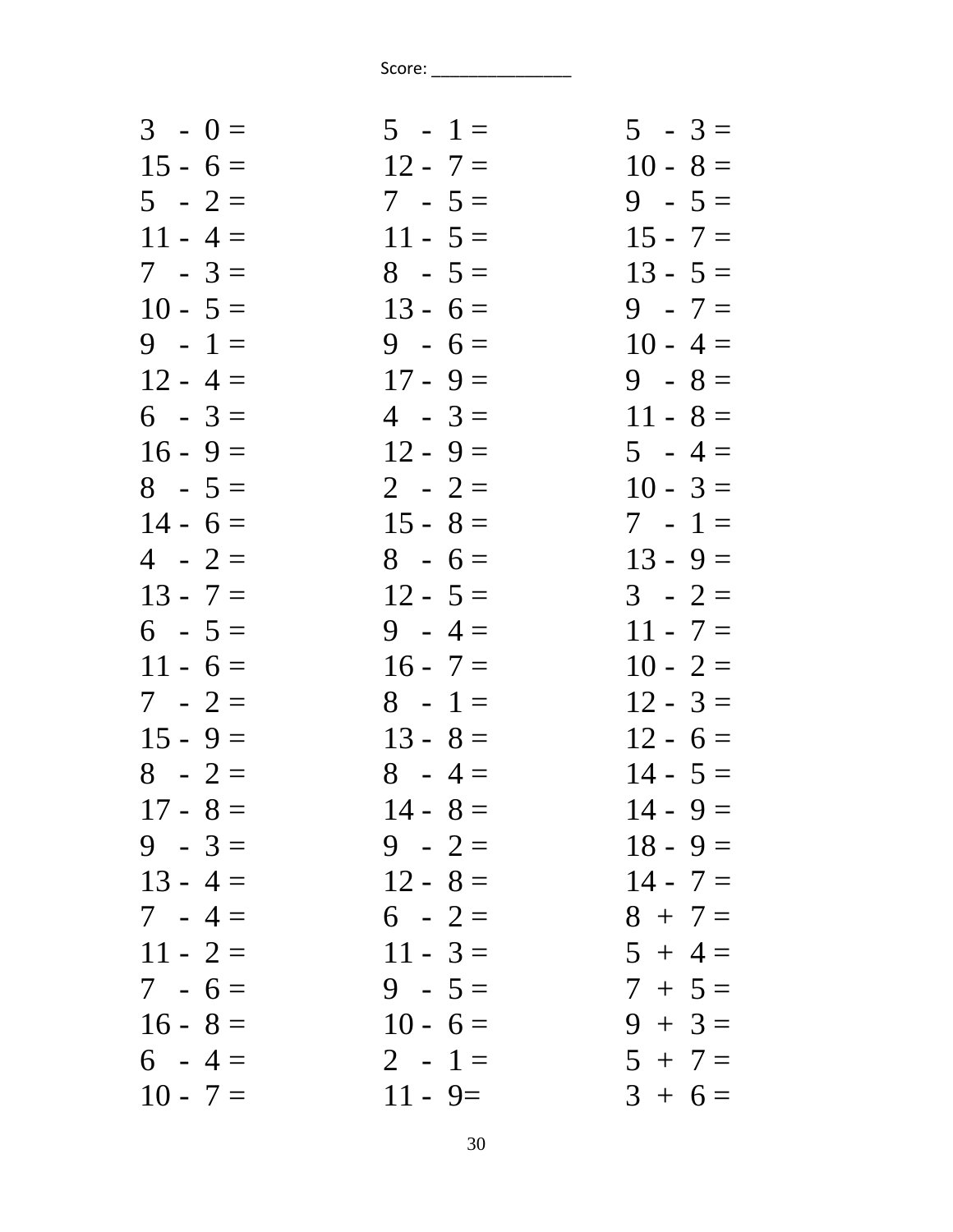| $3 - 0 =$  | $5 - 1 =$  | $5 - 3 =$  |
|------------|------------|------------|
| $15 - 6 =$ | $12 - 7 =$ | $10 - 8 =$ |
| $5 - 2 =$  | $7 - 5 =$  | $9 - 5 =$  |
| $11 - 4 =$ | $11 - 5 =$ | $15 - 7 =$ |
| $7 - 3 =$  | $8 - 5 =$  | $13 - 5 =$ |
| $10 - 5 =$ | $13 - 6 =$ | $9 - 7 =$  |
| $9 - 1 =$  | $9 - 6 =$  | $10 - 4 =$ |
| $12 - 4 =$ | $17 - 9 =$ | $9 - 8 =$  |
| $6 - 3 =$  | $4 - 3 =$  | $11 - 8 =$ |
| $16 - 9 =$ | $12 - 9 =$ | $5 - 4 =$  |
| $8 - 5 =$  | $2 - 2 =$  | $10 - 3 =$ |
| $14 - 6 =$ | $15 - 8 =$ | $7 - 1 =$  |
| $4 - 2 =$  | $8 - 6 =$  | $13 - 9 =$ |
| $13 - 7 =$ | $12 - 5 =$ | $3 - 2 =$  |
| $6 - 5 =$  | $9 - 4 =$  | $11 - 7 =$ |
| $11 - 6 =$ | $16 - 7 =$ | $10 - 2 =$ |
| $7 - 2 =$  | $8 - 1 =$  | $12 - 3 =$ |
| $15 - 9 =$ | $13 - 8 =$ | $12 - 6 =$ |
| $8 - 2 =$  | $8 - 4 =$  | $14 - 5 =$ |
| $17 - 8 =$ | $14 - 8 =$ | $14 - 9 =$ |
| $9 - 3 =$  | $9 - 2 =$  | $18 - 9 =$ |
| $13 - 4 =$ | $12 - 8 =$ | $14 - 7 =$ |
| $7 - 4 =$  | $6 - 2 =$  | $8 + 8 =$  |
| $11 - 2 =$ | $11 - 3 =$ | $5 + 5 =$  |
| $7 - 6 =$  | $9 - 5 =$  | $7 + 6 =$  |
| $16 - 8 =$ | $10 - 6 =$ | $9 + 4 =$  |
| $6 - 4 =$  | $2 - 1 =$  | $5 + 8 =$  |
| $10 - 7 =$ | $11 - 9 =$ | $3 + 7 =$  |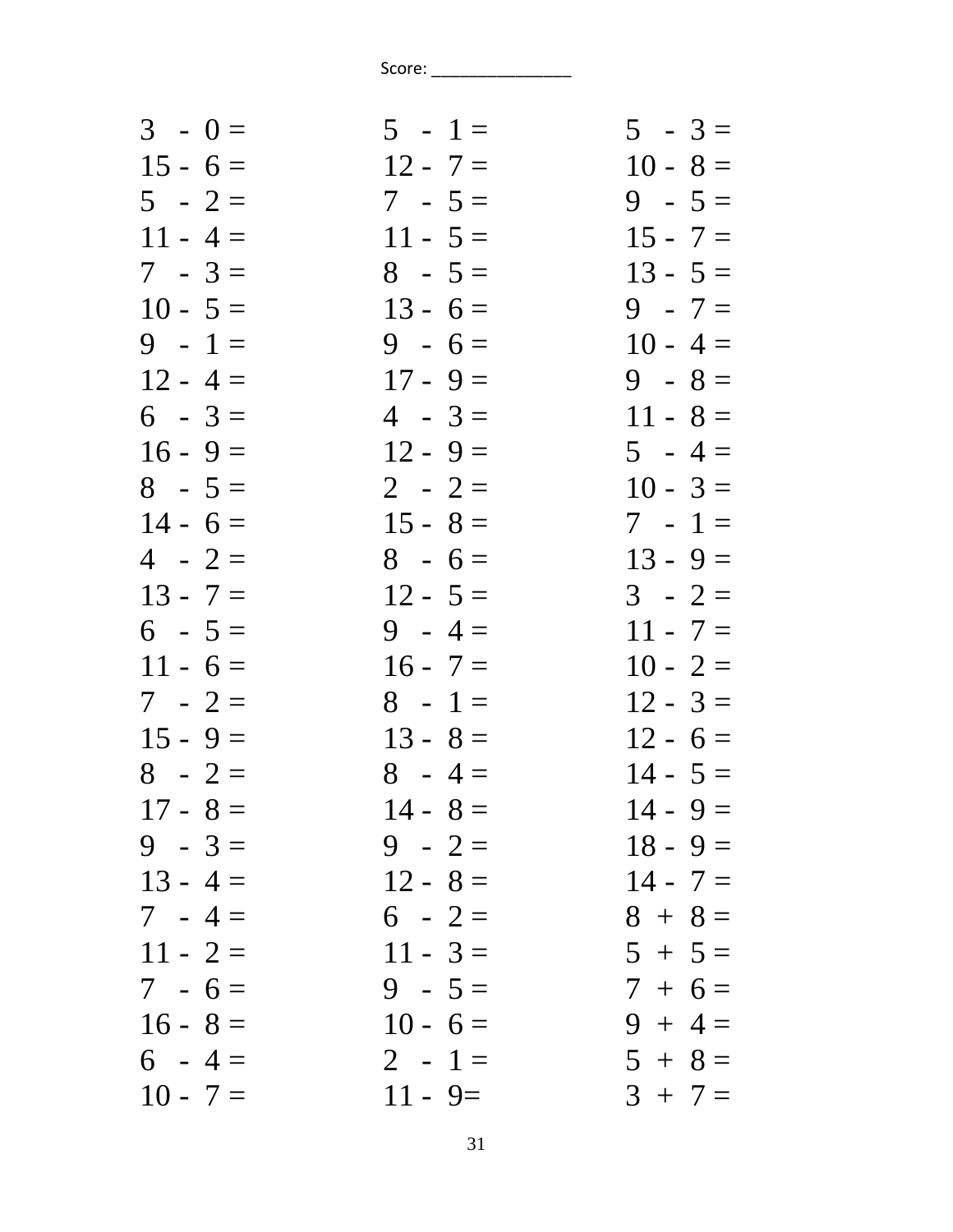| $5 - 1 =$  | $5 - 3 =$  |
|------------|------------|
| $12 - 7 =$ | $10 - 8 =$ |
| $7 - 5 =$  | $9 - 5 =$  |
| $11 - 5 =$ | $15 - 7 =$ |
| $8 - 5 =$  | $13 - 5 =$ |
| $13 - 6 =$ | $9 - 7 =$  |
| $9 - 6 =$  | $10 - 4 =$ |
| $17 - 9 =$ | $9 - 8 =$  |
| $4 - 3 =$  | $11 - 8 =$ |
| $12 - 9 =$ | $5 - 4 =$  |
| $2 - 2 =$  | $10 - 3 =$ |
| $15 - 8 =$ | $7 - 1 =$  |
| $8 - 6 =$  | $13 - 9 =$ |
| $12 - 5 =$ | $3 - 2 =$  |
| $9 - 4 =$  | $11 - 7 =$ |
| $16 - 7 =$ | $10 - 2 =$ |
| $8 - 1 =$  | $12 - 3 =$ |
| $13 - 8 =$ | $12 - 6 =$ |
| $8 - 4 =$  | $14 - 5 =$ |
| $14 - 8 =$ | $14 - 9 =$ |
| $9 - 2 =$  | $18 - 9 =$ |
| $12 - 8 =$ | $14 - 7 =$ |
| $6 - 2 =$  | $8 + 9 =$  |
| $11 - 3 =$ | $5 + 6 =$  |
| $9 - 5 =$  | $7 + 7 =$  |
| $10 - 6 =$ | $9 + 5 =$  |
| $2 - 1 =$  | $5 + 9 =$  |
| $11 - 9 =$ | $3 + 8 =$  |
|            |            |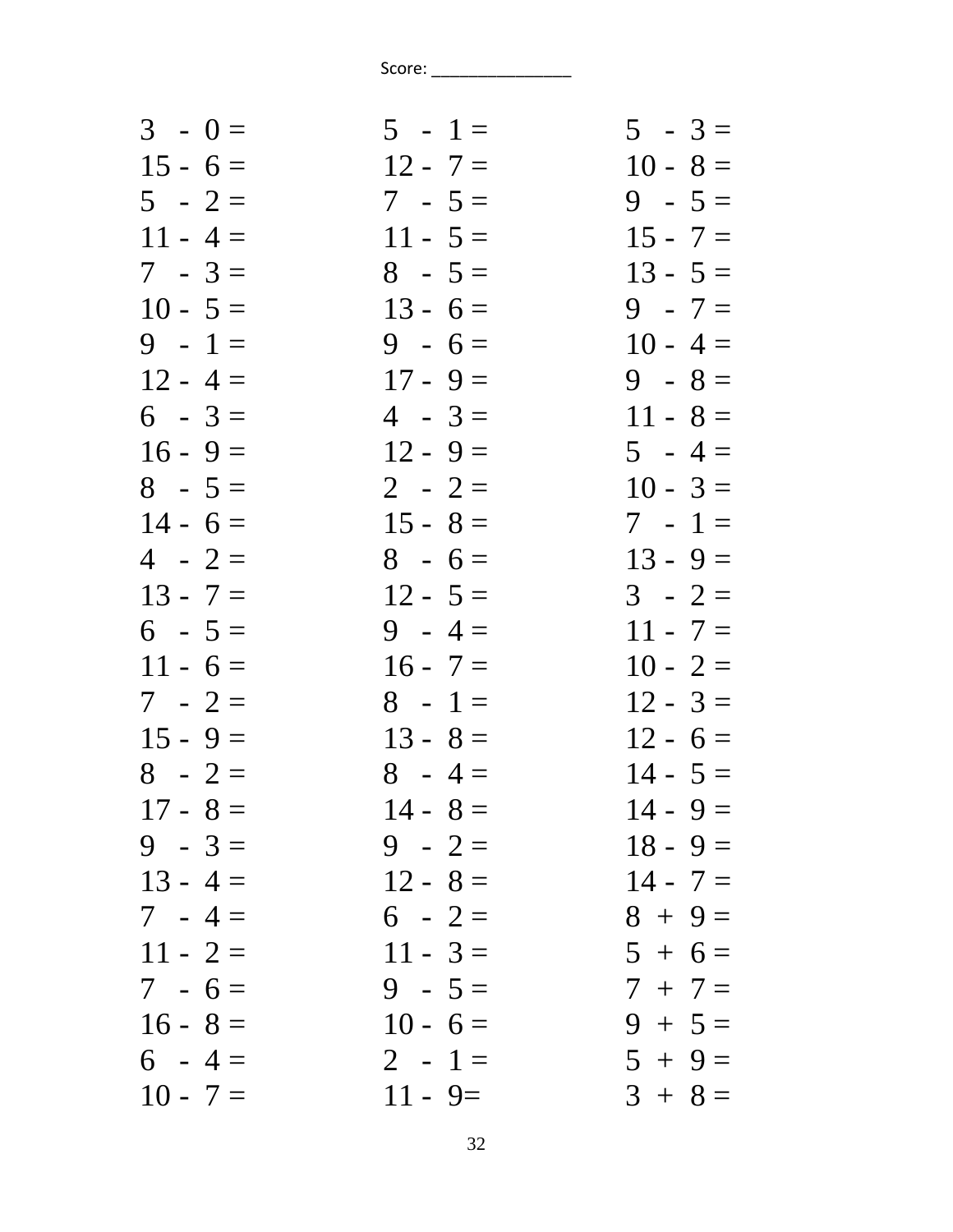| $3 - 0 =$  | $5 - 1 =$  | $5 - 3 =$  |
|------------|------------|------------|
| $15 - 6 =$ | $12 - 7 =$ | $10 - 8 =$ |
| $5 - 2 =$  | $7 - 5 =$  | $9 - 5 =$  |
| $11 - 4 =$ | $11 - 5 =$ | $15 - 7 =$ |
| $7 - 3 =$  | $8 - 5 =$  | $13 - 5 =$ |
| $10 - 5 =$ | $13 - 6 =$ | $9 - 7 =$  |
| $9 - 1 =$  | $9 - 6 =$  | $10 - 4 =$ |
| $12 - 4 =$ | $17 - 9 =$ | $9 - 8 =$  |
| $6 - 3 =$  | $4 - 3 =$  | $11 - 8 =$ |
| $16 - 9 =$ | $12 - 9 =$ | $5 - 4 =$  |
| $8 - 5 =$  | $2 - 2 =$  | $10 - 3 =$ |
| $14 - 6 =$ | $15 - 8 =$ | $7 - 1 =$  |
| $4 - 2 =$  | $8 - 6 =$  | $13 - 9 =$ |
| $13 - 7 =$ | $12 - 5 =$ | $3 - 2 =$  |
| $6 - 5 =$  | $9 - 4 =$  | $11 - 7 =$ |
| $11 - 6 =$ | $16 - 7 =$ | $10 - 2 =$ |
| $7 - 2 =$  | $8 - 1 =$  | $12 - 3 =$ |
| $15 - 9 =$ | $13 - 8 =$ | $12 - 6 =$ |
| $8 - 2 =$  | $8 - 4 =$  | $14 - 5 =$ |
| $17 - 8 =$ | $14 - 8 =$ | $14 - 9 =$ |
| $9 - 3 =$  | $9 - 2 =$  | $18 - 9 =$ |
| $13 - 4 =$ | $12 - 8 =$ | $14 - 7 =$ |
| $7 - 4 =$  | $6 - 2 =$  | $8 + 2 =$  |
| $11 - 2 =$ | $11 - 3 =$ | $5 + 7 =$  |
| $7 - 6 =$  | $9 - 5 =$  | $7 + 9 =$  |
| $16 - 8 =$ | $10 - 6 =$ | $9 + 6 =$  |
| $6 - 4 =$  | $2 - 1 =$  | $5 + 2 =$  |
| $10 - 7 =$ | $11 - 9 =$ | $3 + 9 =$  |
|            |            |            |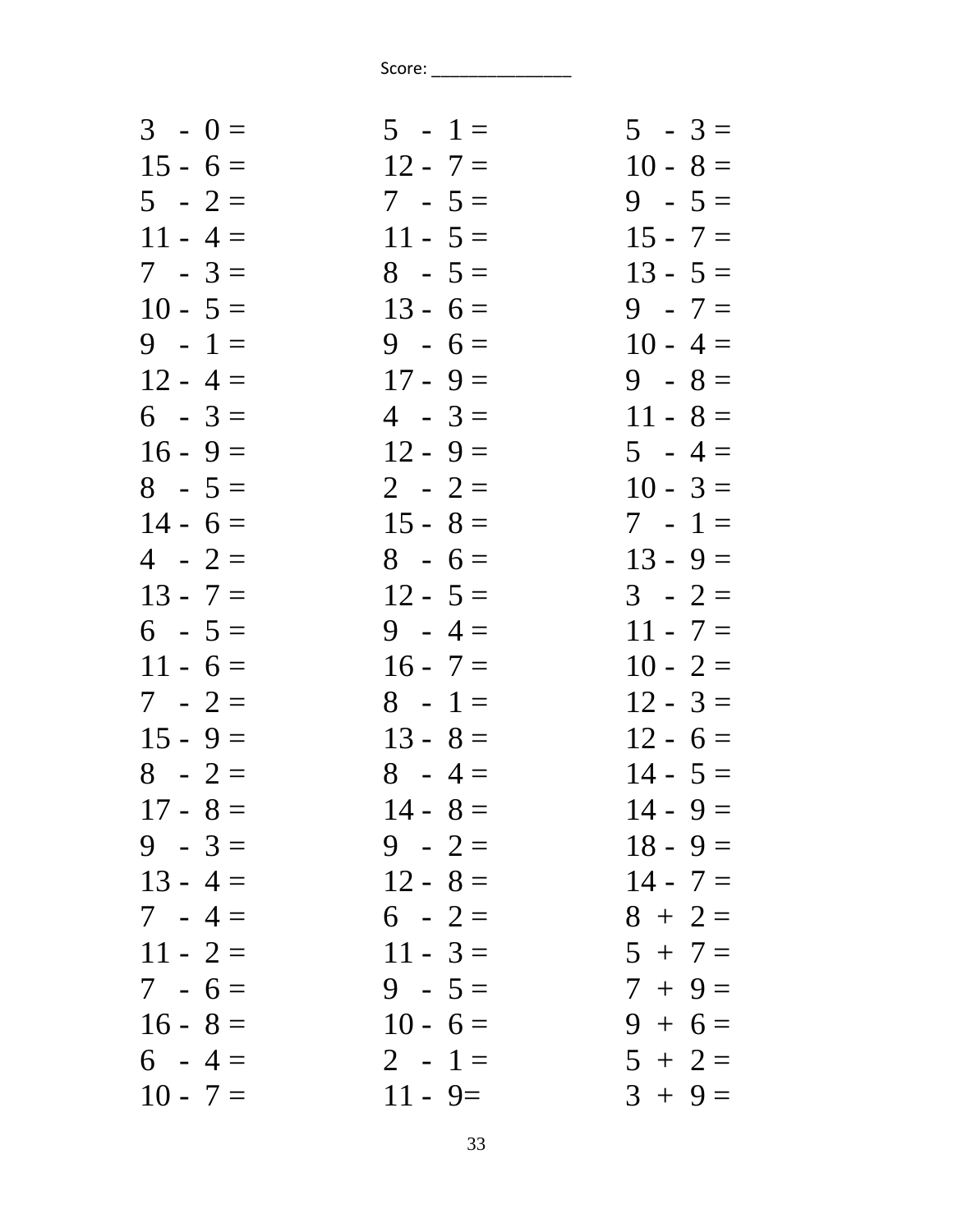| $3 - 0 =$  | $5 - 1 =$  | $5 - 3 =$  |
|------------|------------|------------|
| $15 - 6 =$ | $12 - 7 =$ | $10 - 8 =$ |
| $5 - 2 =$  | $7 - 5 =$  | $9 - 5 =$  |
| $11 - 4 =$ | $11 - 5 =$ | $15 - 7 =$ |
| $7 - 3 =$  | $8 - 5 =$  | $13 - 5 =$ |
| $10 - 5 =$ | $13 - 6 =$ | $9 - 7 =$  |
| $9 - 1 =$  | $9 - 6 =$  | $10 - 4 =$ |
| $12 - 4 =$ | $17 - 9 =$ | $9 - 8 =$  |
| $6 - 3 =$  | $4 - 3 =$  | $11 - 8 =$ |
| $16 - 9 =$ | $12 - 9 =$ | $5 - 4 =$  |
| $8 - 5 =$  | $2 - 2 =$  | $10 - 3 =$ |
| $14 - 6 =$ | $15 - 8 =$ | $7 - 1 =$  |
| $4 - 2 =$  | $8 - 6 =$  | $13 - 9 =$ |
| $13 - 7 =$ | $12 - 5 =$ | $3 - 2 =$  |
| $6 - 5 =$  | $9 - 4 =$  | $11 - 7 =$ |
| $11 - 6 =$ | $16 - 7 =$ | $10 - 2 =$ |
| $7 - 2 =$  | $8 - 1 =$  | $12 - 3 =$ |
| $15 - 9 =$ | $13 - 8 =$ | $12 - 6 =$ |
| $8 - 2 =$  | $8 - 4 =$  | $14 - 5 =$ |
| $17 - 8 =$ | $14 - 8 =$ | $14 - 9 =$ |
| $9 - 3 =$  | $9 - 2 =$  | $18 - 9 =$ |
| $13 - 4 =$ | $12 - 8 =$ | $14 - 7 =$ |
| $7 - 4 =$  | $6 - 2 =$  | $8 + 3 =$  |
| $11 - 2 =$ | $11 - 3 =$ | $5 + 8 =$  |
| $7 - 6 =$  | $9 - 5 =$  | $7 + 9 =$  |
| $16 - 8 =$ | $10 - 6 =$ | $9 + 7 =$  |
| $6 - 4 =$  | $2 - 1 =$  | $5 + 3 =$  |
| $10 - 7 =$ | $11 - 9 =$ | $3 + 2 =$  |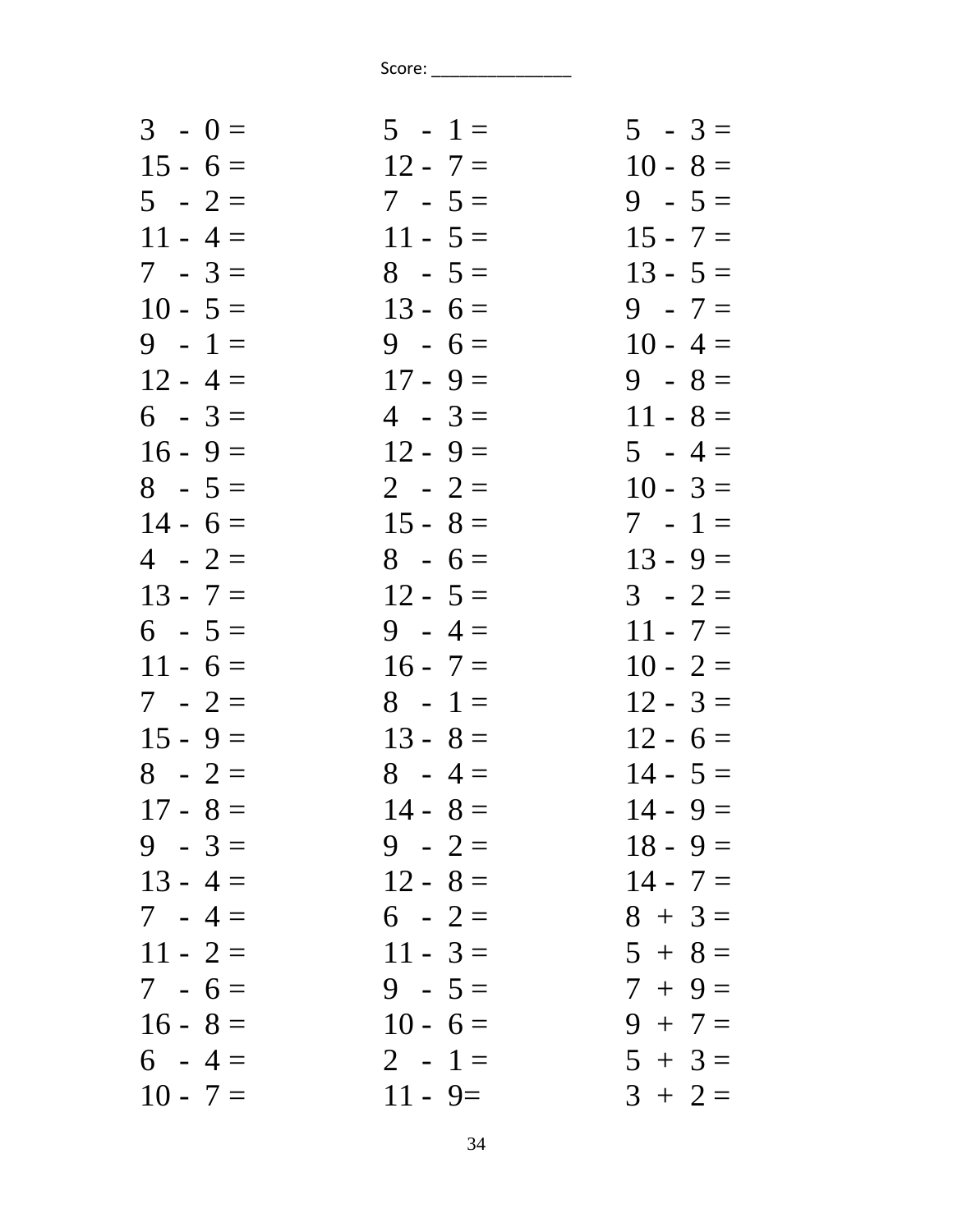| $3 - 0 =$  | $5 - 1 =$  | $5 - 3 =$  |
|------------|------------|------------|
| $15 - 6 =$ | $12 - 7 =$ | $10 - 8 =$ |
| $5 - 2 =$  | $7 - 5 =$  | $9 - 5 =$  |
| $11 - 4 =$ | $11 - 5 =$ | $15 - 7 =$ |
| $7 - 3 =$  | $8 - 5 =$  | $13 - 5 =$ |
| $10 - 5 =$ | $13 - 6 =$ | $9 - 7 =$  |
| $9 - 1 =$  | $9 - 6 =$  | $10 - 4 =$ |
| $12 - 4 =$ | $17 - 9 =$ | $9 - 8 =$  |
| $6 - 3 =$  | $4 - 3 =$  | $11 - 8 =$ |
| $16 - 9 =$ | $12 - 9 =$ | $5 - 4 =$  |
| $8 - 5 =$  | $2 - 2 =$  | $10 - 3 =$ |
| $14 - 6 =$ | $15 - 8 =$ | $7 - 1 =$  |
| $4 - 2 =$  | $8 - 6 =$  | $13 - 9 =$ |
| $13 - 7 =$ | $12 - 5 =$ | $3 - 2 =$  |
| $6 - 5 =$  | $9 - 4 =$  | $11 - 7 =$ |
| $11 - 6 =$ | $16 - 7 =$ | $10 - 2 =$ |
| $7 - 2 =$  | $8 - 1 =$  | $12 - 3 =$ |
| $15 - 9 =$ | $13 - 8 =$ | $12 - 6 =$ |
| $8 - 2 =$  | $8 - 4 =$  | $14 - 5 =$ |
| $17 - 8 =$ | $14 - 8 =$ | $14 - 9 =$ |
| $9 - 3 =$  | $9 - 2 =$  | $18 - 9 =$ |
| $13 - 4 =$ | $12 - 8 =$ | $14 - 7 =$ |
| $7 - 4 =$  | $6 - 2 =$  | $8 + 4 =$  |
| $11 - 2 =$ | $11 - 3 =$ | $5 + 9 =$  |
| $7 - 6 =$  | $9 - 5 =$  | $7 + 2 =$  |
| $16 - 8 =$ | $10 - 6 =$ | $9 + 8 =$  |
| $6 - 4 =$  | $2 - 1 =$  | $5 + 4 =$  |
| $10 - 7 =$ | $11 - 9 =$ | $3 + 3 =$  |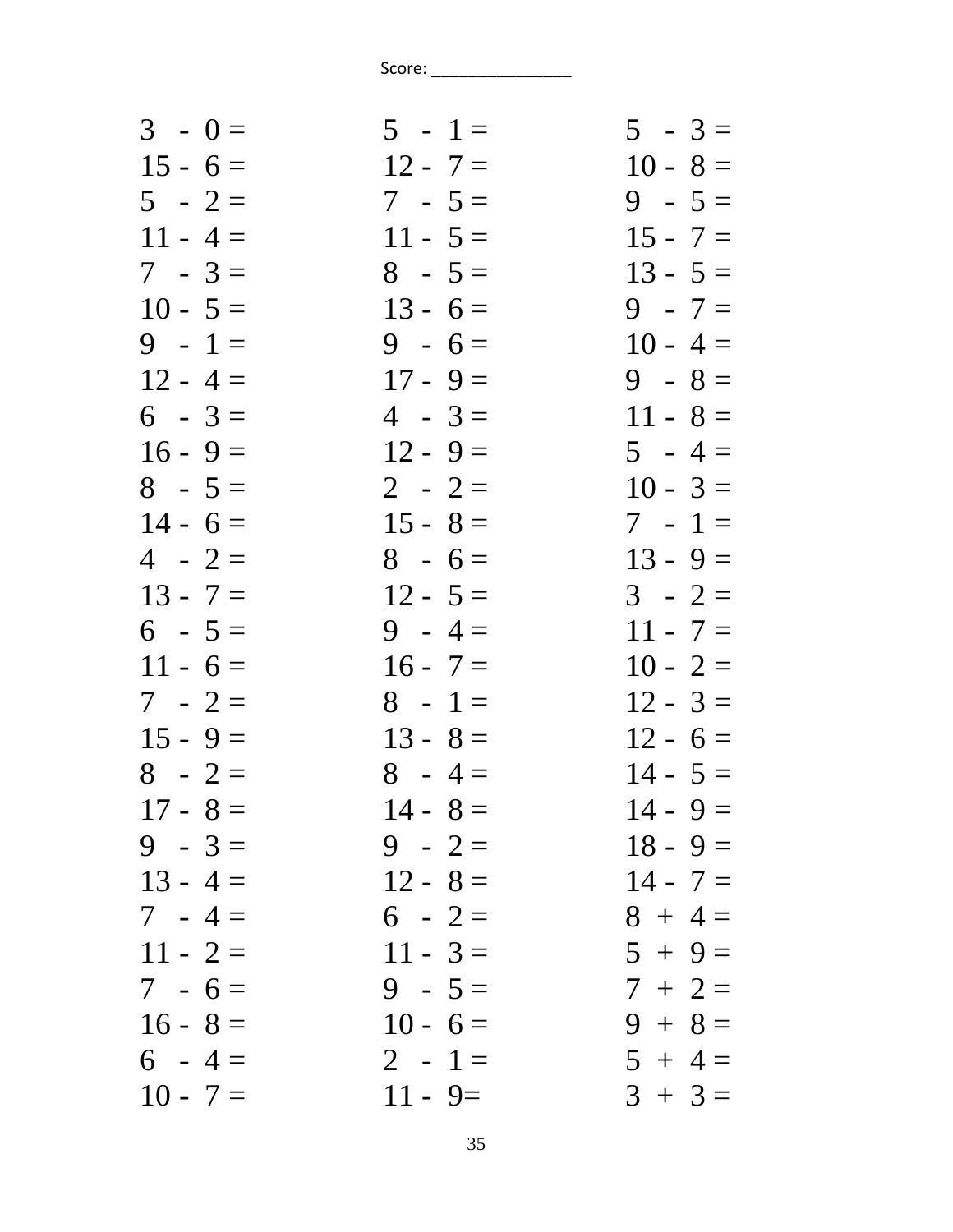| $3 - 0 =$  | $5 - 1 =$  | $5 - 3 =$  |
|------------|------------|------------|
| $15 - 6 =$ | $12 - 7 =$ | $10 - 8 =$ |
| $5 - 2 =$  | $7 - 5 =$  | $9 - 5 =$  |
| $11 - 4 =$ | $11 - 5 =$ | $15 - 7 =$ |
| $7 - 3 =$  | $8 - 5 =$  | $13 - 5 =$ |
| $10 - 5 =$ | $13 - 6 =$ | $9 - 7 =$  |
| $9 - 1 =$  | $9 - 6 =$  | $10 - 4 =$ |
| $12 - 4 =$ | $17 - 9 =$ | $9 - 8 =$  |
| $6 - 3 =$  | $4 - 3 =$  | $11 - 8 =$ |
| $16 - 9 =$ | $12 - 9 =$ | $5 - 4 =$  |
| $8 - 5 =$  | $2 - 2 =$  | $10 - 3 =$ |
| $14 - 6 =$ | $15 - 8 =$ | $7 - 1 =$  |
| $4 - 2 =$  | $8 - 6 =$  | $13 - 9 =$ |
| $13 - 7 =$ | $12 - 5 =$ | $3 - 2 =$  |
| $6 - 5 =$  | $9 - 4 =$  | $11 - 7 =$ |
| $11 - 6 =$ | $16 - 7 =$ | $10 - 2 =$ |
| $7 - 2 =$  | $8 - 1 =$  | $12 - 3 =$ |
| $15 - 9 =$ | $13 - 8 =$ | $12 - 6 =$ |
| $8 - 2 =$  | $8 - 4 =$  | $14 - 5 =$ |
| $17 - 8 =$ | $14 - 8 =$ | $14 - 9 =$ |
| $9 - 3 =$  | $9 - 2 =$  | $18 - 9 =$ |
| $13 - 4 =$ | $12 - 8 =$ | $14 - 7 =$ |
| $7 - 4 =$  | $6 - 2 =$  | $8 + 5 =$  |
| $11 - 2 =$ | $11 - 3 =$ | $5 + 3 =$  |
| $7 - 6 =$  | $9 - 5 =$  | $7 + 3 =$  |
| $16 - 8 =$ | $10 - 6 =$ | $9 + 9 =$  |
| $6 - 4 =$  | $2 - 1 =$  | $5 + 5 =$  |
| $10 - 7 =$ | $11 - 9 =$ | $3 + 4 =$  |
|            |            |            |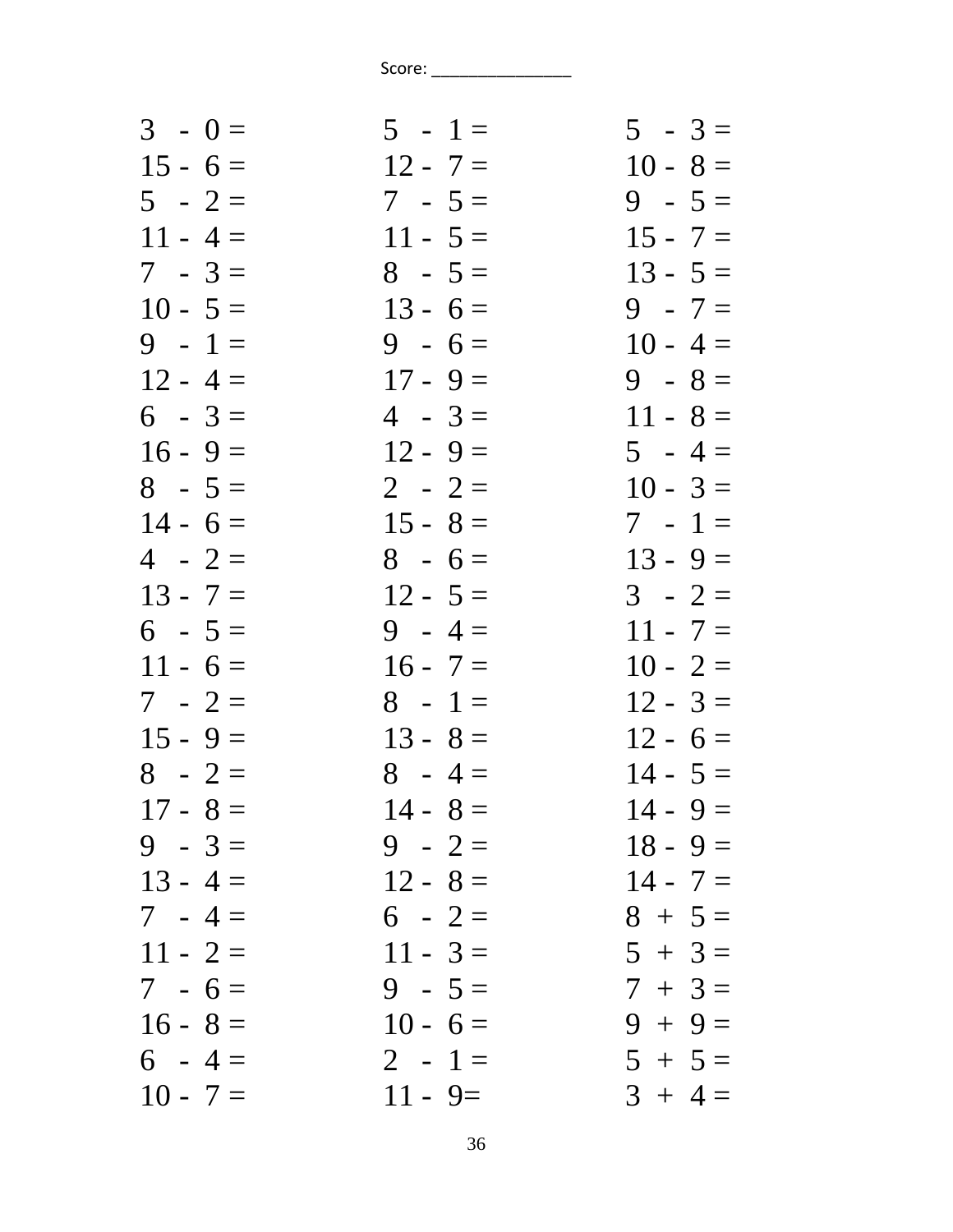| $3 - 0 =$  | $5 - 1 =$  | $5 - 3 =$  |
|------------|------------|------------|
| $15 - 6 =$ | $12 - 7 =$ | $10 - 8 =$ |
| $5 - 2 =$  | $7 - 5 =$  | $9 - 5 =$  |
| $11 - 4 =$ | $11 - 5 =$ | $15 - 7 =$ |
| $7 - 3 =$  | $8 - 5 =$  | $13 - 5 =$ |
| $10 - 5 =$ | $13 - 6 =$ | $9 - 7 =$  |
| $9 - 1 =$  | $9 - 6 =$  | $10 - 4 =$ |
| $12 - 4 =$ | $17 - 9 =$ | $9 - 8 =$  |
| $6 - 3 =$  | $4 - 3 =$  | $11 - 8 =$ |
| $16 - 9 =$ | $12 - 9 =$ | $5 - 4 =$  |
| $8 - 5 =$  | $2 - 2 =$  | $10 - 3 =$ |
| $14 - 6 =$ | $15 - 8 =$ | $7 - 1 =$  |
| $4 - 2 =$  | $8 - 6 =$  | $13 - 9 =$ |
| $13 - 7 =$ | $12 - 5 =$ | $3 - 2 =$  |
| $6 - 5 =$  | $9 - 4 =$  | $11 - 7 =$ |
| $11 - 6 =$ | $16 - 7 =$ | $10 - 2 =$ |
| $7 - 2 =$  | $8 - 1 =$  | $12 - 3 =$ |
| $15 - 9 =$ | $13 - 8 =$ | $12 - 6 =$ |
| $8 - 2 =$  | $8 - 4 =$  | $14 - 5 =$ |
| $17 - 8 =$ | $14 - 8 =$ | $14 - 9 =$ |
| $9 - 3 =$  | $9 - 2 =$  | $18 - 9 =$ |
| $13 - 4 =$ | $12 - 8 =$ | $14 - 7 =$ |
| $7 - 4 =$  | $6 - 2 =$  | $8 + 6 =$  |
| $11 - 2 =$ | $11 - 3 =$ | $5 + 3 =$  |
| $7 - 6 =$  | $9 - 5 =$  | $7 + 4 =$  |
| $16 - 8 =$ | $10 - 6 =$ | $9 + 2 =$  |
| $6 - 4 =$  | $2 - 1 =$  | $5 + 6 =$  |
| $10 - 7 =$ | $11 - 9 =$ | $3 + 5 =$  |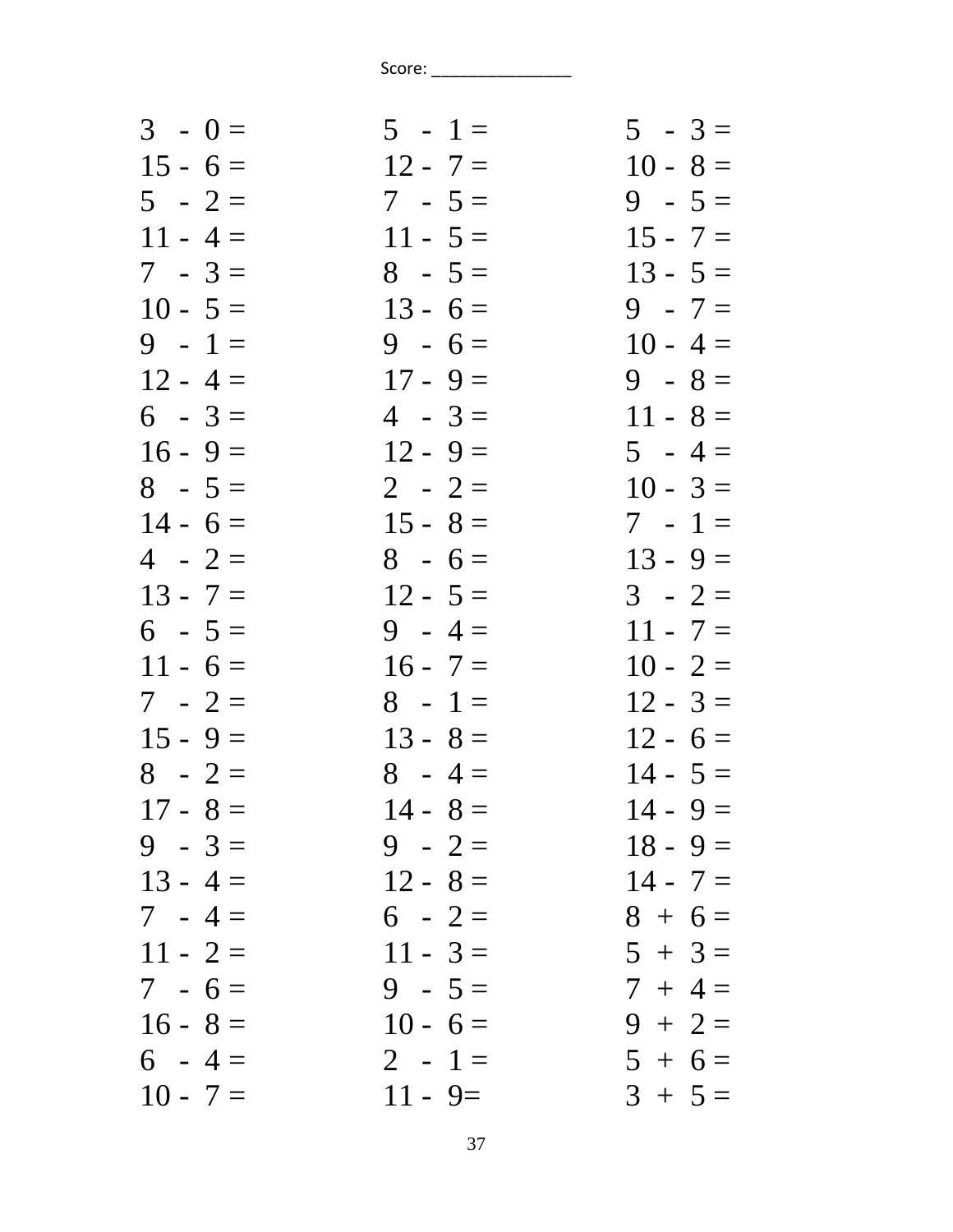| $3 - 0 =$  | $5 - 1 =$  | $5 - 3 =$  |
|------------|------------|------------|
| $15 - 6 =$ | $12 - 7 =$ | $10 - 8 =$ |
| $5 - 2 =$  | $7 - 5 =$  | $9 - 5 =$  |
| $11 - 4 =$ | $11 - 5 =$ | $15 - 7 =$ |
| $7 - 3 =$  | $8 - 5 =$  | $13 - 5 =$ |
| $10 - 5 =$ | $13 - 6 =$ | $9 - 7 =$  |
| $9 - 1 =$  | $9 - 6 =$  | $10 - 4 =$ |
| $12 - 4 =$ | $17 - 9 =$ | $9 - 8 =$  |
| $6 - 3 =$  | $4 - 3 =$  | $11 - 8 =$ |
| $16 - 9 =$ | $12 - 9 =$ | $5 - 4 =$  |
| $8 - 5 =$  | $2 - 2 =$  | $10 - 3 =$ |
| $14 - 6 =$ | $15 - 8 =$ | $7 - 1 =$  |
| $4 - 2 =$  | $8 - 6 =$  | $13 - 9 =$ |
| $13 - 7 =$ | $12 - 5 =$ | $3 - 2 =$  |
| $6 - 5 =$  | $9 - 4 =$  | $11 - 7 =$ |
| $11 - 6 =$ | $16 - 7 =$ | $10 - 2 =$ |
| $7 - 2 =$  | $8 - 1 =$  | $12 - 3 =$ |
| $15 - 9 =$ | $13 - 8 =$ | $12 - 6 =$ |
| $8 - 2 =$  | $8 - 4 =$  | $14 - 5 =$ |
| $17 - 8 =$ | $14 - 8 =$ | $14 - 9 =$ |
| $9 - 3 =$  | $9 - 2 =$  | $18 - 9 =$ |
| $13 - 4 =$ | $12 - 8 =$ | $14 - 7 =$ |
| $7 - 4 =$  | $6 - 2 =$  | $7 + 6 =$  |
| $11 - 2 =$ | $11 - 3 =$ | $4 + 3 =$  |
| $7 - 6 =$  | $9 - 5 =$  | $6 + 4 =$  |
| $16 - 8 =$ | $10 - 6 =$ | $8 + 2 =$  |
| $6 - 4 =$  | $2 - 1 =$  | $4 + 6 =$  |
| $10 - 7 =$ | $11 - 9 =$ | $2 + 5 =$  |
|            |            |            |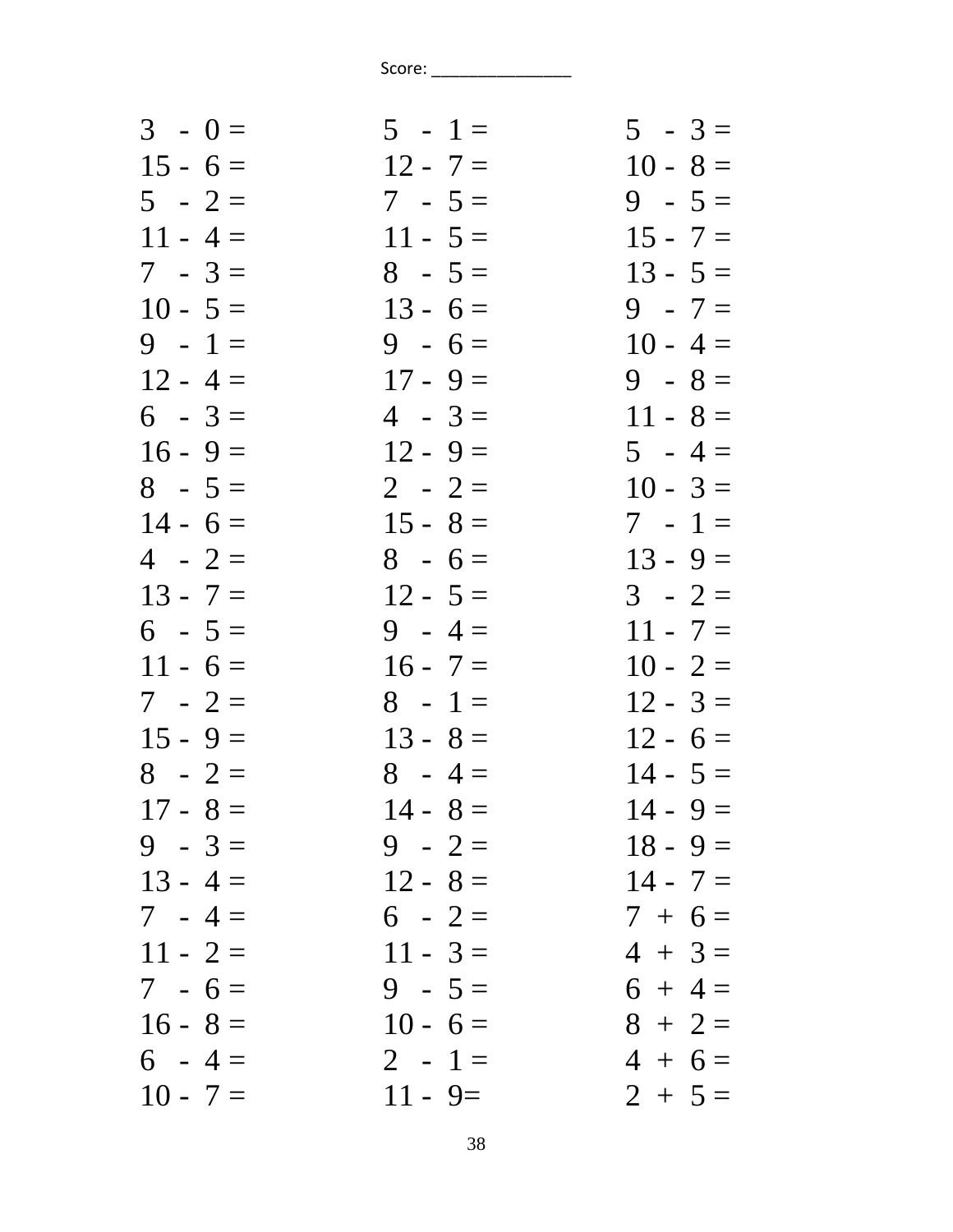| $3 - 0 =$  | $5 - 1 =$  | $5 - 3 =$  |
|------------|------------|------------|
| $15 - 6 =$ | $12 - 7 =$ | $10 - 8 =$ |
| $5 - 2 =$  | $7 - 5 =$  | $9 - 5 =$  |
| $11 - 4 =$ | $11 - 5 =$ | $15 - 7 =$ |
| $7 - 3 =$  | $8 - 5 =$  | $13 - 5 =$ |
| $10 - 5 =$ | $13 - 6 =$ | $9 - 7 =$  |
| $9 - 1 =$  | $9 - 6 =$  | $10 - 4 =$ |
| $12 - 4 =$ | $17 - 9 =$ | $9 - 8 =$  |
| $6 - 3 =$  | $4 - 3 =$  | $11 - 8 =$ |
| $16 - 9 =$ | $12 - 9 =$ | $5 - 4 =$  |
| $8 - 5 =$  | $2 - 2 =$  | $10 - 3 =$ |
| $14 - 6 =$ | $15 - 8 =$ | $7 - 1 =$  |
| $4 - 2 =$  | $8 - 6 =$  | $13 - 9 =$ |
| $13 - 7 =$ | $12 - 5 =$ | $3 - 2 =$  |
| $6 - 5 =$  | $9 - 4 =$  | $11 - 7 =$ |
| $11 - 6 =$ | $16 - 7 =$ | $10 - 2 =$ |
| $7 - 2 =$  | $8 - 1 =$  | $12 - 3 =$ |
| $15 - 9 =$ | $13 - 8 =$ | $12 - 6 =$ |
| $8 - 2 =$  | $8 - 4 =$  | $14 - 5 =$ |
| $17 - 8 =$ | $14 - 8 =$ | $14 - 9 =$ |
| $9 - 3 =$  | $9 - 2 =$  | $18 - 9 =$ |
| $13 - 4 =$ | $12 - 8 =$ | $14 - 7 =$ |
| $7 - 4 =$  | $6 - 2 =$  | $6 + 6 =$  |
| $11 - 2 =$ | $11 - 3 =$ | $3 + 3 =$  |
| $7 - 6 =$  | $9 - 5 =$  | $5 + 7 =$  |
| $16 - 8 =$ | $10 - 6 =$ | $7 + 4 =$  |
| $6 - 4 =$  | $2 - 1 =$  | $3 + 6 =$  |
| $10 - 7 =$ | $11 - 9 =$ | $9 + 5 =$  |
|            |            |            |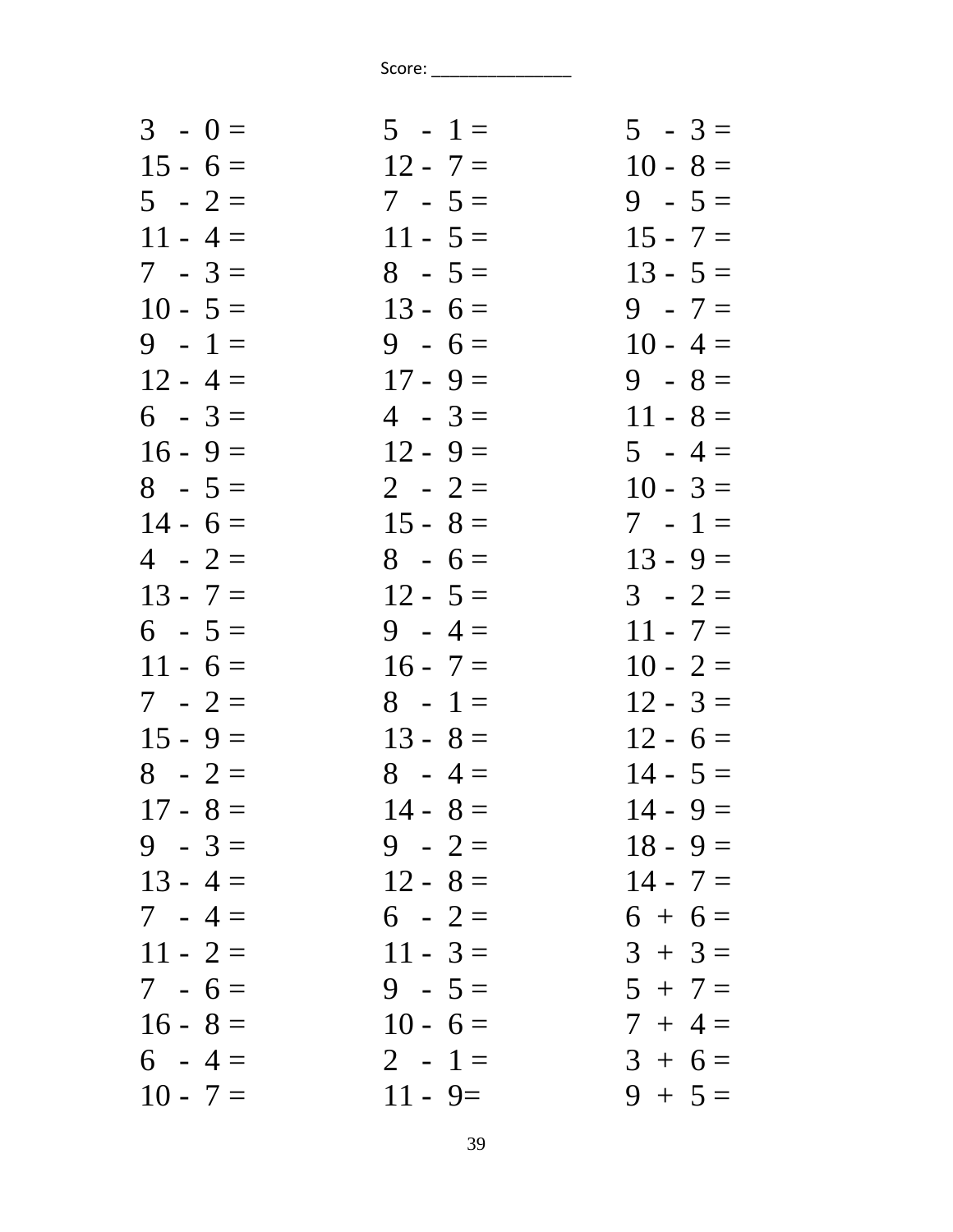| $3 - 0 =$  | $5 - 1 =$  | $5 - 3 =$  |
|------------|------------|------------|
| $15 - 6 =$ | $12 - 7 =$ | $10 - 8 =$ |
| $5 - 2 =$  | $7 - 5 =$  | $9 - 5 =$  |
| $11 - 4 =$ | $11 - 5 =$ | $15 - 7 =$ |
| $7 - 3 =$  | $8 - 5 =$  | $13 - 5 =$ |
| $10 - 5 =$ | $13 - 6 =$ | $9 - 7 =$  |
| $9 - 1 =$  | $9 - 6 =$  | $10 - 4 =$ |
| $12 - 4 =$ | $17 - 9 =$ | $9 - 8 =$  |
| $6 - 3 =$  | $4 - 3 =$  | $11 - 8 =$ |
| $16 - 9 =$ | $12 - 9 =$ | $5 - 4 =$  |
| $8 - 5 =$  | $2 - 2 =$  | $10 - 3 =$ |
| $14 - 6 =$ | $15 - 8 =$ | $7 - 1 =$  |
| $4 - 2 =$  | $8 - 6 =$  | $13 - 9 =$ |
| $13 - 7 =$ | $12 - 5 =$ | $3 - 2 =$  |
| $6 - 5 =$  | $9 - 4 =$  | $11 - 7 =$ |
| $11 - 6 =$ | $16 - 7 =$ | $10 - 2 =$ |
| $7 - 2 =$  | $8 - 1 =$  | $12 - 3 =$ |
| $15 - 9 =$ | $13 - 8 =$ | $12 - 6 =$ |
| $8 - 2 =$  | $8 - 4 =$  | $14 - 5 =$ |
| $17 - 8 =$ | $14 - 8 =$ | $14 - 9 =$ |
| $9 - 3 =$  | $9 - 2 =$  | $18 - 9 =$ |
| $13 - 4 =$ | $12 - 8 =$ | $14 - 7 =$ |
| $7 - 4 =$  | $6 - 2 =$  | $5 + 6 =$  |
| $11 - 2 =$ | $11 - 3 =$ | $2 + 3 =$  |
| $7 - 6 =$  | $9 - 5 =$  | $4 + 6 =$  |
| $16 - 8 =$ | $10 - 6 =$ | $6 + 5 =$  |
| $6 - 4 =$  | $2 - 1 =$  | $2 + 6 =$  |
| $10 - 7 =$ | $11 - 9 =$ | $8 + 5 =$  |
|            |            |            |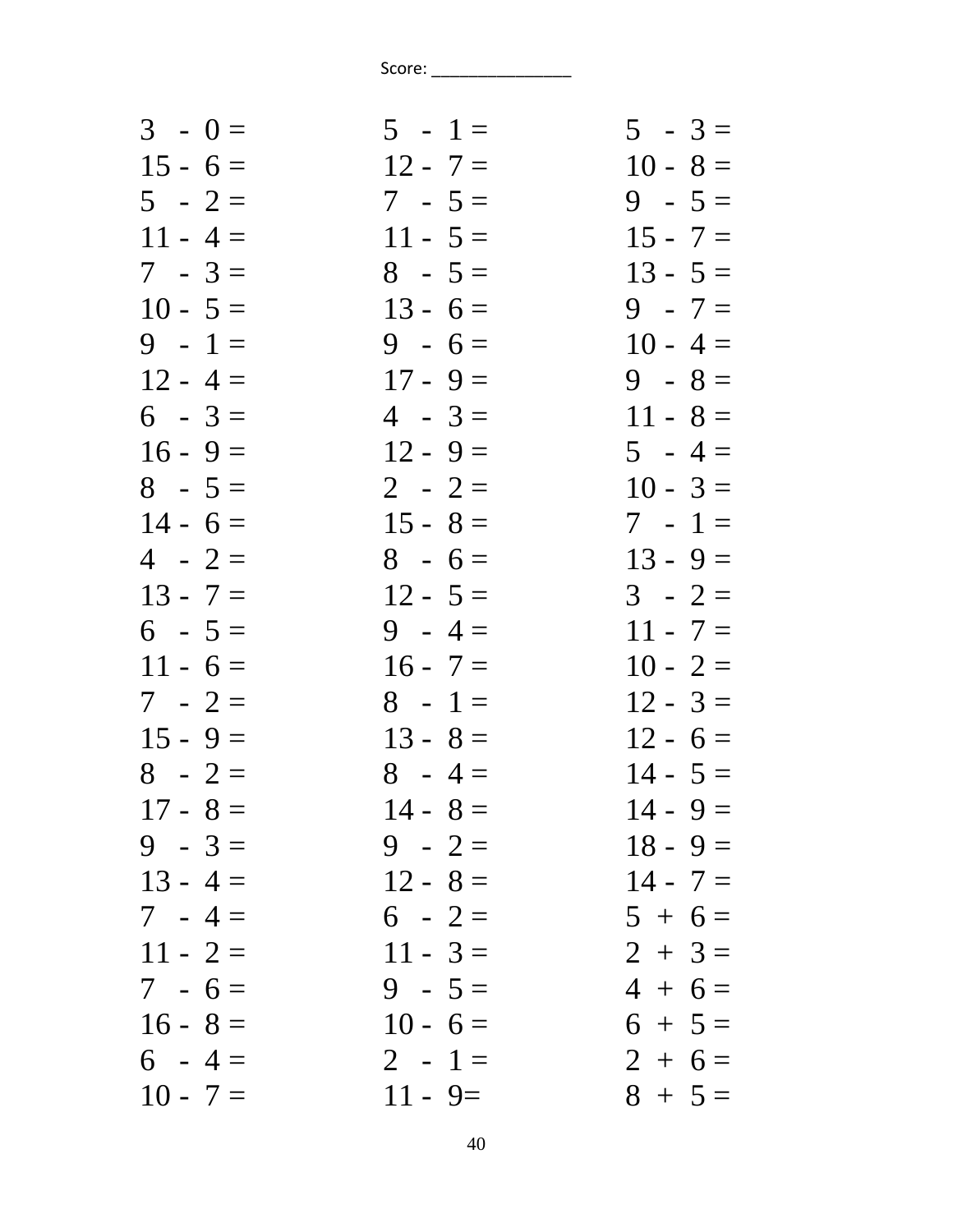| $3 - 0 =$  | $5 - 1 =$  | $5 - 3 =$  |
|------------|------------|------------|
| $15 - 6 =$ | $12 - 7 =$ | $10 - 8 =$ |
| $5 - 2 =$  | $7 - 5 =$  | $9 - 5 =$  |
| $11 - 4 =$ | $11 - 5 =$ | $15 - 7 =$ |
| $7 - 3 =$  | $8 - 5 =$  | $13 - 5 =$ |
| $10 - 5 =$ | $13 - 6 =$ | $9 - 7 =$  |
| $9 - 1 =$  | $9 - 6 =$  | $10 - 4 =$ |
| $12 - 4 =$ | $17 - 9 =$ | $9 - 8 =$  |
| $6 - 3 =$  | $4 - 3 =$  | $11 - 8 =$ |
| $16 - 9 =$ | $12 - 9 =$ | $5 - 4 =$  |
| $8 - 5 =$  | $2 - 2 =$  | $10 - 3 =$ |
| $14 - 6 =$ | $15 - 8 =$ | $7 - 1 =$  |
| $4 - 2 =$  | $8 - 6 =$  | $13 - 9 =$ |
| $13 - 7 =$ | $12 - 5 =$ | $3 - 2 =$  |
| $6 - 5 =$  | $9 - 4 =$  | $11 - 7 =$ |
| $11 - 6 =$ | $16 - 7 =$ | $10 - 2 =$ |
| $7 - 2 =$  | $8 - 1 =$  | $12 - 3 =$ |
| $15 - 9 =$ | $13 - 8 =$ | $12 - 6 =$ |
| $8 - 2 =$  | $8 - 4 =$  | $14 - 5 =$ |
| $17 - 8 =$ | $14 - 8 =$ | $14 - 9 =$ |
| $9 - 3 =$  | $9 - 2 =$  | $18 - 9 =$ |
| $13 - 4 =$ | $12 - 8 =$ | $14 - 7 =$ |
| $7 - 4 =$  | $6 - 2 =$  | $4 + 6 =$  |
| $11 - 2 =$ | $11 - 3 =$ | $9 + 3 =$  |
| $7 - 6 =$  | $9 - 5 =$  | $3 + 2 =$  |
| $16 - 8 =$ | $10 - 6 =$ | $5 + 6 =$  |
| $6 - 4 =$  | $2 - 1 =$  | $9 + 6 =$  |
| $10 - 7 =$ | $11 - 9 =$ | $7 + 5 =$  |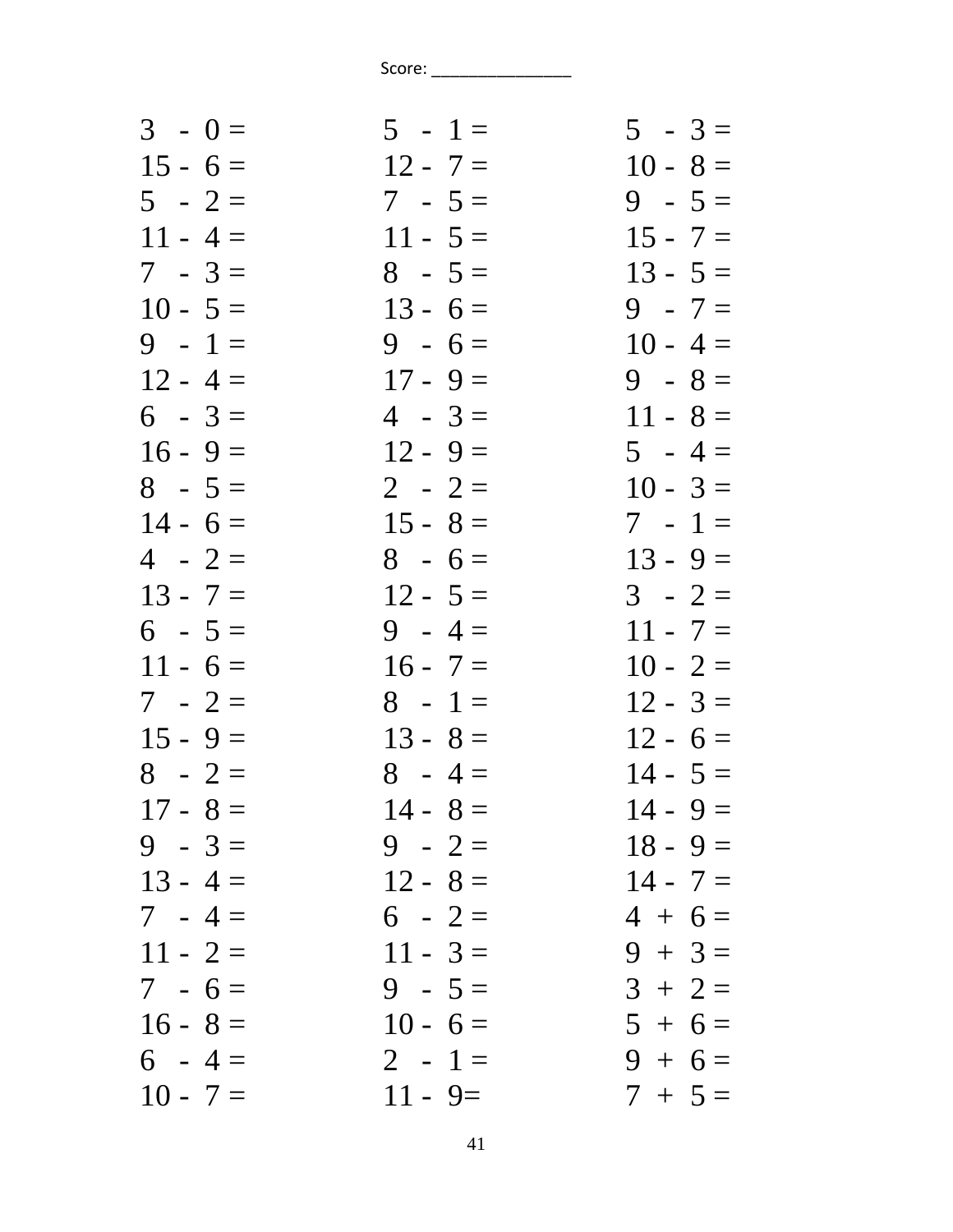| $5 - 1 =$  | $5 - 3 =$  |
|------------|------------|
| $12 - 7 =$ | $10 - 8 =$ |
| $7 - 5 =$  | $9 - 5 =$  |
| $11 - 5 =$ | $15 - 7 =$ |
| $8 - 5 =$  | $13 - 5 =$ |
| $13 - 6 =$ | $9 - 7 =$  |
| $9 - 6 =$  | $10 - 4 =$ |
| $17 - 9 =$ | $9 - 8 =$  |
| $4 - 3 =$  | $11 - 8 =$ |
| $12 - 9 =$ | $5 - 4 =$  |
| $2 - 2 =$  | $10 - 3 =$ |
| $15 - 8 =$ | $7 - 1 =$  |
| $8 - 6 =$  | $13 - 9 =$ |
| $12 - 5 =$ | $3 - 2 =$  |
| $9 - 4 =$  | $11 - 7 =$ |
| $16 - 7 =$ | $10 - 2 =$ |
| $8 - 1 =$  | $12 - 3 =$ |
| $13 - 8 =$ | $12 - 6 =$ |
| $8 - 4 =$  | $14 - 5 =$ |
| $14 - 8 =$ | $14 - 9 =$ |
| $9 - 2 =$  | $18 - 9 =$ |
| $12 - 8 =$ | $14 - 7 =$ |
| $6 - 2 =$  | $8 + 7 =$  |
| $11 - 3 =$ | $5 + 4 =$  |
| $9 - 5 =$  | $7 + 5 =$  |
| $10 - 6 =$ | $9 + 3 =$  |
| $2 - 1 =$  | $5 + 7 =$  |
| $11 - 9 =$ | $3 + 6 =$  |
|            |            |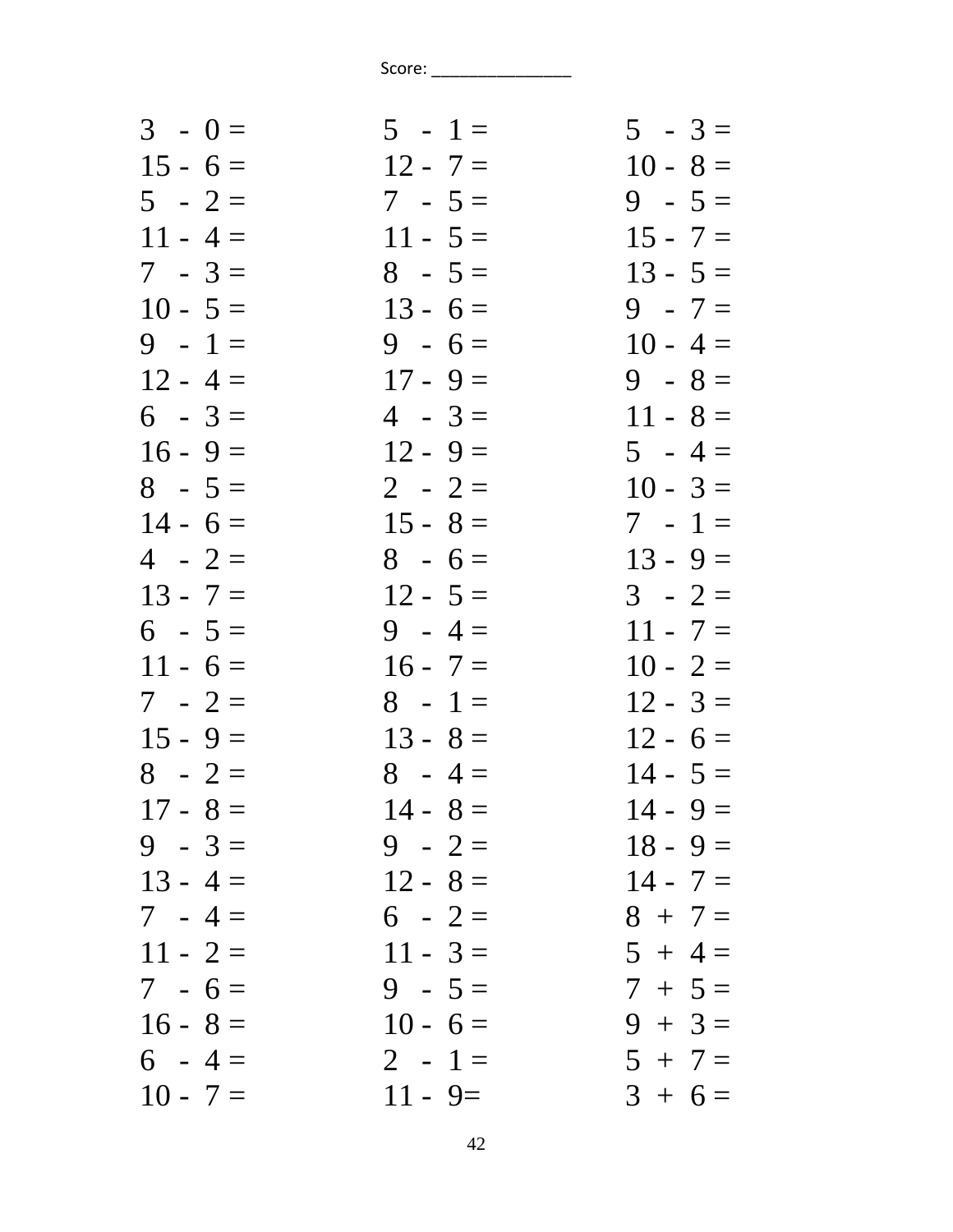| $3 - 0 =$  | $5 - 1 =$  | $5 - 3 =$  |
|------------|------------|------------|
| $15 - 6 =$ | $12 - 7 =$ | $10 - 8 =$ |
| $5 - 2 =$  | $7 - 5 =$  | $9 - 5 =$  |
| $11 - 4 =$ | $11 - 5 =$ | $15 - 7 =$ |
| $7 - 3 =$  | $8 - 5 =$  | $13 - 5 =$ |
| $10 - 5 =$ | $13 - 6 =$ | $9 - 7 =$  |
| $9 - 1 =$  | $9 - 6 =$  | $10 - 4 =$ |
| $12 - 4 =$ | $17 - 9 =$ | $9 - 8 =$  |
| $6 - 3 =$  | $4 - 3 =$  | $11 - 8 =$ |
| $16 - 9 =$ | $12 - 9 =$ | $5 - 4 =$  |
| $8 - 5 =$  | $2 - 2 =$  | $10 - 3 =$ |
| $14 - 6 =$ | $15 - 8 =$ | $7 - 1 =$  |
| $4 - 2 =$  | $8 - 6 =$  | $13 - 9 =$ |
| $13 - 7 =$ | $12 - 5 =$ | $3 - 2 =$  |
| $6 - 5 =$  | $9 - 4 =$  | $11 - 7 =$ |
| $11 - 6 =$ | $16 - 7 =$ | $10 - 2 =$ |
| $7 - 2 =$  | $8 - 1 =$  | $12 - 3 =$ |
| $15 - 9 =$ | $13 - 8 =$ | $12 - 6 =$ |
| $8 - 2 =$  | $8 - 4 =$  | $14 - 5 =$ |
| $17 - 8 =$ | $14 - 8 =$ | $14 - 9 =$ |
| $9 - 3 =$  | $9 - 2 =$  | $18 - 9 =$ |
| $13 - 4 =$ | $12 - 8 =$ | $14 - 7 =$ |
| $7 - 4 =$  | $6 - 2 =$  | $8 + 8 =$  |
| $11 - 2 =$ | $11 - 3 =$ | $5 + 5 =$  |
| $7 - 6 =$  | $9 - 5 =$  | $7 + 6 =$  |
| $16 - 8 =$ | $10 - 6 =$ | $9 + 4 =$  |
| $6 - 4 =$  | $2 - 1 =$  | $5 + 8 =$  |
| $10 - 7 =$ | $11 - 9 =$ | $3 + 7 =$  |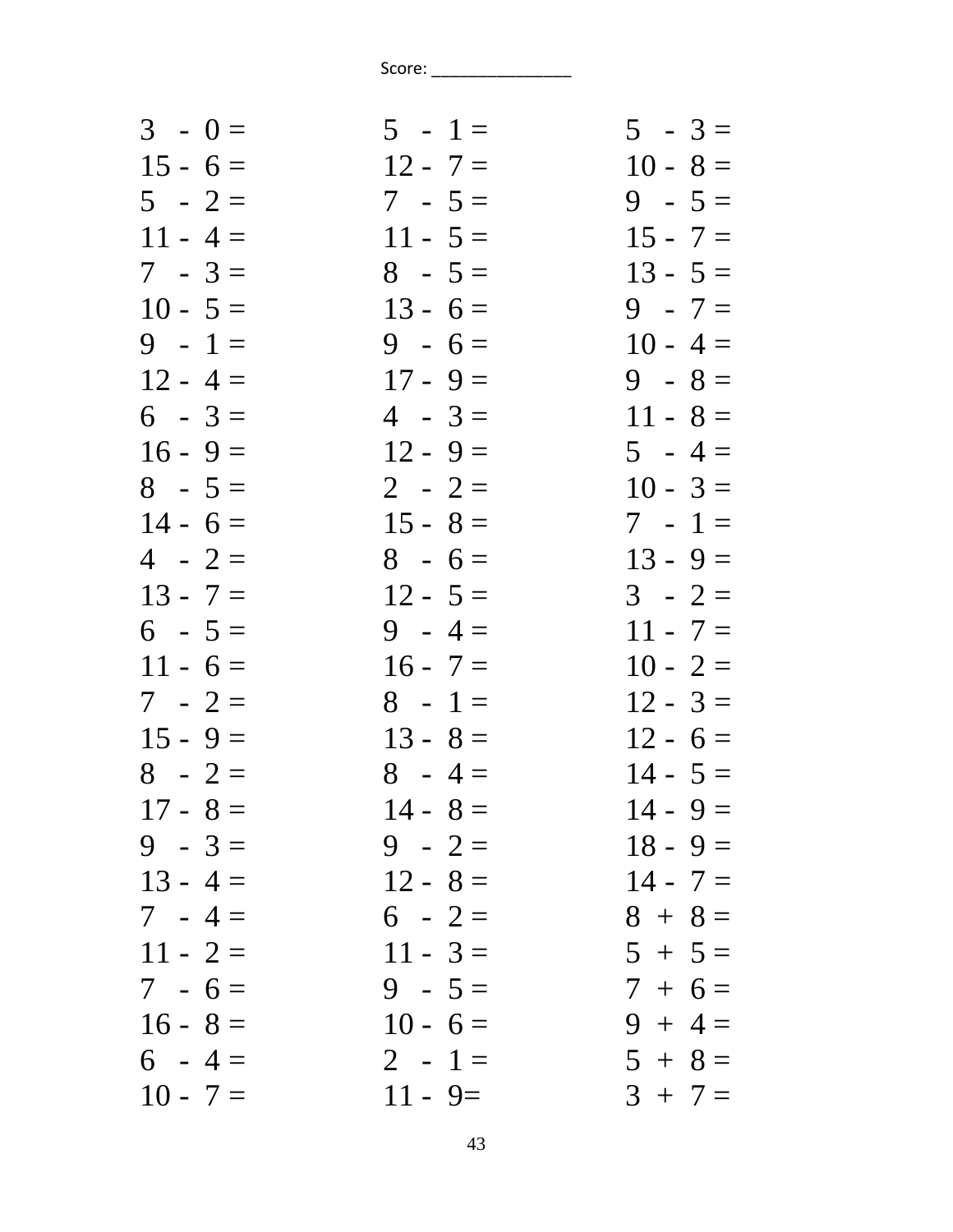| $3 - 0 =$  | $5 - 1 =$  | $5 - 3 =$  |
|------------|------------|------------|
| $15 - 6 =$ | $12 - 7 =$ | $10 - 8 =$ |
| $5 - 2 =$  | $7 - 5 =$  | $9 - 5 =$  |
| $11 - 4 =$ | $11 - 5 =$ | $15 - 7 =$ |
| $7 - 3 =$  | $8 - 5 =$  | $13 - 5 =$ |
| $10 - 5 =$ | $13 - 6 =$ | $9 - 7 =$  |
| $9 - 1 =$  | $9 - 6 =$  | $10 - 4 =$ |
| $12 - 4 =$ | $17 - 9 =$ | $9 - 8 =$  |
| $6 - 3 =$  | $4 - 3 =$  | $11 - 8 =$ |
| $16 - 9 =$ | $12 - 9 =$ | $5 - 4 =$  |
| $8 - 5 =$  | $2 - 2 =$  | $10 - 3 =$ |
| $14 - 6 =$ | $15 - 8 =$ | $7 - 1 =$  |
| $4 - 2 =$  | $8 - 6 =$  | $13 - 9 =$ |
| $13 - 7 =$ | $12 - 5 =$ | $3 - 2 =$  |
| $6 - 5 =$  | $9 - 4 =$  | $11 - 7 =$ |
| $11 - 6 =$ | $16 - 7 =$ | $10 - 2 =$ |
| $7 - 2 =$  | $8 - 1 =$  | $12 - 3 =$ |
| $15 - 9 =$ | $13 - 8 =$ | $12 - 6 =$ |
| $8 - 2 =$  | $8 - 4 =$  | $14 - 5 =$ |
| $17 - 8 =$ | $14 - 8 =$ | $14 - 9 =$ |
| $9 - 3 =$  | $9 - 2 =$  | $18 - 9 =$ |
| $13 - 4 =$ | $12 - 8 =$ | $14 - 7 =$ |
| $7 - 4 =$  | $6 - 2 =$  | $8 + 9 =$  |
| $11 - 2 =$ | $11 - 3 =$ | $5 + 6 =$  |
| $7 - 6 =$  | $9 - 5 =$  | $7 + 7 =$  |
| $16 - 8 =$ | $10 - 6 =$ | $9 + 5 =$  |
| $6 - 4 =$  | $2 - 1 =$  | $5 + 9 =$  |
| $10 - 7 =$ | $11 - 9 =$ | $3 + 8 =$  |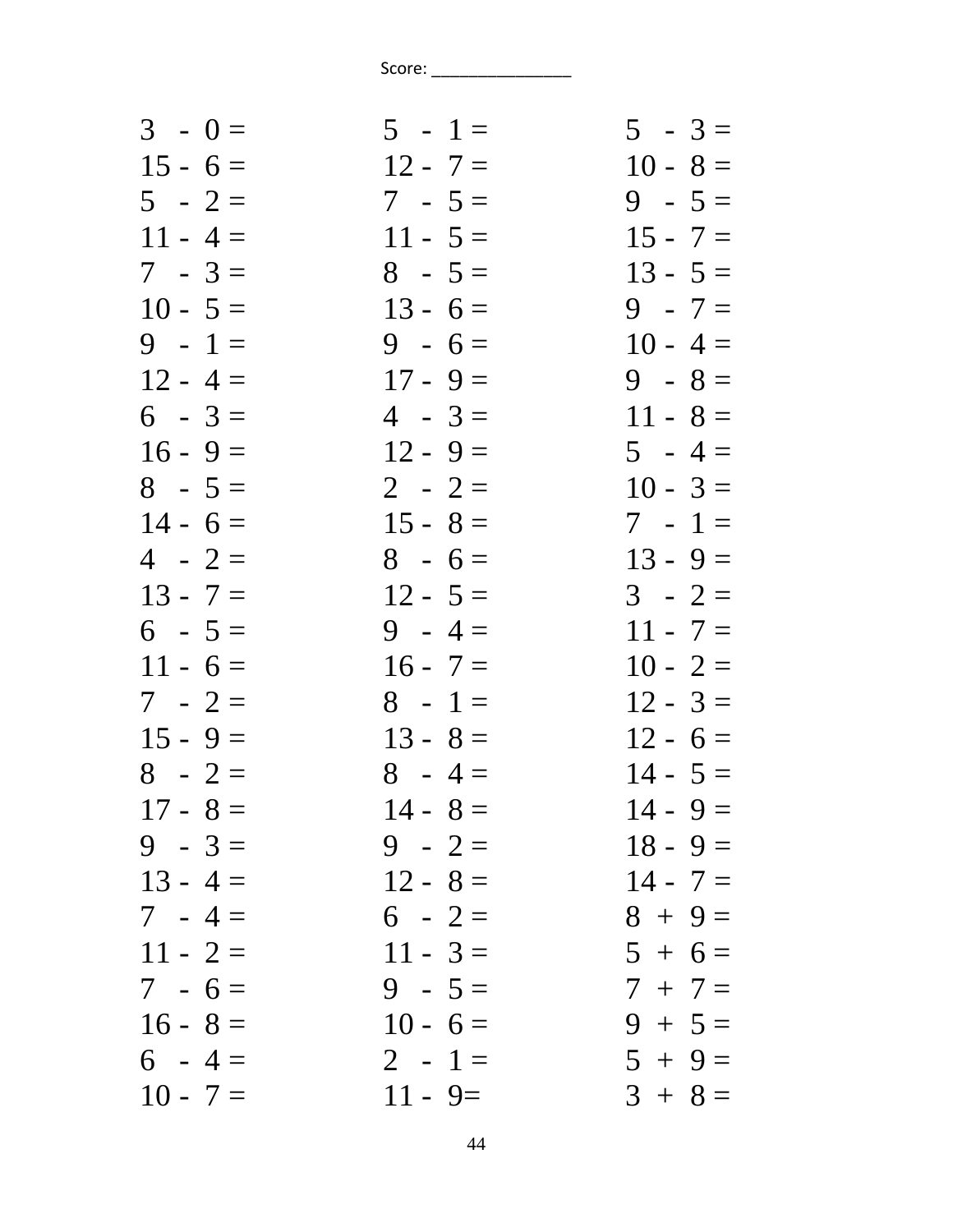| $3 - 0 =$  | $5 - 1 =$  | $5 - 3 =$  |
|------------|------------|------------|
| $15 - 6 =$ | $12 - 7 =$ | $10 - 8 =$ |
| $5 - 2 =$  | $7 - 5 =$  | $9 - 5 =$  |
| $11 - 4 =$ | $11 - 5 =$ | $15 - 7 =$ |
| $7 - 3 =$  | $8 - 5 =$  | $13 - 5 =$ |
| $10 - 5 =$ | $13 - 6 =$ | $9 - 7 =$  |
| $9 - 1 =$  | $9 - 6 =$  | $10 - 4 =$ |
| $12 - 4 =$ | $17 - 9 =$ | $9 - 8 =$  |
| $6 - 3 =$  | $4 - 3 =$  | $11 - 8 =$ |
| $16 - 9 =$ | $12 - 9 =$ | $5 - 4 =$  |
| $8 - 5 =$  | $2 - 2 =$  | $10 - 3 =$ |
| $14 - 6 =$ | $15 - 8 =$ | $7 - 1 =$  |
| $4 - 2 =$  | $8 - 6 =$  | $13 - 9 =$ |
| $13 - 7 =$ | $12 - 5 =$ | $3 - 2 =$  |
| $6 - 5 =$  | $9 - 4 =$  | $11 - 7 =$ |
| $11 - 6 =$ | $16 - 7 =$ | $10 - 2 =$ |
| $7 - 2 =$  | $8 - 1 =$  | $12 - 3 =$ |
| $15 - 9 =$ | $13 - 8 =$ | $12 - 6 =$ |
| $8 - 2 =$  | $8 - 4 =$  | $14 - 5 =$ |
| $17 - 8 =$ | $14 - 8 =$ | $14 - 9 =$ |
| $9 - 3 =$  | $9 - 2 =$  | $18 - 9 =$ |
| $13 - 4 =$ | $12 - 8 =$ | $14 - 7 =$ |
| $7 - 4 =$  | $6 - 2 =$  | $8 + 2 =$  |
| $11 - 2 =$ | $11 - 3 =$ | $5 + 7 =$  |
| $7 - 6 =$  | $9 - 5 =$  | $7 + 9 =$  |
| $16 - 8 =$ | $10 - 6 =$ | $9 + 6 =$  |
| $6 - 4 =$  | $2 - 1 =$  | $5 + 2 =$  |
| $10 - 7 =$ | $11 - 9 =$ | $3 + 9 =$  |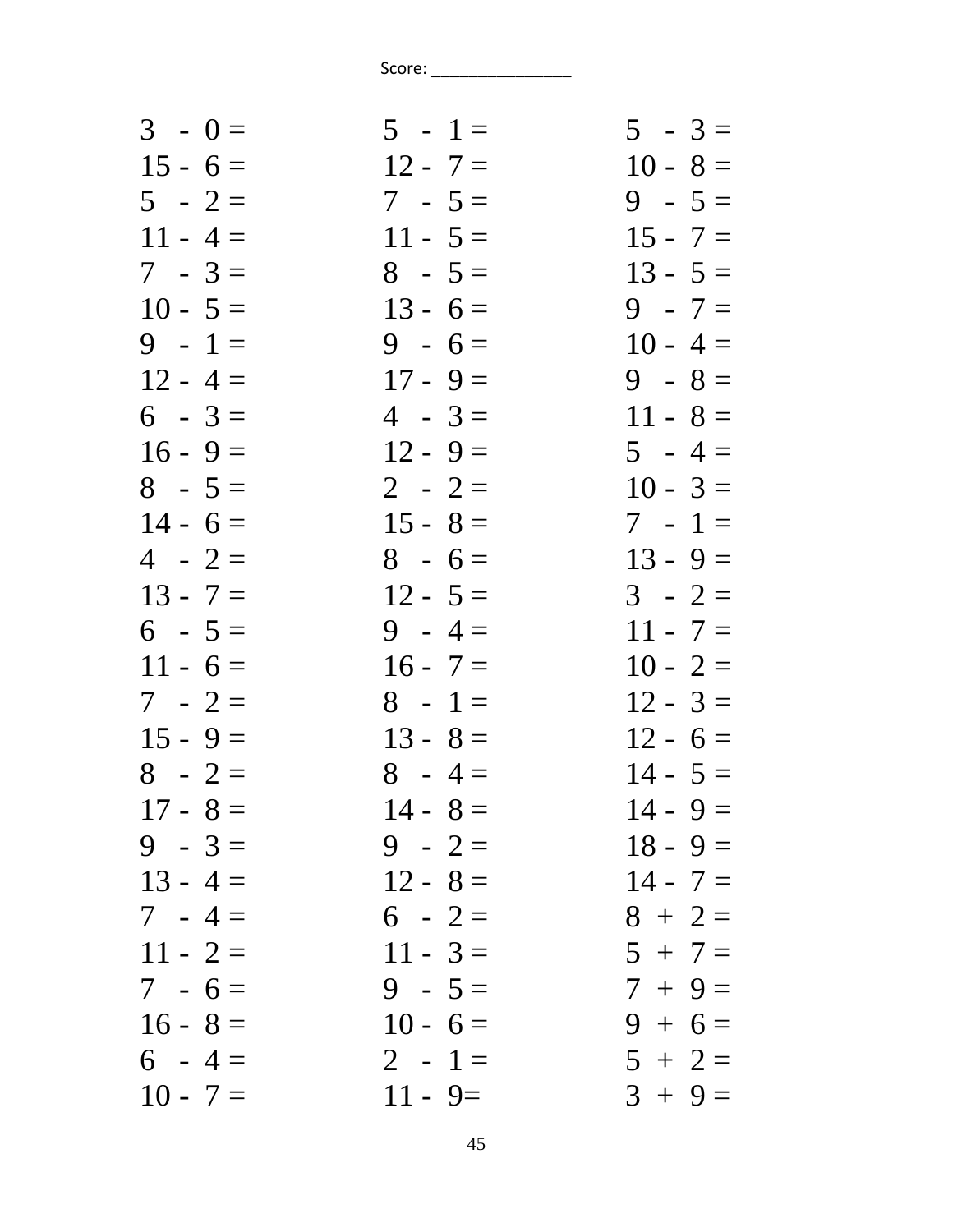| $3 - 0 =$  | $5 - 1 =$  | $5 - 3 =$  |
|------------|------------|------------|
| $15 - 6 =$ | $12 - 7 =$ | $10 - 8 =$ |
| $5 - 2 =$  | $7 - 5 =$  | $9 - 5 =$  |
| $11 - 4 =$ | $11 - 5 =$ | $15 - 7 =$ |
| $7 - 3 =$  | $8 - 5 =$  | $13 - 5 =$ |
| $10 - 5 =$ | $13 - 6 =$ | $9 - 7 =$  |
| $9 - 1 =$  | $9 - 6 =$  | $10 - 4 =$ |
| $12 - 4 =$ | $17 - 9 =$ | $9 - 8 =$  |
| $6 - 3 =$  | $4 - 3 =$  | $11 - 8 =$ |
| $16 - 9 =$ | $12 - 9 =$ | $5 - 4 =$  |
| $8 - 5 =$  | $2 - 2 =$  | $10 - 3 =$ |
| $14 - 6 =$ | $15 - 8 =$ | $7 - 1 =$  |
| $4 - 2 =$  | $8 - 6 =$  | $13 - 9 =$ |
| $13 - 7 =$ | $12 - 5 =$ | $3 - 2 =$  |
| $6 - 5 =$  | $9 - 4 =$  | $11 - 7 =$ |
| $11 - 6 =$ | $16 - 7 =$ | $10 - 2 =$ |
| $7 - 2 =$  | $8 - 1 =$  | $12 - 3 =$ |
| $15 - 9 =$ | $13 - 8 =$ | $12 - 6 =$ |
| $8 - 2 =$  | $8 - 4 =$  | $14 - 5 =$ |
| $17 - 8 =$ | $14 - 8 =$ | $14 - 9 =$ |
| $9 - 3 =$  | $9 - 2 =$  | $18 - 9 =$ |
| $13 - 4 =$ | $12 - 8 =$ | $14 - 7 =$ |
| $7 - 4 =$  | $6 - 2 =$  | $8 + 3 =$  |
| $11 - 2 =$ | $11 - 3 =$ | $5 + 8 =$  |
| $7 - 6 =$  | $9 - 5 =$  | $7 + 9 =$  |
| $16 - 8 =$ | $10 - 6 =$ | $9 + 7 =$  |
| $6 - 4 =$  | $2 - 1 =$  | $5 + 3 =$  |
| $10 - 7 =$ | $11 - 9 =$ | $3 + 2 =$  |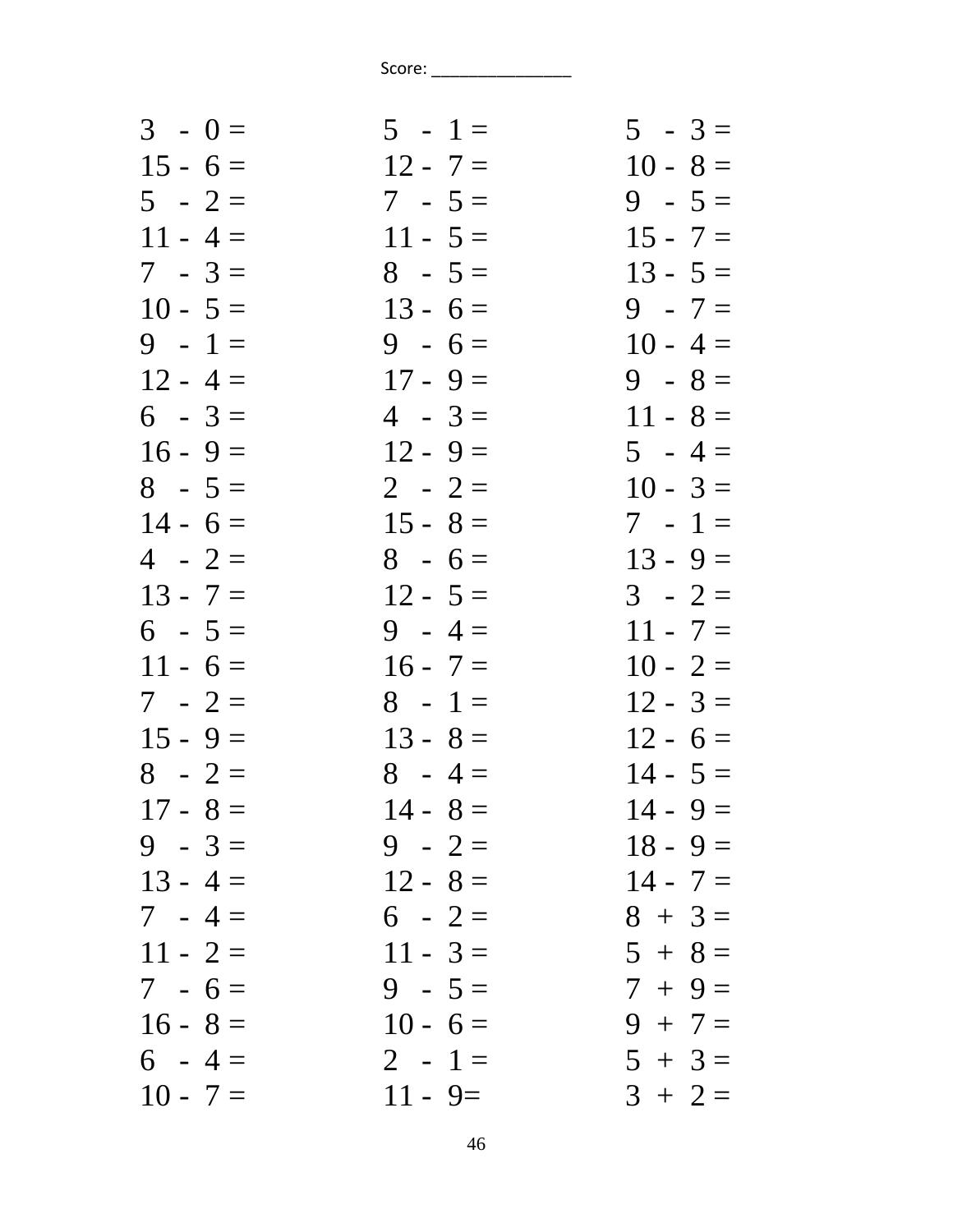| $5 - 1 =$  | $5 - 3 =$  |
|------------|------------|
| $12 - 7 =$ | $10 - 8 =$ |
| $7 - 5 =$  | $9 - 5 =$  |
| $11 - 5 =$ | $15 - 7 =$ |
| $8 - 5 =$  | $13 - 5 =$ |
| $13 - 6 =$ | $9 - 7 =$  |
| $9 - 6 =$  | $10 - 4 =$ |
| $17 - 9 =$ | $9 - 8 =$  |
| $4 - 3 =$  | $11 - 8 =$ |
| $12 - 9 =$ | $5 - 4 =$  |
| $2 - 2 =$  | $10 - 3 =$ |
| $15 - 8 =$ | $7 - 1 =$  |
| $8 - 6 =$  | $13 - 9 =$ |
| $12 - 5 =$ | $3 - 2 =$  |
| $9 - 4 =$  | $11 - 7 =$ |
| $16 - 7 =$ | $10 - 2 =$ |
| $8 - 1 =$  | $12 - 3 =$ |
| $13 - 8 =$ | $12 - 6 =$ |
| $8 - 4 =$  | $14 - 5 =$ |
| $14 - 8 =$ | $14 - 9 =$ |
| $9 - 2 =$  | $18 - 9 =$ |
| $12 - 8 =$ | $14 - 7 =$ |
| $6 - 2 =$  | $8 + 4 =$  |
| $11 - 3 =$ | $5 + 9 =$  |
| $9 - 5 =$  | $7 + 2 =$  |
| $10 - 6 =$ | $9 + 8 =$  |
| $2 - 1 =$  | $5 + 4 =$  |
| $11 - 9 =$ | $3 + 3 =$  |
|            |            |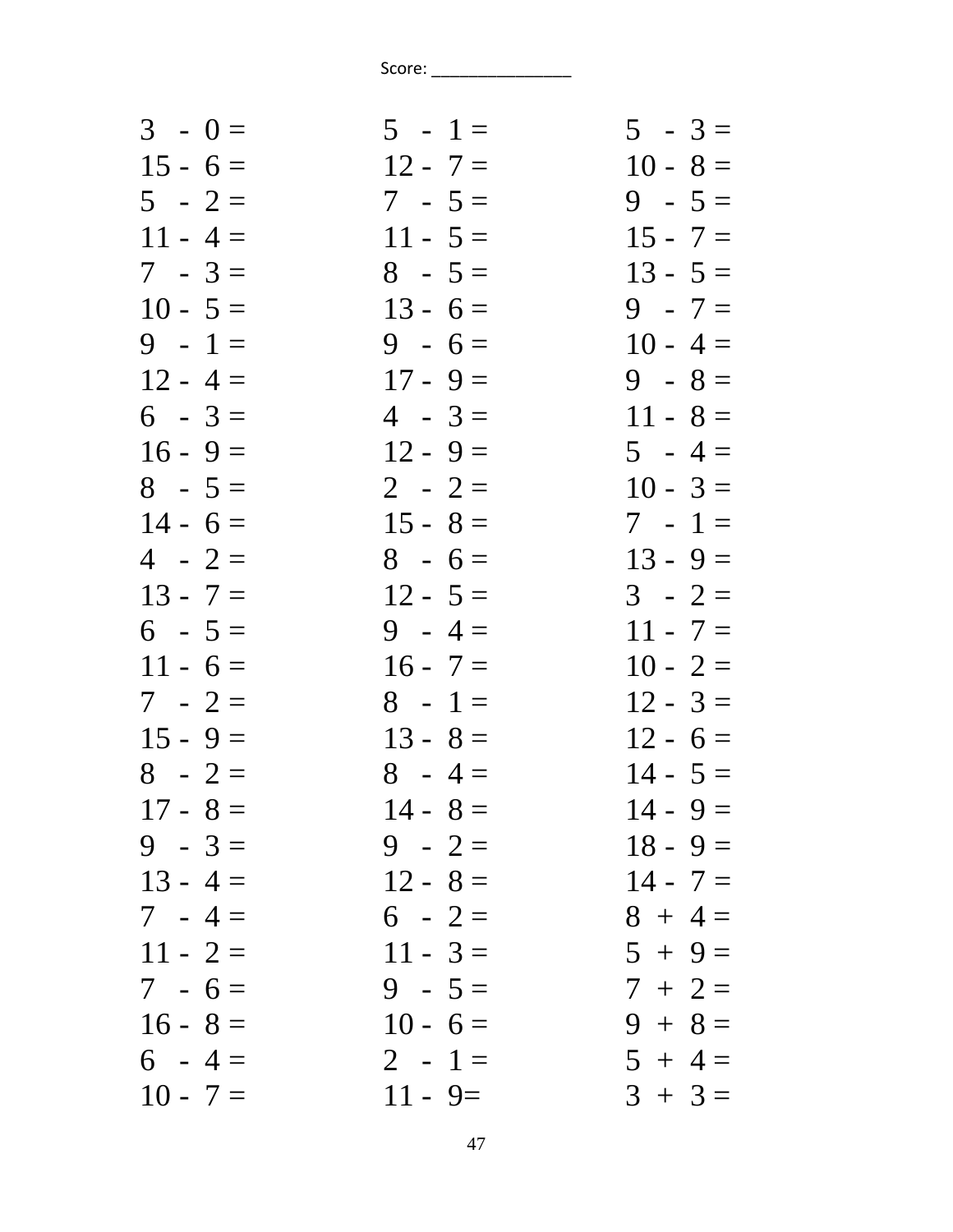| $3 - 0 =$  | $5 - 1 =$  | $5 - 3 =$  |
|------------|------------|------------|
| $15 - 6 =$ | $12 - 7 =$ | $10 - 8 =$ |
| $5 - 2 =$  | $7 - 5 =$  | $9 - 5 =$  |
| $11 - 4 =$ | $11 - 5 =$ | $15 - 7 =$ |
| $7 - 3 =$  | $8 - 5 =$  | $13 - 5 =$ |
| $10 - 5 =$ | $13 - 6 =$ | $9 - 7 =$  |
| $9 - 1 =$  | $9 - 6 =$  | $10 - 4 =$ |
| $12 - 4 =$ | $17 - 9 =$ | $9 - 8 =$  |
| $6 - 3 =$  | $4 - 3 =$  | $11 - 8 =$ |
| $16 - 9 =$ | $12 - 9 =$ | $5 - 4 =$  |
| $8 - 5 =$  | $2 - 2 =$  | $10 - 3 =$ |
| $14 - 6 =$ | $15 - 8 =$ | $7 - 1 =$  |
| $4 - 2 =$  | $8 - 6 =$  | $13 - 9 =$ |
| $13 - 7 =$ | $12 - 5 =$ | $3 - 2 =$  |
| $6 - 5 =$  | $9 - 4 =$  | $11 - 7 =$ |
| $11 - 6 =$ | $16 - 7 =$ | $10 - 2 =$ |
| $7 - 2 =$  | $8 - 1 =$  | $12 - 3 =$ |
| $15 - 9 =$ | $13 - 8 =$ | $12 - 6 =$ |
| $8 - 2 =$  | $8 - 4 =$  | $14 - 5 =$ |
| $17 - 8 =$ | $14 - 8 =$ | $14 - 9 =$ |
| $9 - 3 =$  | $9 - 2 =$  | $18 - 9 =$ |
| $13 - 4 =$ | $12 - 8 =$ | $14 - 7 =$ |
| $7 - 4 =$  | $6 - 2 =$  | $8 + 5 =$  |
| $11 - 2 =$ | $11 - 3 =$ | $5 + 3 =$  |
| $7 - 6 =$  | $9 - 5 =$  | $7 + 3 =$  |
| $16 - 8 =$ | $10 - 6 =$ | $9 + 9 =$  |
| $6 - 4 =$  | $2 - 1 =$  | $5 + 5 =$  |
| $10 - 7 =$ | $11 - 9 =$ | $3 + 4 =$  |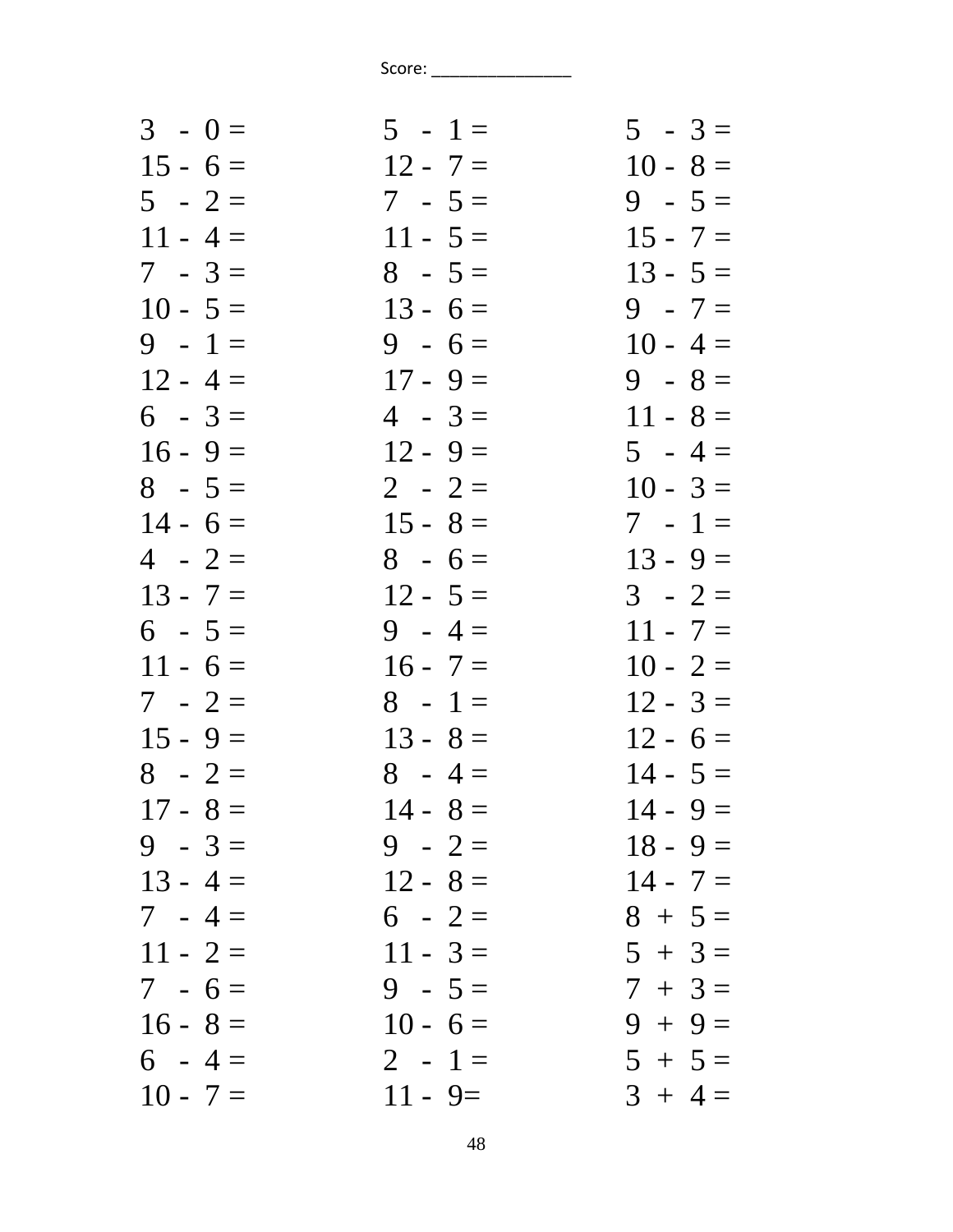| $3 - 0 =$  | $5 - 1 =$  | $5 - 3 =$  |
|------------|------------|------------|
| $15 - 6 =$ | $12 - 7 =$ | $10 - 8 =$ |
| $5 - 2 =$  | $7 - 5 =$  | $9 - 5 =$  |
| $11 - 4 =$ | $11 - 5 =$ | $15 - 7 =$ |
| $7 - 3 =$  | $8 - 5 =$  | $13 - 5 =$ |
| $10 - 5 =$ | $13 - 6 =$ | $9 - 7 =$  |
| $9 - 1 =$  | $9 - 6 =$  | $10 - 4 =$ |
| $12 - 4 =$ | $17 - 9 =$ | $9 - 8 =$  |
| $6 - 3 =$  | $4 - 3 =$  | $11 - 8 =$ |
| $16 - 9 =$ | $12 - 9 =$ | $5 - 4 =$  |
| $8 - 5 =$  | $2 - 2 =$  | $10 - 3 =$ |
| $14 - 6 =$ | $15 - 8 =$ | $7 - 1 =$  |
| $4 - 2 =$  | $8 - 6 =$  | $13 - 9 =$ |
| $13 - 7 =$ | $12 - 5 =$ | $3 - 2 =$  |
| $6 - 5 =$  | $9 - 4 =$  | $11 - 7 =$ |
| $11 - 6 =$ | $16 - 7 =$ | $10 - 2 =$ |
| $7 - 2 =$  | $8 - 1 =$  | $12 - 3 =$ |
| $15 - 9 =$ | $13 - 8 =$ | $12 - 6 =$ |
| $8 - 2 =$  | $8 - 4 =$  | $14 - 5 =$ |
| $17 - 8 =$ | $14 - 8 =$ | $14 - 9 =$ |
| $9 - 3 =$  | $9 - 2 =$  | $18 - 9 =$ |
| $13 - 4 =$ | $12 - 8 =$ | $14 - 7 =$ |
| $7 - 4 =$  | $6 - 2 =$  | $8 + 6 =$  |
| $11 - 2 =$ | $11 - 3 =$ | $5 + 3 =$  |
| $7 - 6 =$  | $9 - 5 =$  | $7 + 4 =$  |
| $16 - 8 =$ | $10 - 6 =$ | $9 + 2 =$  |
| $6 - 4 =$  | $2 - 1 =$  | $5 + 6 =$  |
| $10 - 7 =$ | $11 - 9 =$ | $3 + 5 =$  |
|            |            |            |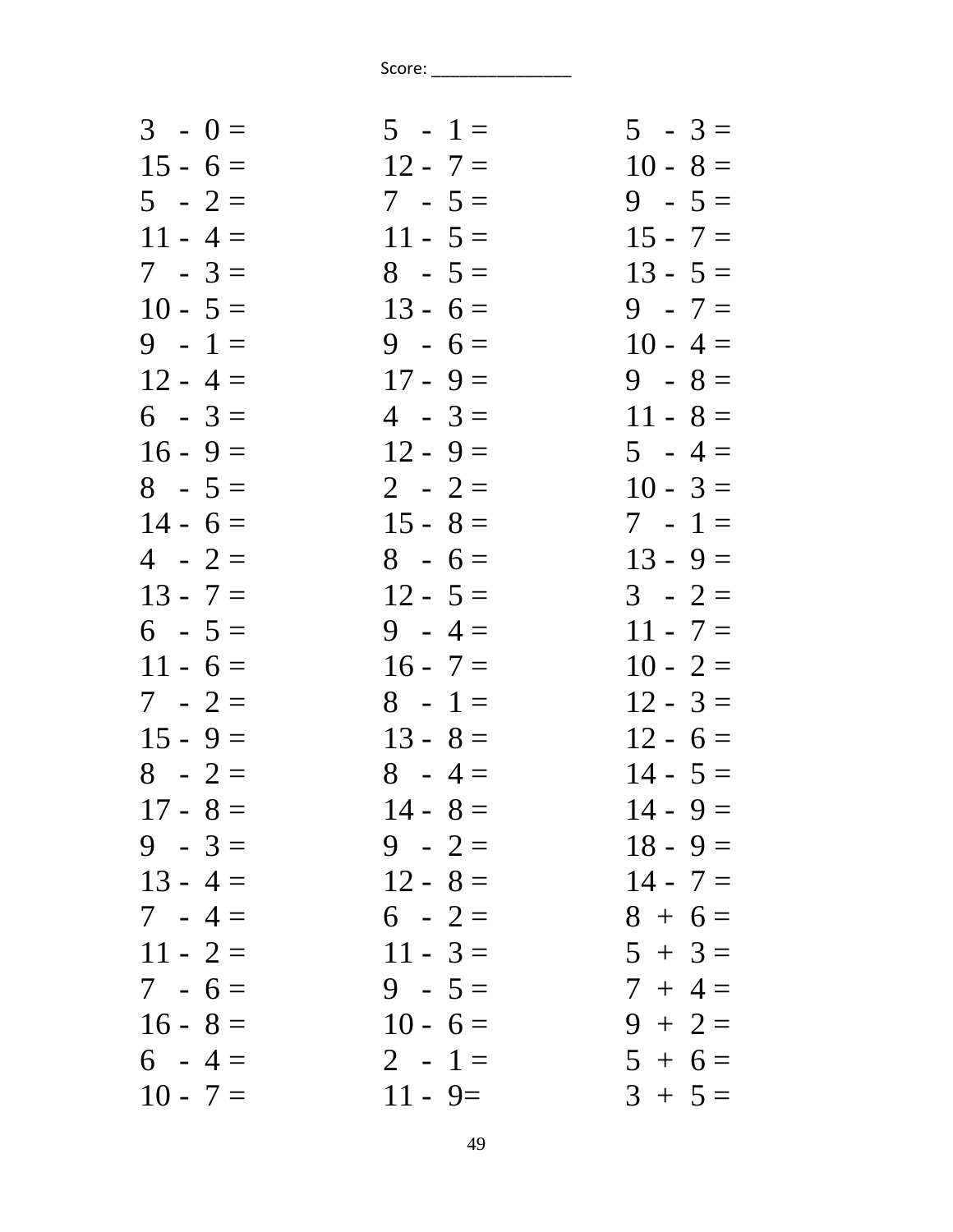| $5 - 1 =$  | $5 - 3 =$  |
|------------|------------|
| $12 - 7 =$ | $10 - 8 =$ |
| $7 - 5 =$  | $9 - 5 =$  |
| $11 - 5 =$ | $15 - 7 =$ |
| $8 - 5 =$  | $13 - 5 =$ |
| $13 - 6 =$ | $9 - 7 =$  |
| $9 - 6 =$  | $10 - 4 =$ |
| $17 - 9 =$ | $9 - 8 =$  |
| $4 - 3 =$  | $11 - 8 =$ |
| $12 - 9 =$ | $5 - 4 =$  |
| $2 - 2 =$  | $10 - 3 =$ |
| $15 - 8 =$ | $7 - 1 =$  |
| $8 - 6 =$  | $13 - 9 =$ |
| $12 - 5 =$ | $3 - 2 =$  |
| $9 - 4 =$  | $11 - 7 =$ |
| $16 - 7 =$ | $10 - 2 =$ |
| $8 - 1 =$  | $12 - 3 =$ |
| $13 - 8 =$ | $12 - 6 =$ |
| $8 - 4 =$  | $14 - 5 =$ |
| $14 - 8 =$ | $14 - 9 =$ |
| $9 - 2 =$  | $18 - 9 =$ |
| $12 - 8 =$ | $14 - 7 =$ |
| $6 - 2 =$  | $7 + 6 =$  |
| $11 - 3 =$ | $4 + 3 =$  |
| $9 - 5 =$  | $6 + 4 =$  |
| $10 - 6 =$ | $8 + 2 =$  |
| $2 - 1 =$  | $4 + 6 =$  |
| $11 - 9 =$ | $2 + 5 =$  |
|            |            |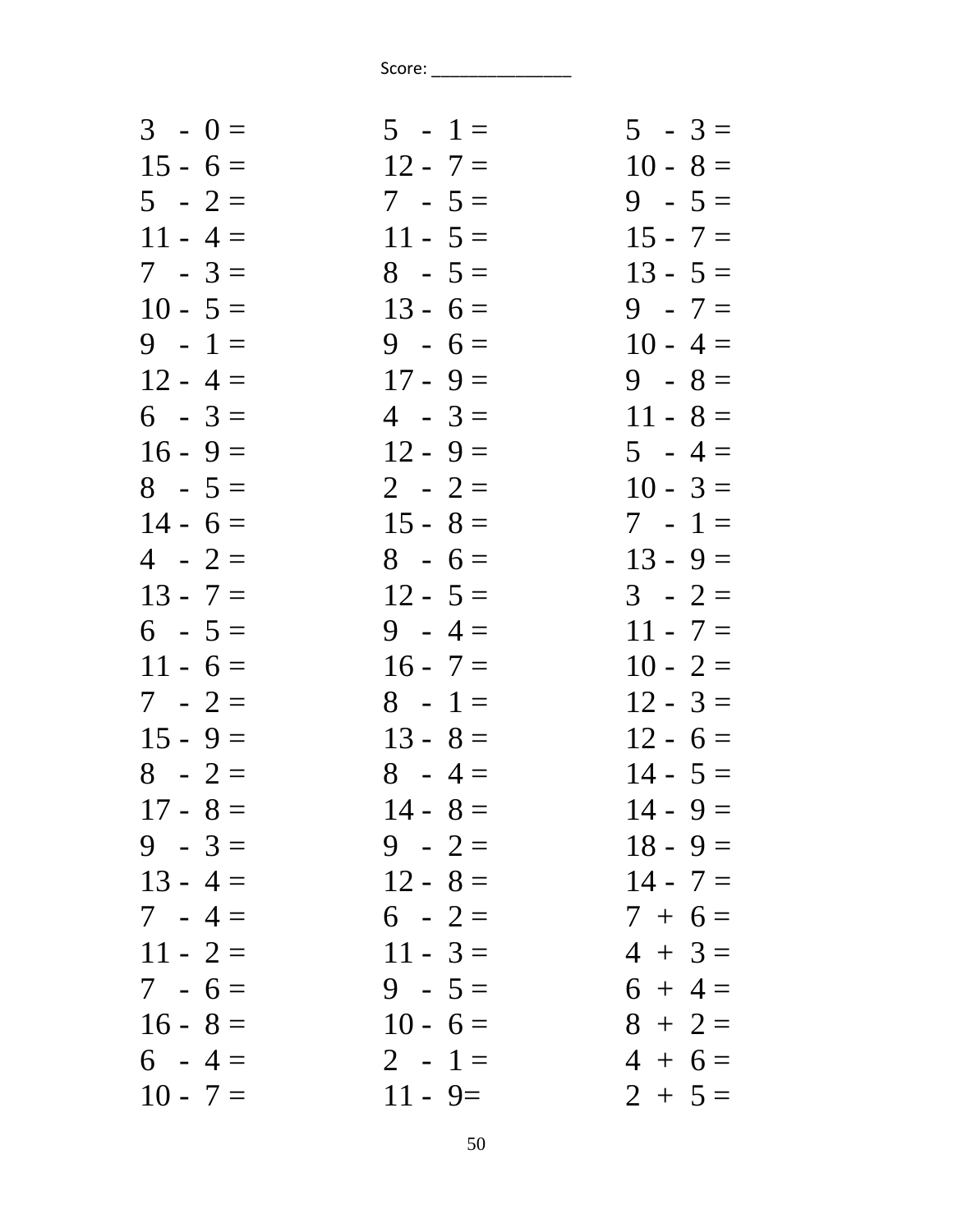| $3 - 0 =$  | $5 - 1 =$  | $5 - 3 =$  |
|------------|------------|------------|
| $15 - 6 =$ | $12 - 7 =$ | $10 - 8 =$ |
| $5 - 2 =$  | $7 - 5 =$  | $9 - 5 =$  |
| $11 - 4 =$ | $11 - 5 =$ | $15 - 7 =$ |
| $7 - 3 =$  | $8 - 5 =$  | $13 - 5 =$ |
| $10 - 5 =$ | $13 - 6 =$ | $9 - 7 =$  |
| $9 - 1 =$  | $9 - 6 =$  | $10 - 4 =$ |
| $12 - 4 =$ | $17 - 9 =$ | $9 - 8 =$  |
| $6 - 3 =$  | $4 - 3 =$  | $11 - 8 =$ |
| $16 - 9 =$ | $12 - 9 =$ | $5 - 4 =$  |
| $8 - 5 =$  | $2 - 2 =$  | $10 - 3 =$ |
| $14 - 6 =$ | $15 - 8 =$ | $7 - 1 =$  |
| $4 - 2 =$  | $8 - 6 =$  | $13 - 9 =$ |
| $13 - 7 =$ | $12 - 5 =$ | $3 - 2 =$  |
| $6 - 5 =$  | $9 - 4 =$  | $11 - 7 =$ |
| $11 - 6 =$ | $16 - 7 =$ | $10 - 2 =$ |
| $7 - 2 =$  | $8 - 1 =$  | $12 - 3 =$ |
| $15 - 9 =$ | $13 - 8 =$ | $12 - 6 =$ |
| $8 - 2 =$  | $8 - 4 =$  | $14 - 5 =$ |
| $17 - 8 =$ | $14 - 8 =$ | $14 - 9 =$ |
| $9 - 3 =$  | $9 - 2 =$  | $18 - 9 =$ |
| $13 - 4 =$ | $12 - 8 =$ | $14 - 7 =$ |
| $7 - 4 =$  | $6 - 2 =$  | $6 + 6 =$  |
| $11 - 2 =$ | $11 - 3 =$ | $3 + 3 =$  |
| $7 - 6 =$  | $9 - 5 =$  | $5 + 4 =$  |
| $16 - 8 =$ | $10 - 6 =$ | $7 + 2 =$  |
| $6 - 4 =$  | $2 - 1 =$  | $3 + 6 =$  |
| $10 - 7 =$ | $11 - 9 =$ | $9 + 5 =$  |
|            |            |            |

51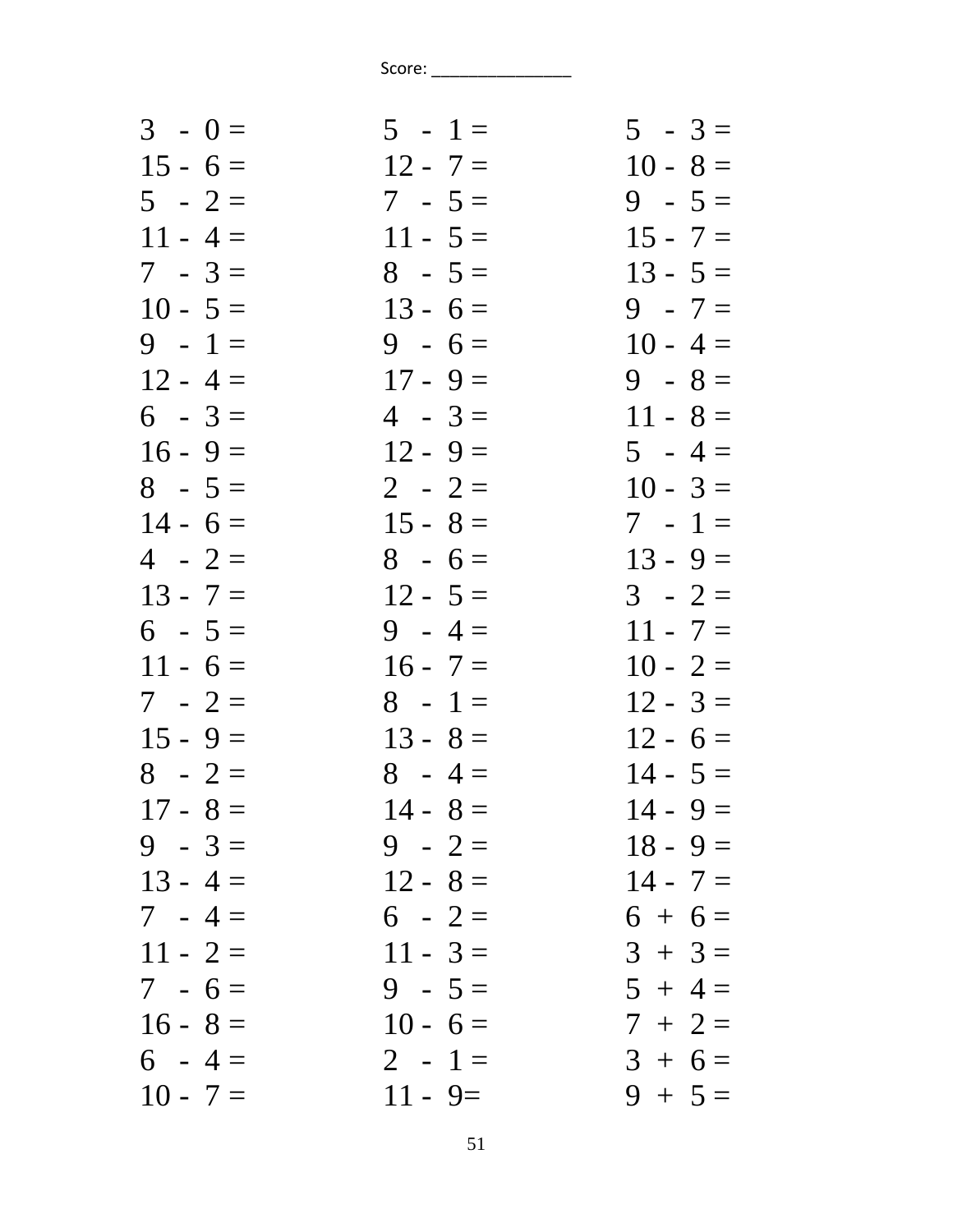| $3 - 0 =$  | $5 - 1 =$  | $5 - 3 =$  |
|------------|------------|------------|
| $15 - 6 =$ | $12 - 7 =$ | $10 - 8 =$ |
| $5 - 2 =$  | $7 - 5 =$  | $9 - 5 =$  |
| $11 - 4 =$ | $11 - 5 =$ | $15 - 7 =$ |
| $7 - 3 =$  | $8 - 5 =$  | $13 - 5 =$ |
| $10 - 5 =$ | $13 - 6 =$ | $9 - 7 =$  |
| $9 - 1 =$  | $9 - 6 =$  | $10 - 4 =$ |
| $12 - 4 =$ | $17 - 9 =$ | $9 - 8 =$  |
| $6 - 3 =$  | $4 - 3 =$  | $11 - 8 =$ |
| $16 - 9 =$ | $12 - 9 =$ | $5 - 4 =$  |
| $8 - 5 =$  | $2 - 2 =$  | $10 - 3 =$ |
| $14 - 6 =$ | $15 - 8 =$ | $7 - 1 =$  |
| $4 - 2 =$  | $8 - 6 =$  | $13 - 9 =$ |
| $13 - 7 =$ | $12 - 5 =$ | $3 - 2 =$  |
| $6 - 5 =$  | $9 - 4 =$  | $11 - 7 =$ |
| $11 - 6 =$ | $16 - 7 =$ | $10 - 2 =$ |
| $7 - 2 =$  | $8 - 1 =$  | $12 - 3 =$ |
| $15 - 9 =$ | $13 - 8 =$ | $12 - 6 =$ |
| $8 - 2 =$  | $8 - 4 =$  | $14 - 5 =$ |
| $17 - 8 =$ | $14 - 8 =$ | $14 - 9 =$ |
| $9 - 3 =$  | $9 - 2 =$  | $18 - 9 =$ |
| $13 - 4 =$ | $12 - 8 =$ | $14 - 7 =$ |
| $7 - 4 =$  | $6 - 2 =$  | $5 + 6 =$  |
| $11 - 2 =$ | $11 - 3 =$ | $2 + 3 =$  |
| $7 - 6 =$  | $9 - 5 =$  | $4 + 4 =$  |
| $16 - 8 =$ | $10 - 6 =$ | $6 + 2 =$  |
| $6 - 4 =$  | $2 - 1 =$  | $2 + 6 =$  |
| $10 - 7 =$ | $11 - 9 =$ | $8 + 5 =$  |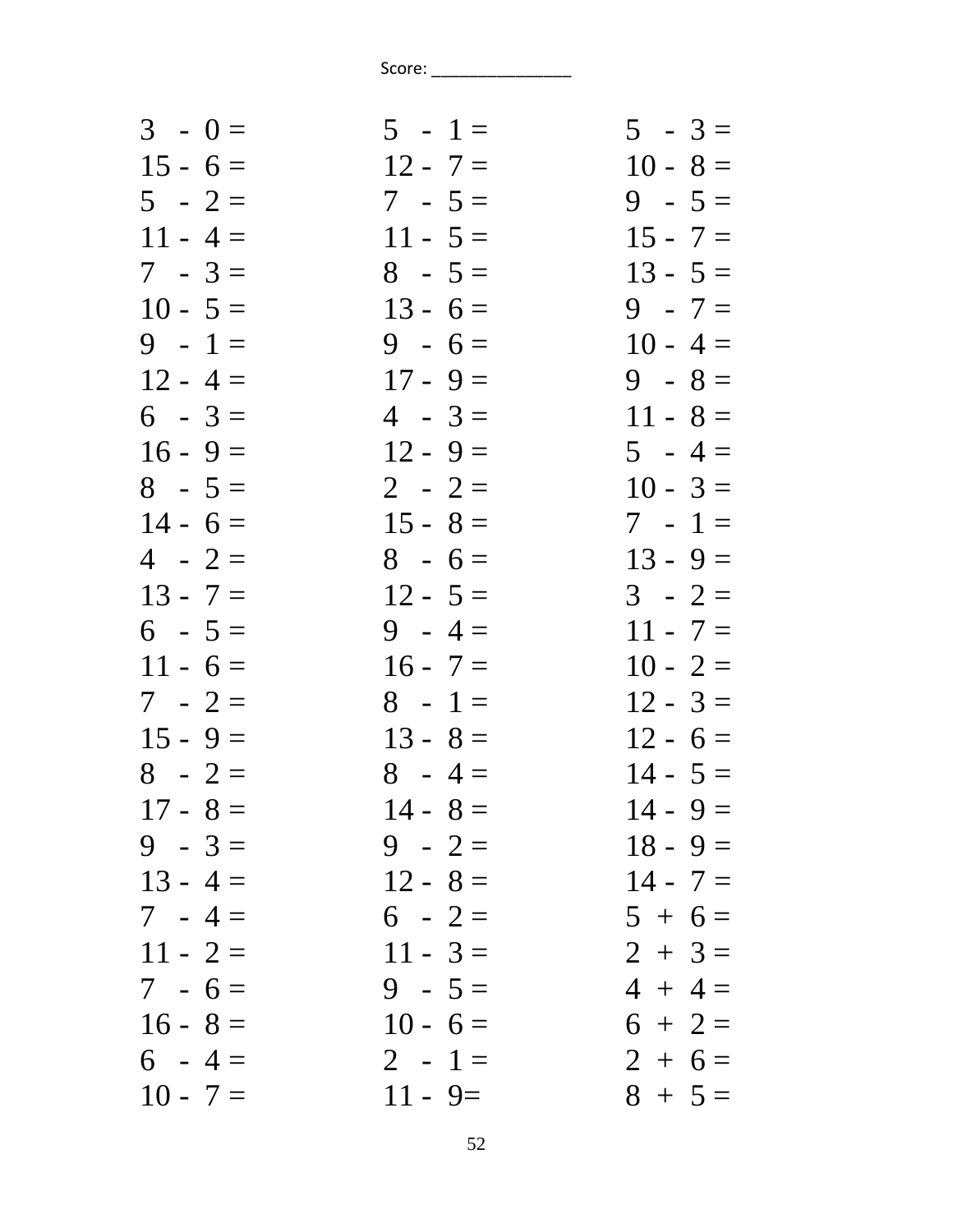| $3 - 0 =$  | $5 - 1 =$  | $5 - 3 =$  |
|------------|------------|------------|
| $15 - 6 =$ | $12 - 7 =$ | $10 - 8 =$ |
| $5 - 2 =$  | $7 - 5 =$  | $9 - 5 =$  |
| $11 - 4 =$ | $11 - 5 =$ | $15 - 7 =$ |
| $7 - 3 =$  | $8 - 5 =$  | $13 - 5 =$ |
| $10 - 5 =$ | $13 - 6 =$ | $9 - 7 =$  |
| $9 - 1 =$  | $9 - 6 =$  | $10 - 4 =$ |
| $12 - 4 =$ | $17 - 9 =$ | $9 - 8 =$  |
| $6 - 3 =$  | $4 - 3 =$  | $11 - 8 =$ |
| $16 - 9 =$ | $12 - 9 =$ | $5 - 4 =$  |
| $8 - 5 =$  | $2 - 2 =$  | $10 - 3 =$ |
| $14 - 6 =$ | $15 - 8 =$ | $7 - 1 =$  |
| $4 - 2 =$  | $8 - 6 =$  | $13 - 9 =$ |
| $13 - 7 =$ | $12 - 5 =$ | $3 - 2 =$  |
| $6 - 5 =$  | $9 - 4 =$  | $11 - 7 =$ |
| $11 - 6 =$ | $16 - 7 =$ | $10 - 2 =$ |
| $7 - 2 =$  | $8 - 1 =$  | $12 - 3 =$ |
| $15 - 9 =$ | $13 - 8 =$ | $12 - 6 =$ |
| $8 - 2 =$  | $8 - 4 =$  | $14 - 5 =$ |
| $17 - 8 =$ | $14 - 8 =$ | $14 - 9 =$ |
| $9 - 3 =$  | $9 - 2 =$  | $18 - 9 =$ |
| $13 - 4 =$ | $12 - 8 =$ | $14 - 7 =$ |
| $7 - 4 =$  | $6 - 2 =$  | $4 + 6 =$  |
| $11 - 2 =$ | $11 - 3 =$ | $9 + 3 =$  |
| $7 - 6 =$  | $9 - 5 =$  | $3 + 4 =$  |
| $16 - 8 =$ | $10 - 6 =$ | $5 + 2 =$  |
| $6 - 4 =$  | $2 - 1 =$  | $9 + 6 =$  |
| $10 - 7 =$ | $11 - 9 =$ | $7 + 5 =$  |
|            |            |            |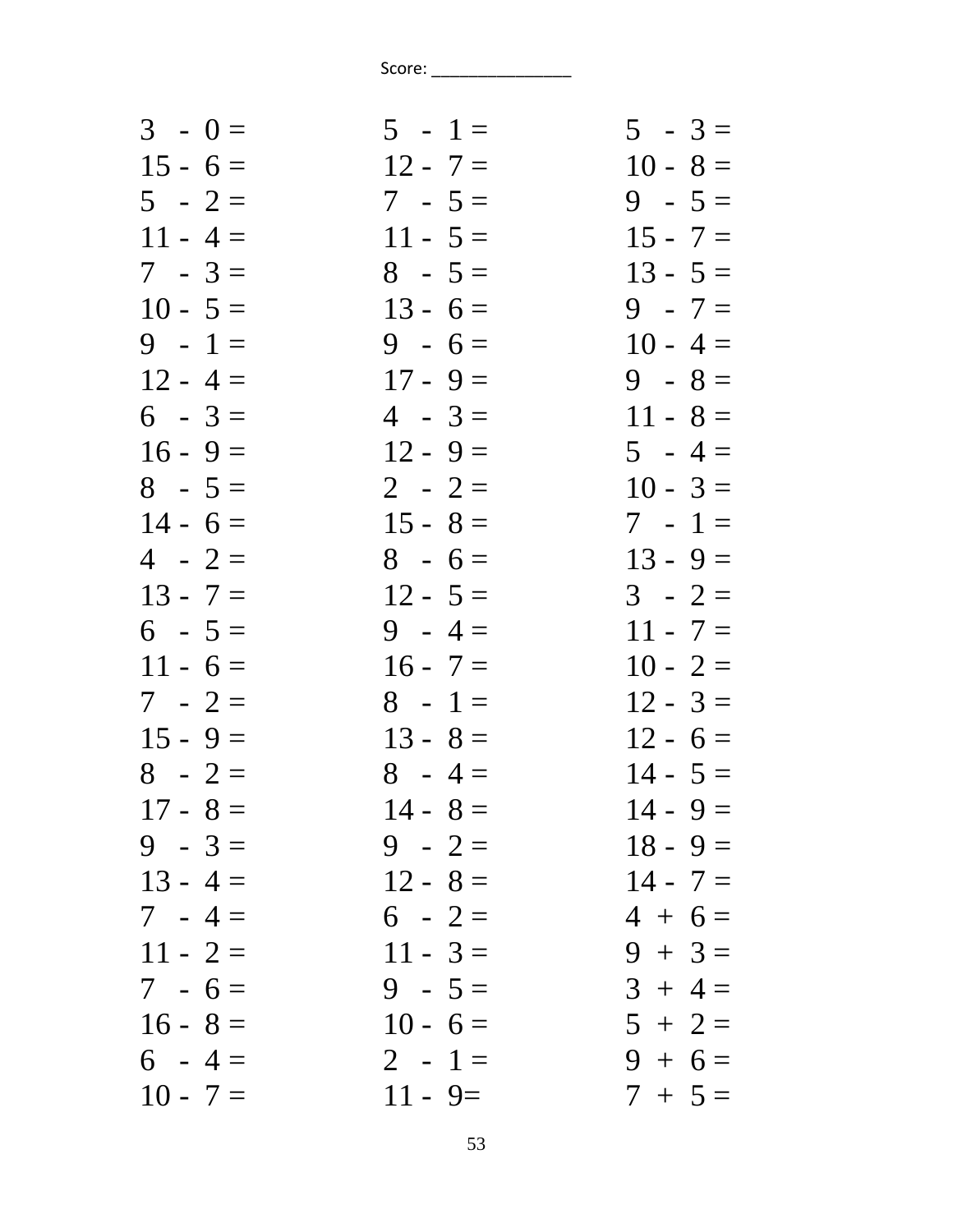| $5 - 1 =$  | $5 - 3 =$  |
|------------|------------|
| $12 - 7 =$ | $10 - 8 =$ |
| $7 - 5 =$  | $9 - 5 =$  |
| $11 - 5 =$ | $15 - 7 =$ |
| $8 - 5 =$  | $13 - 5 =$ |
| $13 - 6 =$ | $9 - 7 =$  |
| $9 - 6 =$  | $10 - 4 =$ |
| $17 - 9 =$ | $9 - 8 =$  |
| $4 - 3 =$  | $11 - 8 =$ |
| $12 - 9 =$ | $5 - 4 =$  |
| $2 - 2 =$  | $10 - 3 =$ |
| $15 - 8 =$ | $7 - 1 =$  |
| $8 - 6 =$  | $13 - 9 =$ |
| $12 - 5 =$ | $3 - 2 =$  |
| $9 - 4 =$  | $11 - 7 =$ |
| $16 - 7 =$ | $10 - 2 =$ |
| $8 - 1 =$  | $12 - 3 =$ |
| $13 - 8 =$ | $12 - 6 =$ |
| $8 - 4 =$  | $14 - 5 =$ |
| $14 - 8 =$ | $14 - 9 =$ |
| $9 - 2 =$  | $18 - 9 =$ |
| $12 - 8 =$ | $14 - 7 =$ |
| $6 - 2 =$  | $8 + 7 =$  |
| $11 - 3 =$ | $5 + 4 =$  |
| $9 - 5 =$  | $7 + 5 =$  |
| $10 - 6 =$ | $9 + 3 =$  |
| $2 - 1 =$  | $5 + 7 =$  |
| $11 - 9 =$ | $3 + 6 =$  |
|            |            |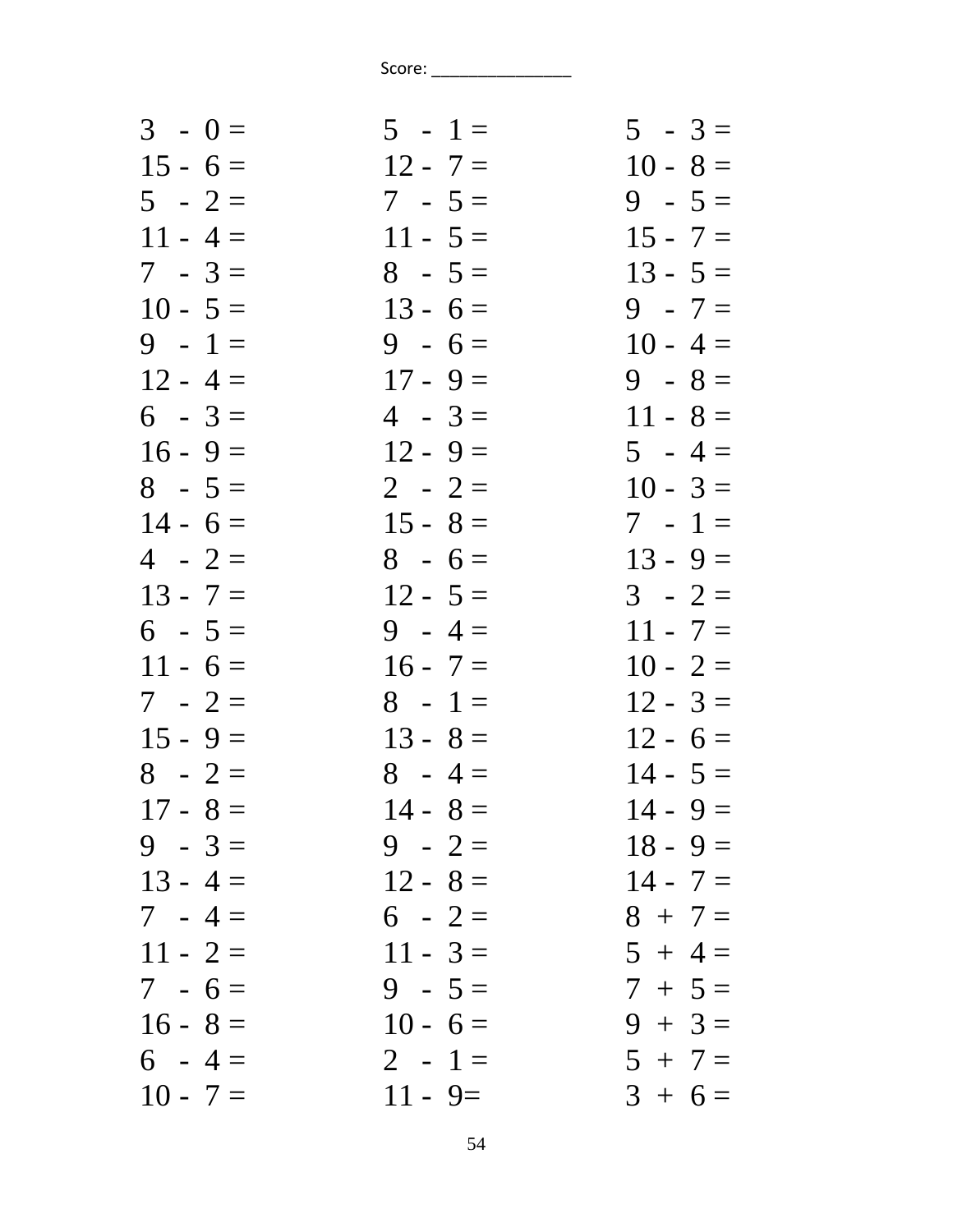| $5 - 1 =$  | $5 - 3 =$  |
|------------|------------|
| $12 - 7 =$ | $10 - 8 =$ |
| $7 - 5 =$  | $9 - 5 =$  |
| $11 - 5 =$ | $15 - 7 =$ |
| $8 - 5 =$  | $13 - 5 =$ |
| $13 - 6 =$ | $9 - 7 =$  |
| $9 - 6 =$  | $10 - 4 =$ |
| $17 - 9 =$ | $9 - 8 =$  |
| $4 - 3 =$  | $11 - 8 =$ |
| $12 - 9 =$ | $5 - 4 =$  |
| $2 - 2 =$  | $10 - 3 =$ |
| $15 - 8 =$ | $7 - 1 =$  |
| $8 - 6 =$  | $13 - 9 =$ |
| $12 - 5 =$ | $3 - 2 =$  |
| $9 - 4 =$  | $11 - 7 =$ |
| $16 - 7 =$ | $10 - 2 =$ |
| $8 - 1 =$  | $12 - 3 =$ |
| $13 - 8 =$ | $12 - 6 =$ |
| $8 - 4 =$  | $14 - 5 =$ |
| $14 - 8 =$ | $14 - 9 =$ |
| $9 - 2 =$  | $18 - 9 =$ |
| $12 - 8 =$ | $14 - 7 =$ |
| $6 - 2 =$  | $8 + 8 =$  |
| $11 - 3 =$ | $5 + 5 =$  |
| $9 - 5 =$  | $7 + 6 =$  |
| $10 - 6 =$ | $9 + 4 =$  |
| $2 - 1 =$  | $5 + 8 =$  |
| $11 - 9 =$ | $3 + 7 =$  |
|            |            |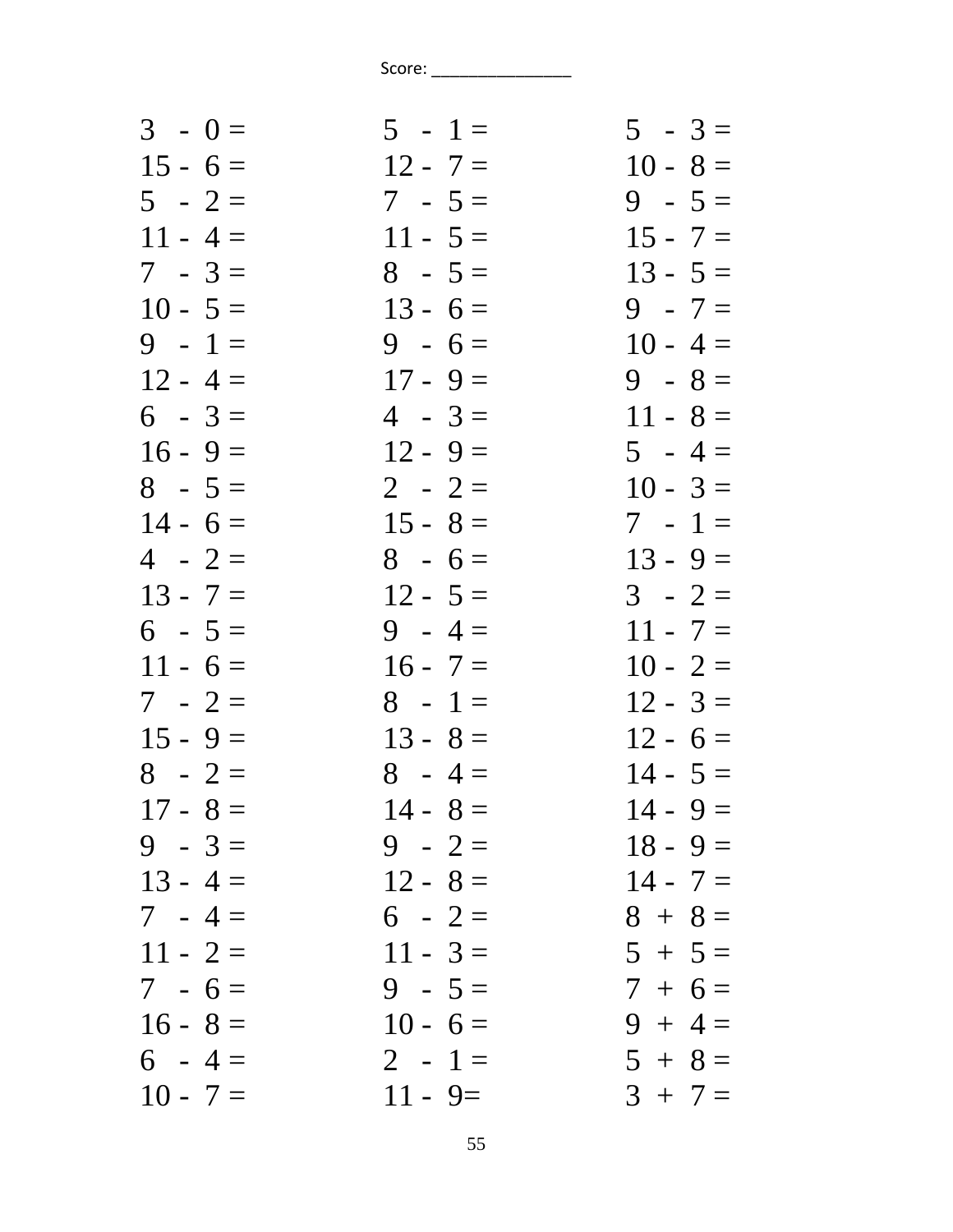| $3 - 0 =$  | $5 - 1 =$  | $5 - 3 =$  |
|------------|------------|------------|
| $15 - 6 =$ | $12 - 7 =$ | $10 - 8 =$ |
| $5 - 2 =$  | $7 - 5 =$  | $9 - 5 =$  |
| $11 - 4 =$ | $11 - 5 =$ | $15 - 7 =$ |
| $7 - 3 =$  | $8 - 5 =$  | $13 - 5 =$ |
| $10 - 5 =$ | $13 - 6 =$ | $9 - 7 =$  |
| $9 - 1 =$  | $9 - 6 =$  | $10 - 4 =$ |
| $12 - 4 =$ | $17 - 9 =$ | $9 - 8 =$  |
| $6 - 3 =$  | $4 - 3 =$  | $11 - 8 =$ |
| $16 - 9 =$ | $12 - 9 =$ | $5 - 4 =$  |
| $8 - 5 =$  | $2 - 2 =$  | $10 - 3 =$ |
| $14 - 6 =$ | $15 - 8 =$ | $7 - 1 =$  |
| $4 - 2 =$  | $8 - 6 =$  | $13 - 9 =$ |
| $13 - 7 =$ | $12 - 5 =$ | $3 - 2 =$  |
| $6 - 5 =$  | $9 - 4 =$  | $11 - 7 =$ |
| $11 - 6 =$ | $16 - 7 =$ | $10 - 2 =$ |
| $7 - 2 =$  | $8 - 1 =$  | $12 - 3 =$ |
| $15 - 9 =$ | $13 - 8 =$ | $12 - 6 =$ |
| $8 - 2 =$  | $8 - 4 =$  | $14 - 5 =$ |
| $17 - 8 =$ | $14 - 8 =$ | $14 - 9 =$ |
| $9 - 3 =$  | $9 - 2 =$  | $18 - 9 =$ |
| $13 - 4 =$ | $12 - 8 =$ | $14 - 7 =$ |
| $7 - 4 =$  | $6 - 2 =$  | $8 + 9 =$  |
| $11 - 2 =$ | $11 - 3 =$ | $5 + 6 =$  |
| $7 - 6 =$  | $9 - 5 =$  | $7 + 7 =$  |
| $16 - 8 =$ | $10 - 6 =$ | $9 + 5 =$  |
| $6 - 4 =$  | $2 - 1 =$  | $5 + 9 =$  |
| $10 - 7 =$ | $11 - 9 =$ | $3 + 8 =$  |
|            |            |            |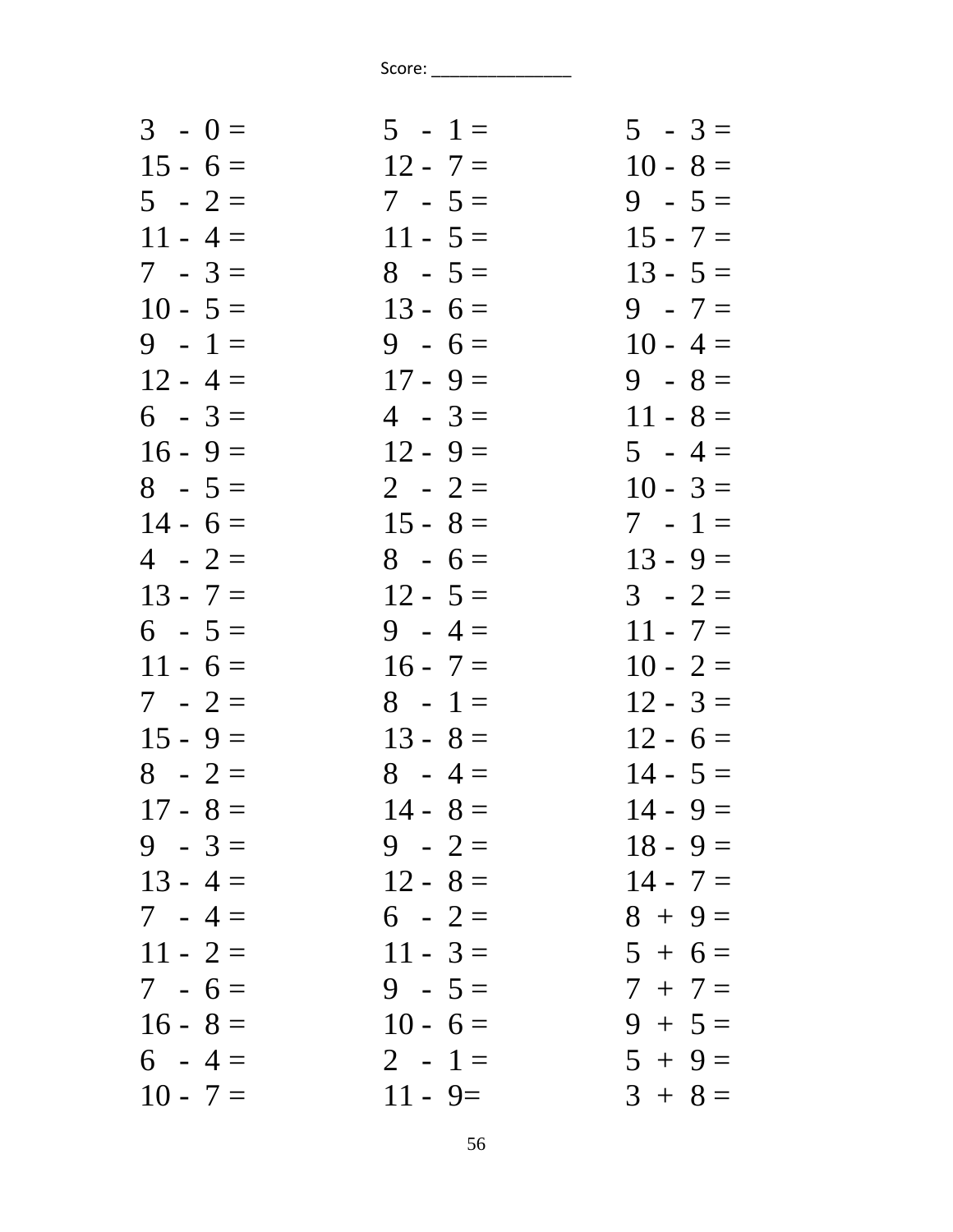| $5 - 1 =$  | $5 - 3 =$  |
|------------|------------|
| $12 - 7 =$ | $10 - 8 =$ |
| $7 - 5 =$  | $9 - 5 =$  |
| $11 - 5 =$ | $15 - 7 =$ |
| $8 - 5 =$  | $13 - 5 =$ |
| $13 - 6 =$ | $9 - 7 =$  |
| $9 - 6 =$  | $10 - 4 =$ |
| $17 - 9 =$ | $9 - 8 =$  |
| $4 - 3 =$  | $11 - 8 =$ |
| $12 - 9 =$ | $5 - 4 =$  |
| $2 - 2 =$  | $10 - 3 =$ |
| $15 - 8 =$ | $7 - 1 =$  |
| $8 - 6 =$  | $13 - 9 =$ |
| $12 - 5 =$ | $3 - 2 =$  |
| $9 - 4 =$  | $11 - 7 =$ |
| $16 - 7 =$ | $10 - 2 =$ |
| $8 - 1 =$  | $12 - 3 =$ |
| $13 - 8 =$ | $12 - 6 =$ |
| $8 - 4 =$  | $14 - 5 =$ |
| $14 - 8 =$ | $14 - 9 =$ |
| $9 - 2 =$  | $18 - 9 =$ |
| $12 - 8 =$ | $14 - 7 =$ |
| $6 - 2 =$  | $8 + 2 =$  |
| $11 - 3 =$ | $5 + 7 =$  |
| $9 - 5 =$  | $7 + 9 =$  |
| $10 - 6 =$ | $9 + 6 =$  |
| $2 - 1 =$  | $5 + 2 =$  |
| $11 - 9 =$ | $3 + 9 =$  |
|            |            |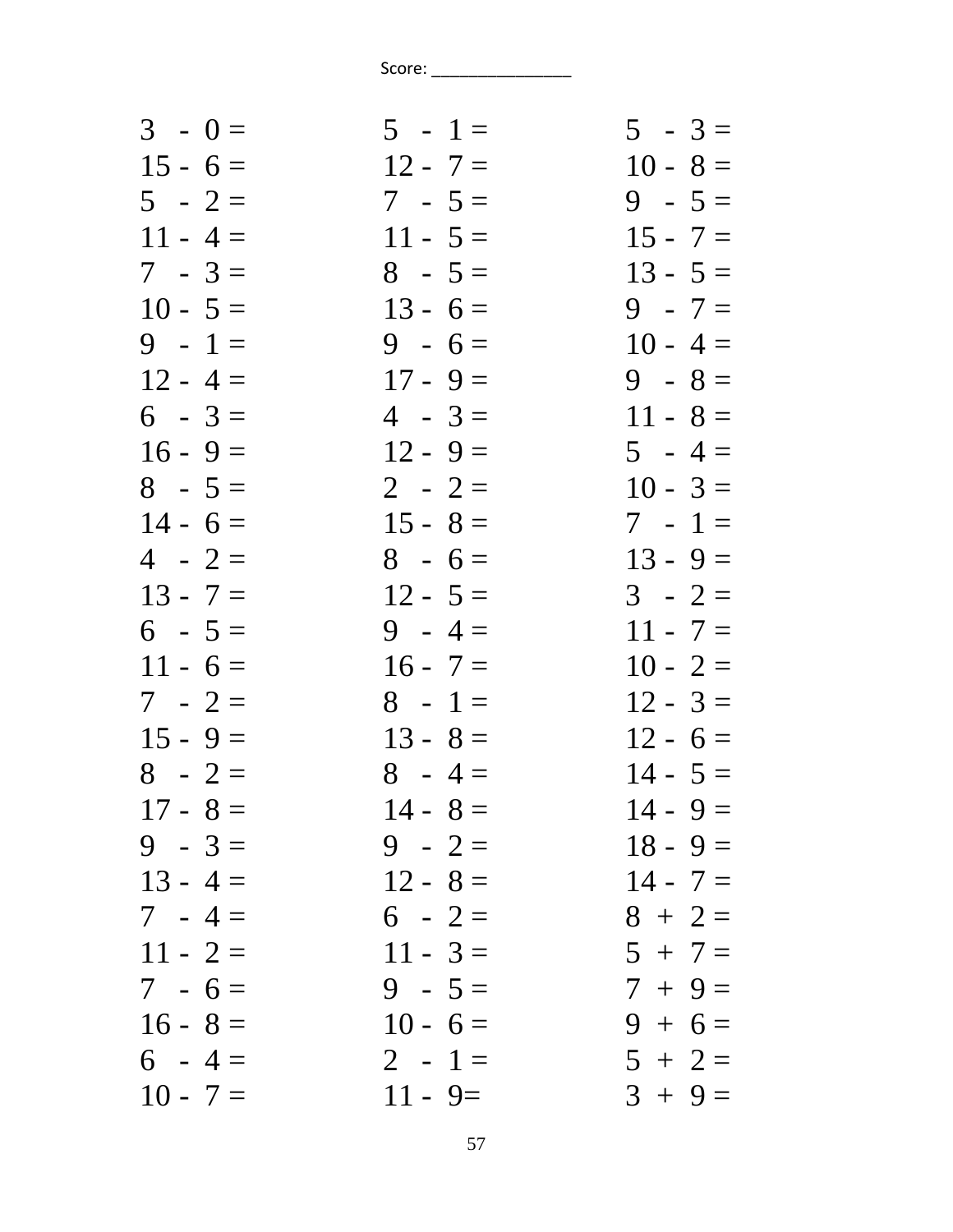| $3 - 0 =$  | $5 - 1 =$  | $5 - 3 =$  |
|------------|------------|------------|
| $15 - 6 =$ | $12 - 7 =$ | $10 - 8 =$ |
| $5 - 2 =$  | $7 - 5 =$  | $9 - 5 =$  |
| $11 - 4 =$ | $11 - 5 =$ | $15 - 7 =$ |
| $7 - 3 =$  | $8 - 5 =$  | $13 - 5 =$ |
| $10 - 5 =$ | $13 - 6 =$ | $9 - 7 =$  |
| $9 - 1 =$  | $9 - 6 =$  | $10 - 4 =$ |
| $12 - 4 =$ | $17 - 9 =$ | $9 - 8 =$  |
| $6 - 3 =$  | $4 - 3 =$  | $11 - 8 =$ |
| $16 - 9 =$ | $12 - 9 =$ | $5 - 4 =$  |
| $8 - 5 =$  | $2 - 2 =$  | $10 - 3 =$ |
| $14 - 6 =$ | $15 - 8 =$ | $7 - 1 =$  |
| $4 - 2 =$  | $8 - 6 =$  | $13 - 9 =$ |
| $13 - 7 =$ | $12 - 5 =$ | $3 - 2 =$  |
| $6 - 5 =$  | $9 - 4 =$  | $11 - 7 =$ |
| $11 - 6 =$ | $16 - 7 =$ | $10 - 2 =$ |
| $7 - 2 =$  | $8 - 1 =$  | $12 - 3 =$ |
| $15 - 9 =$ | $13 - 8 =$ | $12 - 6 =$ |
| $8 - 2 =$  | $8 - 4 =$  | $14 - 5 =$ |
| $17 - 8 =$ | $14 - 8 =$ | $14 - 9 =$ |
| $9 - 3 =$  | $9 - 2 =$  | $18 - 9 =$ |
| $13 - 4 =$ | $12 - 8 =$ | $14 - 7 =$ |
| $7 - 4 =$  | $6 - 2 =$  | $8 + 3 =$  |
| $11 - 2 =$ | $11 - 3 =$ | $5 + 8 =$  |
| $7 - 6 =$  | $9 - 5 =$  | $7 + 9 =$  |
| $16 - 8 =$ | $10 - 6 =$ | $9 + 7 =$  |
| $6 - 4 =$  | $2 - 1 =$  | $5 + 3 =$  |
| $10 - 7 =$ | $11 - 9 =$ | $3 + 2 =$  |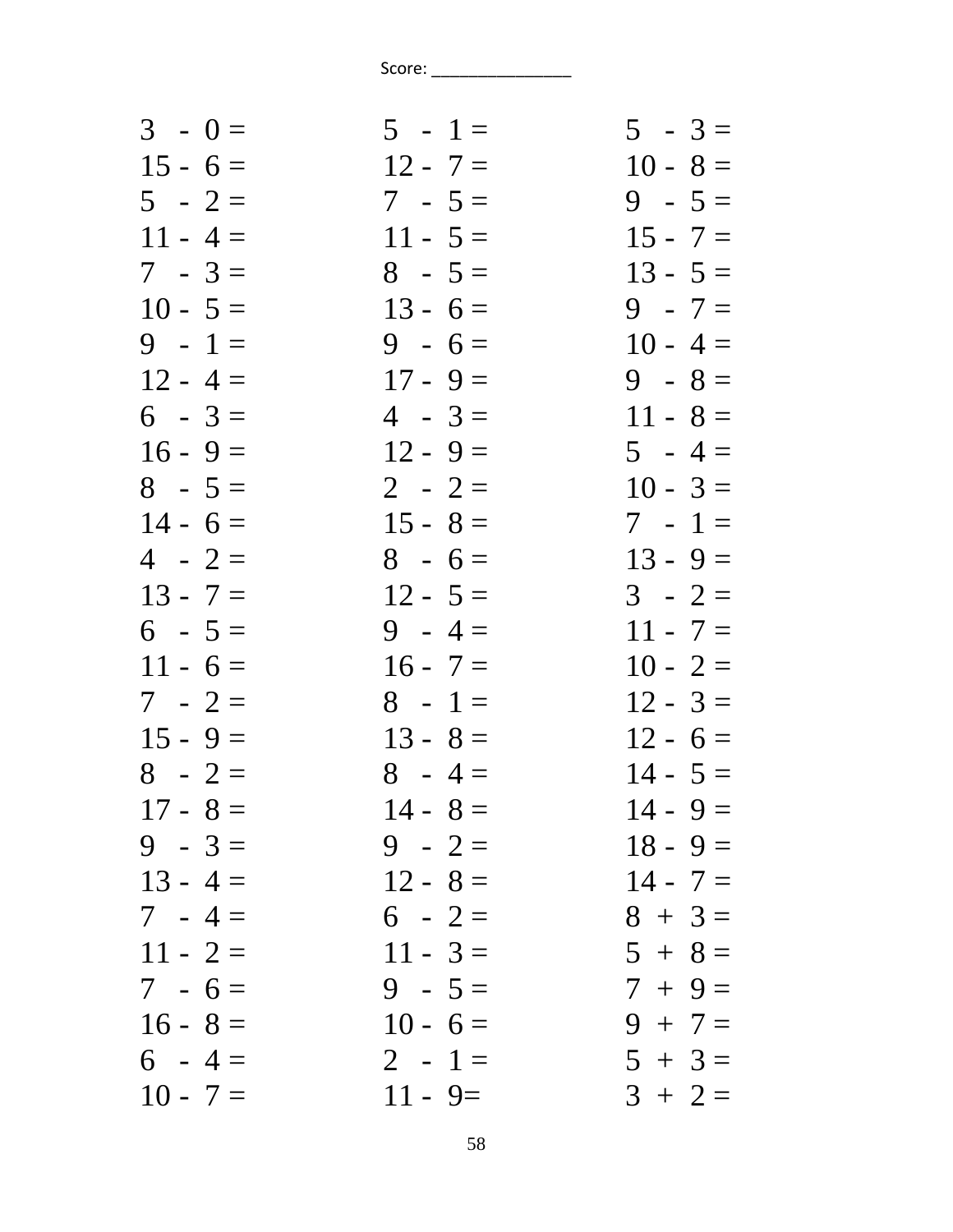| $3 - 0 =$  | $5 - 1 =$  | $5 - 3 =$  |
|------------|------------|------------|
| $15 - 6 =$ | $12 - 7 =$ | $10 - 8 =$ |
| $5 - 2 =$  | $7 - 5 =$  | $9 - 5 =$  |
| $11 - 4 =$ | $11 - 5 =$ | $15 - 7 =$ |
| $7 - 3 =$  | $8 - 5 =$  | $13 - 5 =$ |
| $10 - 5 =$ | $13 - 6 =$ | $9 - 7 =$  |
| $9 - 1 =$  | $9 - 6 =$  | $10 - 4 =$ |
| $12 - 4 =$ | $17 - 9 =$ | $9 - 8 =$  |
| $6 - 3 =$  | $4 - 3 =$  | $11 - 8 =$ |
| $16 - 9 =$ | $12 - 9 =$ | $5 - 4 =$  |
| $8 - 5 =$  | $2 - 2 =$  | $10 - 3 =$ |
| $14 - 6 =$ | $15 - 8 =$ | $7 - 1 =$  |
| $4 - 2 =$  | $8 - 6 =$  | $13 - 9 =$ |
| $13 - 7 =$ | $12 - 5 =$ | $3 - 2 =$  |
| $6 - 5 =$  | $9 - 4 =$  | $11 - 7 =$ |
| $11 - 6 =$ | $16 - 7 =$ | $10 - 2 =$ |
| $7 - 2 =$  | $8 - 1 =$  | $12 - 3 =$ |
| $15 - 9 =$ | $13 - 8 =$ | $12 - 6 =$ |
| $8 - 2 =$  | $8 - 4 =$  | $14 - 5 =$ |
| $17 - 8 =$ | $14 - 8 =$ | $14 - 9 =$ |
| $9 - 3 =$  | $9 - 2 =$  | $18 - 9 =$ |
| $13 - 4 =$ | $12 - 8 =$ | $14 - 7 =$ |
| $7 - 4 =$  | $6 - 2 =$  | $8 + 4 =$  |
| $11 - 2 =$ | $11 - 3 =$ | $5 + 9 =$  |
| $7 - 6 =$  | $9 - 5 =$  | $7 + 2 =$  |
| $16 - 8 =$ | $10 - 6 =$ | $9 + 8 =$  |
| $6 - 4 =$  | $2 - 1 =$  | $5 + 4 =$  |
| $10 - 7 =$ | $11 - 9 =$ | $3 + 3 =$  |
|            |            |            |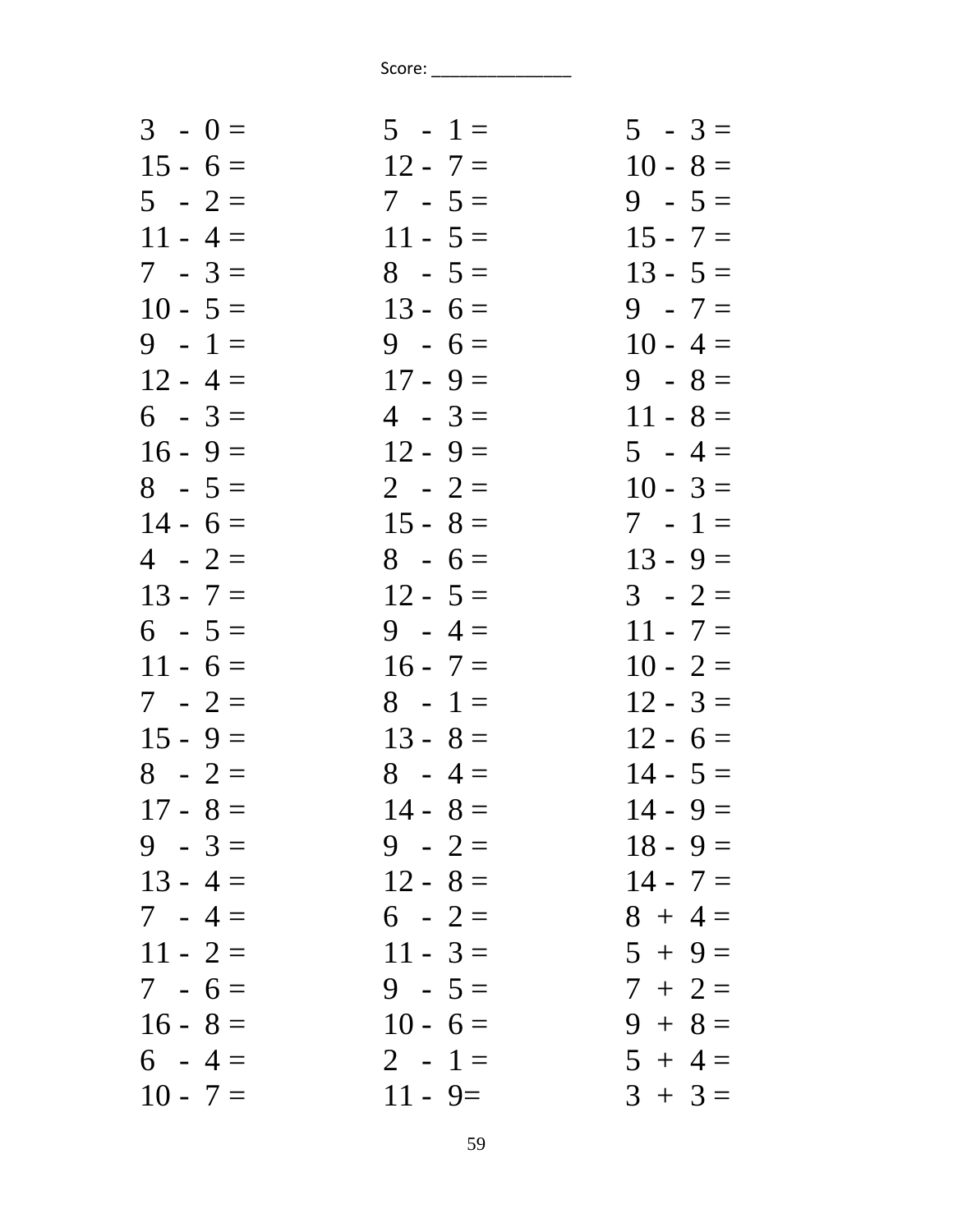| $3 - 0 =$  | $5 - 1 =$  | $5 - 3 =$  |
|------------|------------|------------|
| $15 - 6 =$ | $12 - 7 =$ | $10 - 8 =$ |
| $5 - 2 =$  | $7 - 5 =$  | $9 - 5 =$  |
| $11 - 4 =$ | $11 - 5 =$ | $15 - 7 =$ |
| $7 - 3 =$  | $8 - 5 =$  | $13 - 5 =$ |
| $10 - 5 =$ | $13 - 6 =$ | $9 - 7 =$  |
| $9 - 1 =$  | $9 - 6 =$  | $10 - 4 =$ |
| $12 - 4 =$ | $17 - 9 =$ | $9 - 8 =$  |
| $6 - 3 =$  | $4 - 3 =$  | $11 - 8 =$ |
| $16 - 9 =$ | $12 - 9 =$ | $5 - 4 =$  |
| $8 - 5 =$  | $2 - 2 =$  | $10 - 3 =$ |
| $14 - 6 =$ | $15 - 8 =$ | $7 - 1 =$  |
| $4 - 2 =$  | $8 - 6 =$  | $13 - 9 =$ |
| $13 - 7 =$ | $12 - 5 =$ | $3 - 2 =$  |
| $6 - 5 =$  | $9 - 4 =$  | $11 - 7 =$ |
| $11 - 6 =$ | $16 - 7 =$ | $10 - 2 =$ |
| $7 - 2 =$  | $8 - 1 =$  | $12 - 3 =$ |
| $15 - 9 =$ | $13 - 8 =$ | $12 - 6 =$ |
| $8 - 2 =$  | $8 - 4 =$  | $14 - 5 =$ |
| $17 - 8 =$ | $14 - 8 =$ | $14 - 9 =$ |
| $9 - 3 =$  | $9 - 2 =$  | $18 - 9 =$ |
| $13 - 4 =$ | $12 - 8 =$ | $14 - 7 =$ |
| $7 - 4 =$  | $6 - 2 =$  | $8 + 5 =$  |
| $11 - 2 =$ | $11 - 3 =$ | $5 + 3 =$  |
| $7 - 6 =$  | $9 - 5 =$  | $7 + 3 =$  |
| $16 - 8 =$ | $10 - 6 =$ | $9 + 9 =$  |
| $6 - 4 =$  | $2 - 1 =$  | $5 + 5 =$  |
| $10 - 7 =$ | $11 - 9 =$ | $3 + 4 =$  |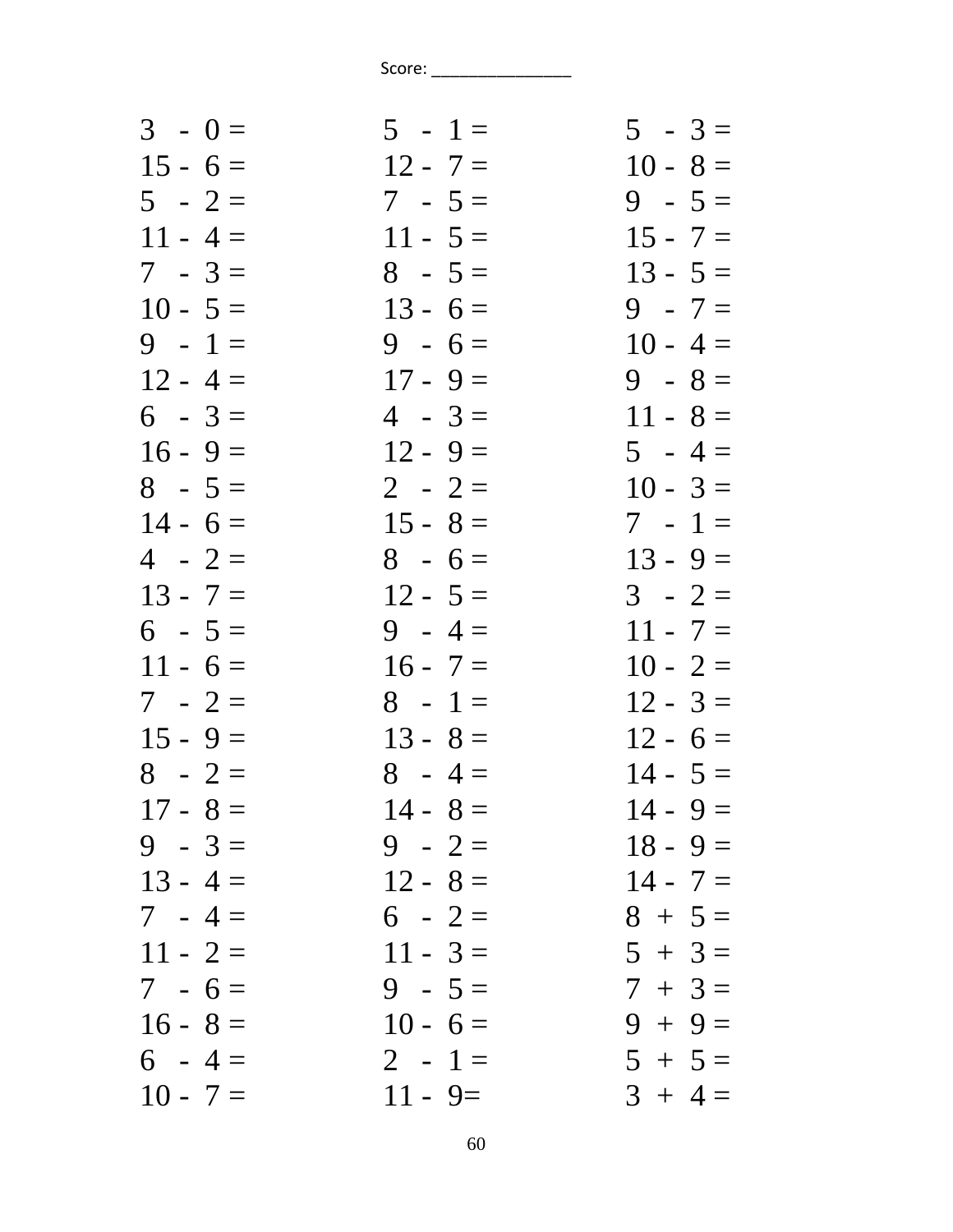| $3 - 0 = 3$  | $5 - 1 = 4$  | $5 - 3 = 2$  |
|--------------|--------------|--------------|
| $15 - 6 = 9$ | $12 - 7 = 5$ | $10 - 8 = 2$ |
| $5 - 2 = 3$  | $7 - 5 = 2$  | $9 - 5 = 4$  |
| $11 - 4 = 7$ | $11 - 5 = 6$ | $15 - 7 = 8$ |
| $7 - 3 = 4$  | $8 - 5 = 3$  | $13 - 5 = 8$ |
| $10 - 5 = 5$ | $13 - 6 = 7$ | $9 - 7 = 2$  |
| 9 - 1 $=$ 8  | $9 - 6 = 3$  | $10 - 4 = 6$ |
| $12 - 4 = 8$ | $17 - 9 = 8$ | $9 - 8 = 1$  |
| 6 - 3 = 3    | $4 - 3 = 1$  | $11 - 8 = 3$ |
| $16 - 9 = 7$ | $12 - 9 = 3$ | $5 - 4 = 1$  |
| $8 - 5 = 3$  | 2 - 2 = 0    | $10 - 3 = 7$ |
| $14 - 6 = 8$ | $15 - 8 = 7$ | $7 - 1 = 6$  |
| $4 - 2 = 2$  | $8 - 6 = 2$  | $13 - 9 = 4$ |
| $13 - 7 = 6$ | $12 - 5 = 7$ | $3 - 2 = 1$  |
| 6 - $5 = 1$  | $9 - 4 = 5$  | $11 - 7 = 4$ |
| $11 - 6 = 5$ | $16 - 7 = 9$ | $10 - 2 = 8$ |
| $7 - 2 = 5$  | $8 - 1 = 7$  | $12 - 3 = 9$ |
| $15 - 9 = 6$ | $13 - 8 = 5$ | $12 - 6 = 6$ |
| $8 - 2 = 6$  | $8 - 4 = 4$  | $14 - 5 = 9$ |
| $17 - 8 = 9$ | $14 - 8 = 6$ | $14 - 9 = 5$ |
| $9 - 3 = 6$  | $9 - 2 = 7$  | $18 - 9 = 9$ |
| $13 - 4 = 9$ | $12 - 8 = 4$ | $14 - 7 = 7$ |
| $7 - 4 = 3$  | $6 - 2 = 4$  |              |
| $11 - 2 = 9$ | $11 - 3 = 8$ |              |
| $7 - 6 = 1$  | $9 - 5 = 4$  |              |
| $16 - 8 = 8$ | $10 - 6 = 4$ |              |
| $6 - 4 = 2$  | $2 - 1 = 1$  |              |
| $10 - 7 = 3$ | $11 - 9 = 2$ |              |